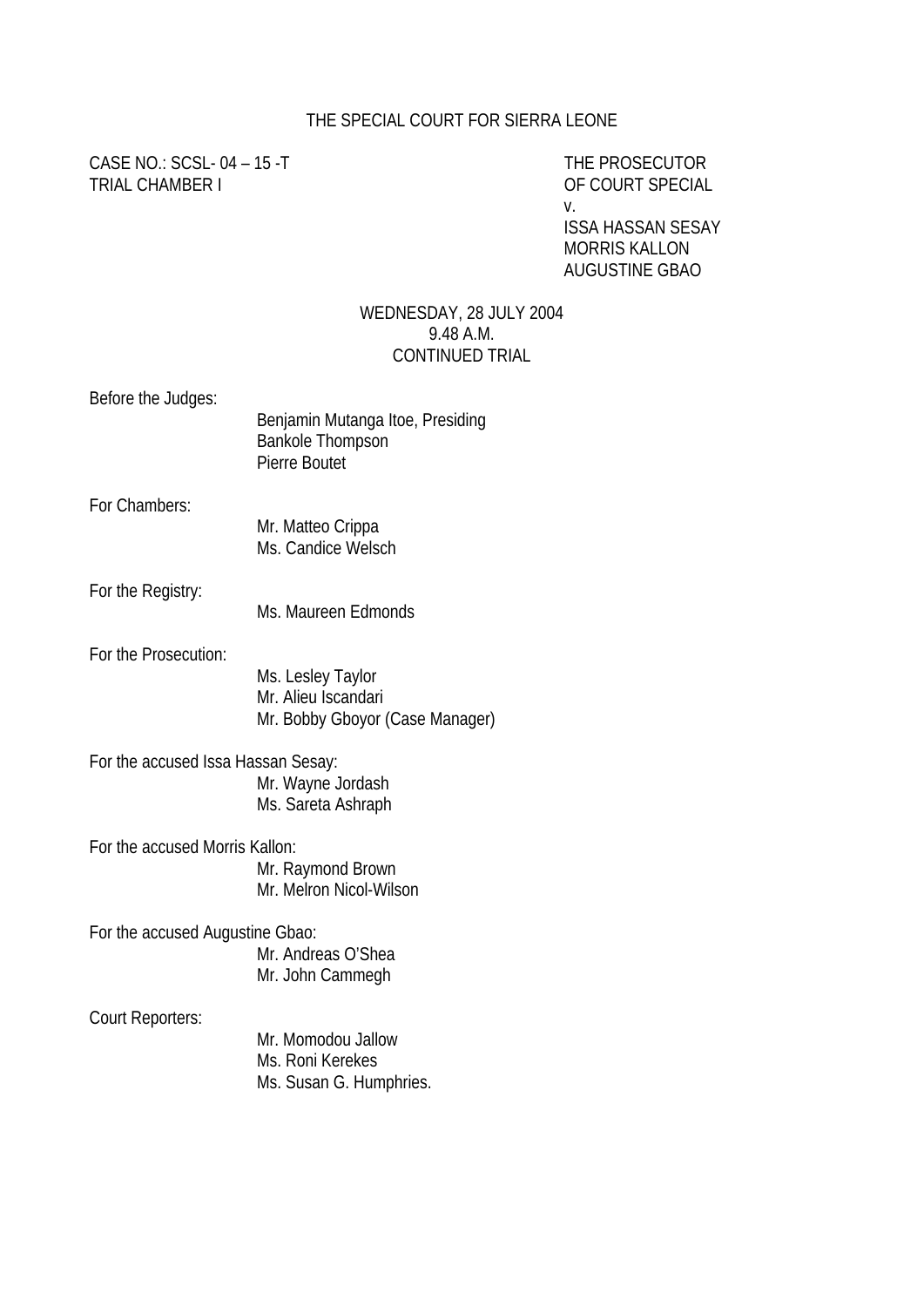## I N D E X

# WITNESS/ES

For the Prosecution:

## WITNESS TF1-253

|--|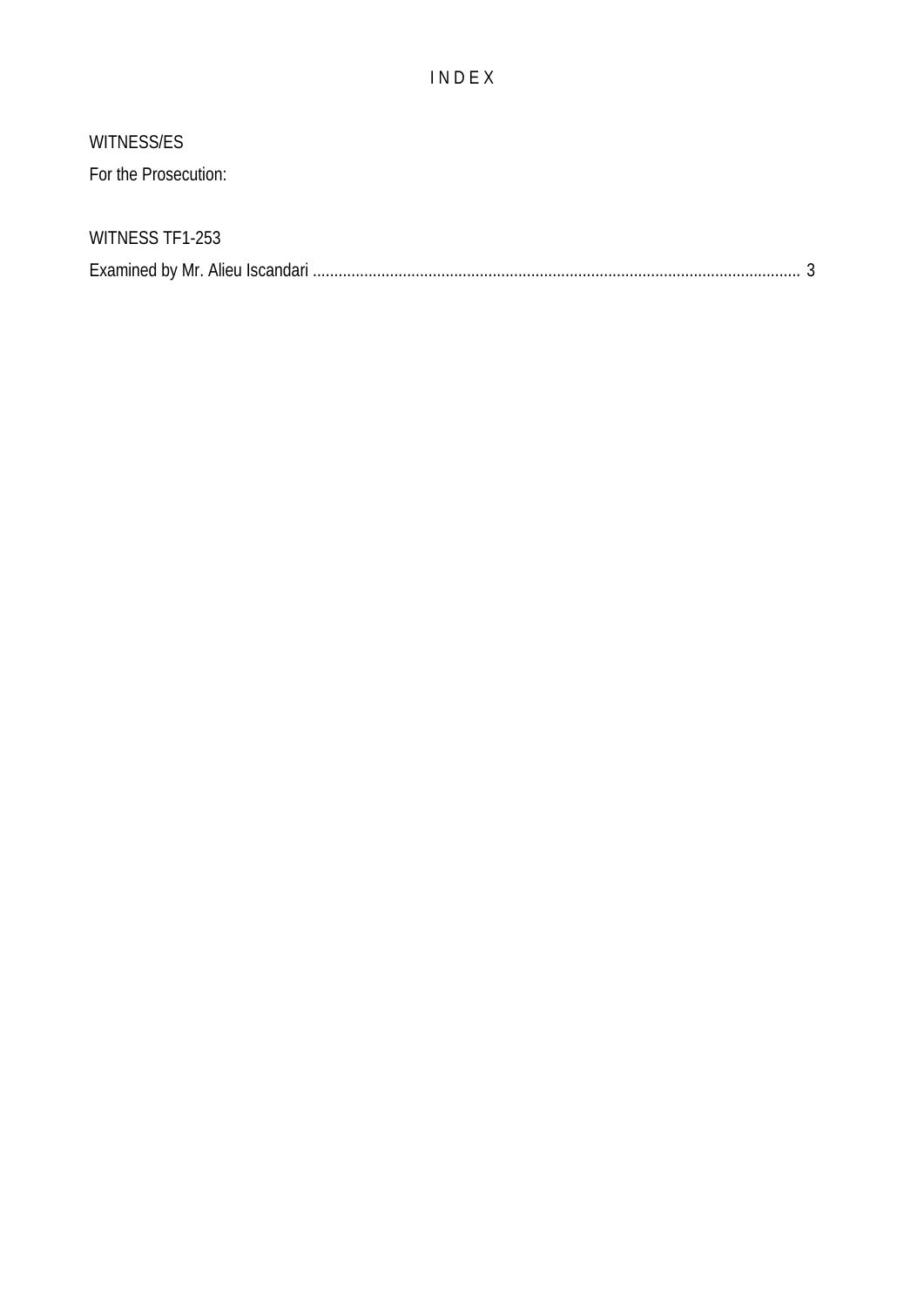| 1              | Wednesday, 28 July 2004                                                                                   |
|----------------|-----------------------------------------------------------------------------------------------------------|
| $\overline{2}$ | [The accused Sesay and Kallon entered court]                                                              |
| 3              | [The accused Gbao not present]                                                                            |
| 4              | [Open Session]                                                                                            |
| 5              | [Upon commencing at 9.48.a.m.]                                                                            |
| 6              | <b>MS. EDMONDS:</b>                                                                                       |
| 7              | All persons having anything to do before this Special Court Trial Chamber draw near and give your         |
| 8              | attendance.                                                                                               |
| 9              | MR. PRESIDENT:                                                                                            |
| 10             | We are resuming -- we are opening the session and we would call on the -- we -- yes, Mr. Brown.           |
| 11             | MR. BROWN:                                                                                                |
| 12             | Good morning, Your Honours.                                                                               |
| 13             | MR. PRESIDENT:                                                                                            |
| 14             | I was just going to say that we noticed a lapse, you know, in the time when we had to start, and we       |
| 15             | are a bit disturbed about this.                                                                           |
| 16             | MR. BROWN:                                                                                                |
| 17             | I believe --                                                                                              |
| 18             | MR. PRESIDENT:                                                                                            |
| 19             | We thought we were gaining time by starting at 9.30, but we instead lost time.                            |
| 20             | MR. BROWN:                                                                                                |
| 21             | I believe that that will not recur. I believe it is a matter we attended to by talking to the accused and |
| 22             | security. I believe it was a misunderstanding that will not recur.                                        |
| 23             | MR. PRESIDENT:                                                                                            |
| 24             | A understanding between -                                                                                 |
| 25             | MR. BROWN:                                                                                                |
| 26             | Between the accused and security.                                                                         |
| 27             | MR. PRESIDENT:                                                                                            |
| 28             | And security. Okay.                                                                                       |
| 29             | MR. BROWN:                                                                                                |
| 30             | The sequence in the morning has been worked out and it's going and I believe we will resume the way       |
| 31             | in which it has been going, and I don't think there would be any further delays, Your Honour. And I       |
| 32             | cannot speak for all persons associated with the Court, but my observations, in the back, is that the     |
| 33             | matter has been addressed.                                                                                |
| 34             | MR. PRESIDENT:                                                                                            |
| 35             | Well, we will proceed.                                                                                    |
| 36             | MR. BROWN:                                                                                                |
| 37             | I did actually have another reason, Your Honour --                                                        |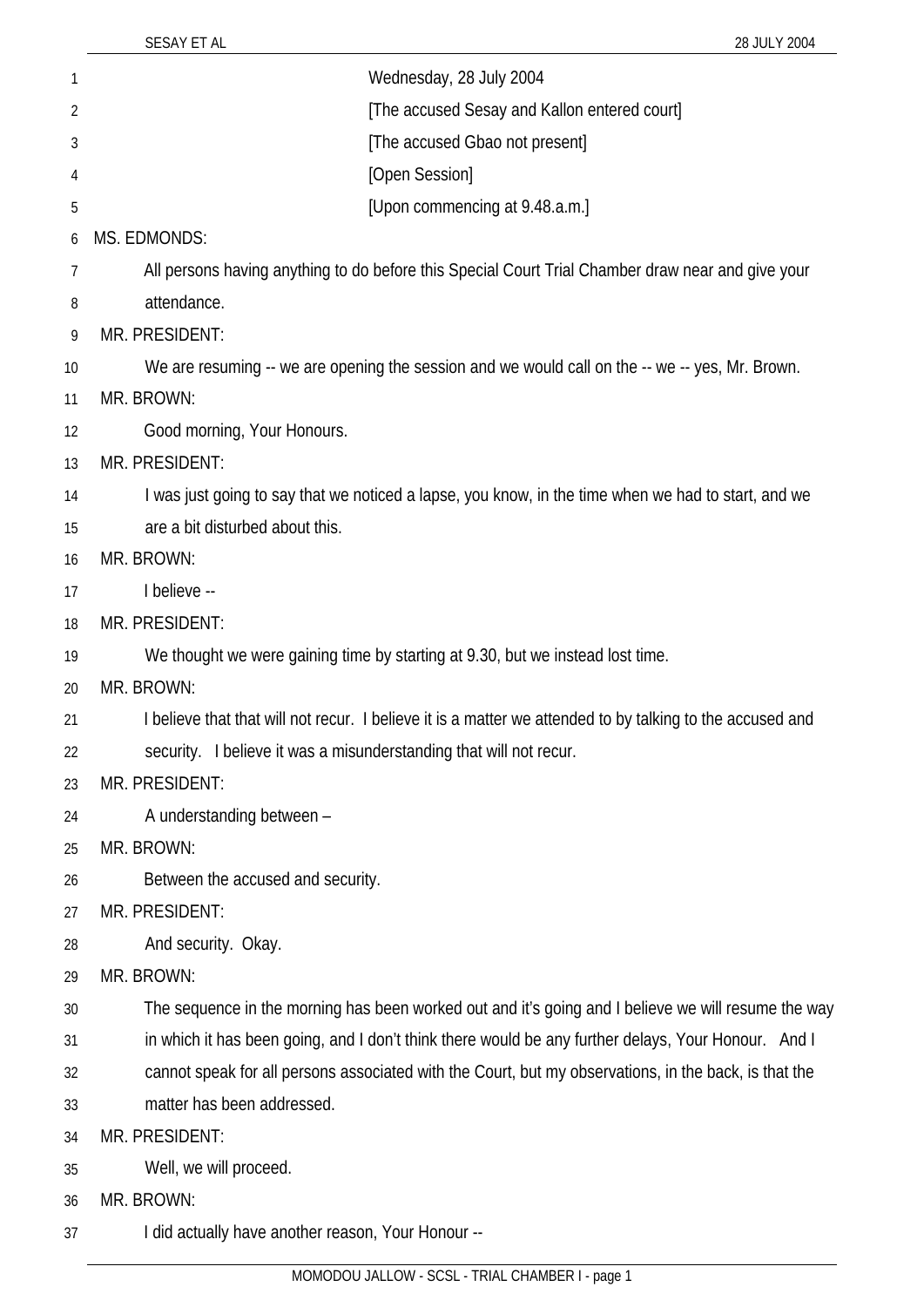MR. PRESIDENT: 1

Okay. Mr. Brown you can go on. 2

3 MR. BROWN:

4 5 It's a brief application concerning witness 305, the last witness yesterday. 305 was the witness who was actually on the stand when we recessed for yesterday, and my application --

6 MR. PRESIDENT:

- 7 TF1-305?
- 8 MR. BROWN:
- 9 TF1-305.
- 10 MR. PRESIDENT:

11 Mr. Brown, can this application not wait 'til Friday when we normally should take motions?

12 MR. BROWN:

13 You challenge my [inaudible] and to figure out an argument why it can't wait, but in fact, I could

14 certainly make this application on Friday. I would not mislead Your Honours, but I have a burning

15 desire to do it now, but that's not just possible. I will wait until Friday.

16 JUDGE THOMPSON:

17 Well, I can [overlapping microphone] what the learned Presiding Judge, because we are concerned

18 that most of the applications which we hope would come on Fridays are coming to use up -- consume

19 much of the time that we should be using taking evidence. If they can wait, then there would be no

20 prejudice. It would be better to keep the schedule of the Court in accordance with what we declared.

21 MR. BROWN:

22 I happily accept the Court's invitation to be heard on Friday, Your Honours.

- 23 MR. PRESIDENT:
- 24 All right. Okay, thank you.
- 25 MR. PRESIDENT:

26 Yes, Ms. Taylor.

27 MS. TAYLOR:

28 29 Thank you, Your Honour. The Prosecution will now call witness TF1-253 and that witness will be led in his examination by my learned --

30 MR. PRESIDENT:

31  $TF1 -$ 

32 MS. TAYLOR:

33 253, and that witness will be led in his examination-in-chief by my learned friend Mr. Iscandari.

- 34 MR. PRESIDENT:
- 35 By MR. –
- 36 MS. TAYLOR:
- 37 Iscandari.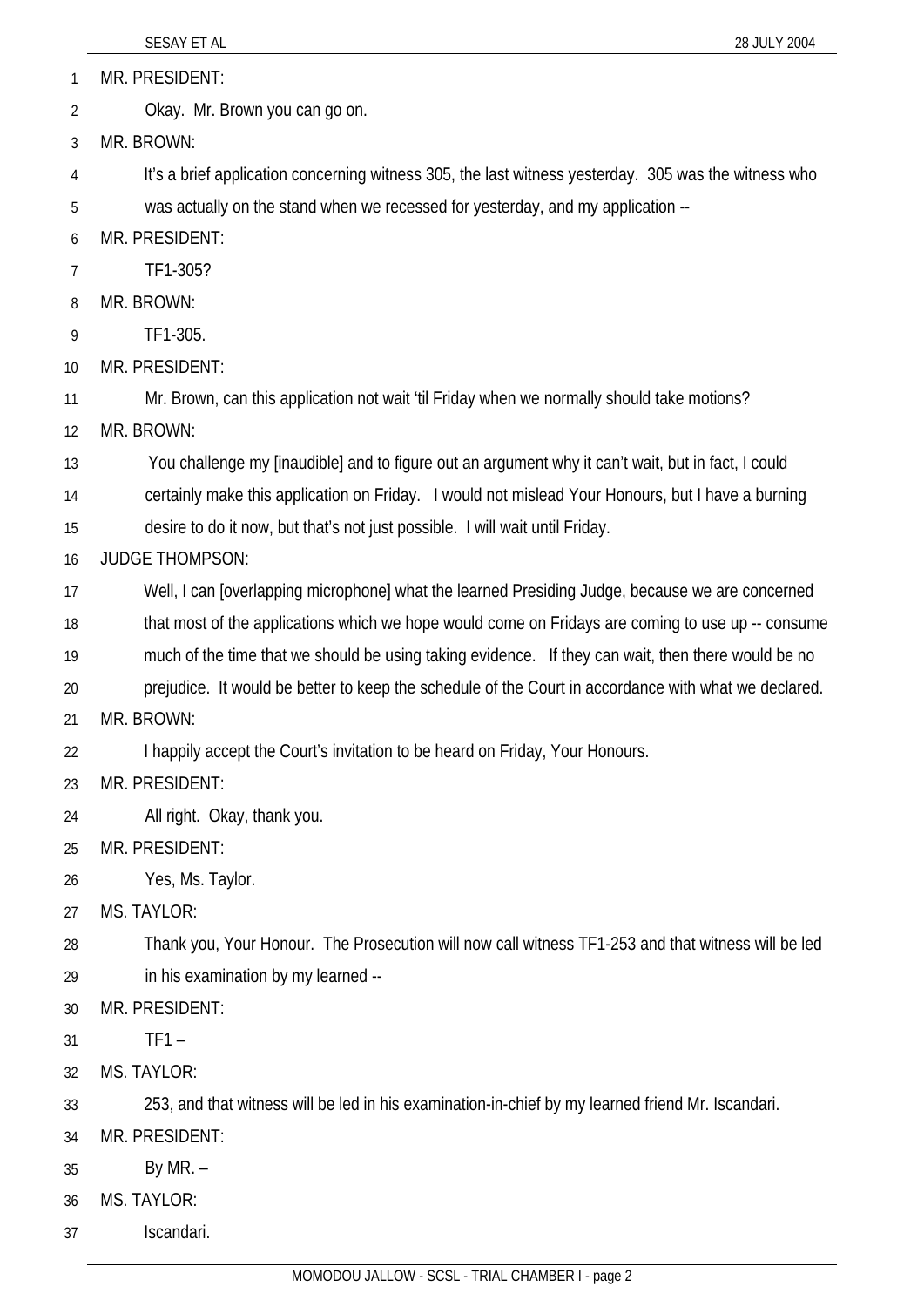| 1  | MR. PRESIDENT:                                                                                 |  |
|----|------------------------------------------------------------------------------------------------|--|
| 2  | Mr. Alieu Iscandari.                                                                           |  |
| 3  | <b>MS. TAYLOR:</b>                                                                             |  |
| 4  | That is correct Your Honour, yes.                                                              |  |
| 5  | [The witness entered court]                                                                    |  |
| 6  | MR. PRESIDENT:                                                                                 |  |
| 7  | Yes, Mr. Iscandari, You can go on, please.                                                     |  |
| 8  | MR. ISCANDARI:                                                                                 |  |
| 9  | Good morning, Your Honours. May it please the Court, I am Mr. Alieu Iscandari on behalf of the |  |
| 10 | Office of the Prosecutor.                                                                      |  |
| 11 | [WITNESS TF1-253 sworn]                                                                        |  |
| 12 | [The witness answered through interpretation]                                                  |  |
| 13 | EXAMINED BY MR. ISCANDARI:                                                                     |  |
| 14 | MR. ISCANDARI:                                                                                 |  |
| 15 | Good morning, sir, Mr. Witness?<br>Q.                                                          |  |
| 16 | Good morning, how do you do?<br>А.                                                             |  |
| 17 | <b>JUDGE BOUTET:</b>                                                                           |  |
| 18 | Just for the record, the witness --                                                            |  |
| 19 | MR. PRESIDENT:                                                                                 |  |
| 20 | What language is -                                                                             |  |
| 21 | THE INTERPRETER:                                                                               |  |
| 22 | Temne. It is Temne, Your Honour. He is testifying in Temne, Your Honour.                       |  |
| 23 | MR. PRESIDENT:                                                                                 |  |
| 24 | You can proceed.                                                                               |  |
| 25 | MR. ISCANDARI:                                                                                 |  |
| 26 | Thank you very much, Your Honour.                                                              |  |
| 27 | Sir, where were you born?<br>Q.                                                                |  |
| 28 | THE INTERPRETER:                                                                               |  |
| 29 | Would you please repeat the question?                                                          |  |
| 30 | MR. ISCANDARI:                                                                                 |  |
| 31 | Where were you born?<br>Q.                                                                     |  |
| 32 | I was born in Port Loko, Mafoki Chiefdom.<br>А.                                                |  |
| 33 | Were you born in a particular village?<br>Q.                                                   |  |
| 34 | I was born in a particular town in Port Loko.<br>А.                                            |  |
| 35 | Does that town have a name?<br>Q.                                                              |  |
| 36 | Yes, it has a name.<br>А.                                                                      |  |
| 37 | Would you tell this Court the name of that town please?<br>Q.                                  |  |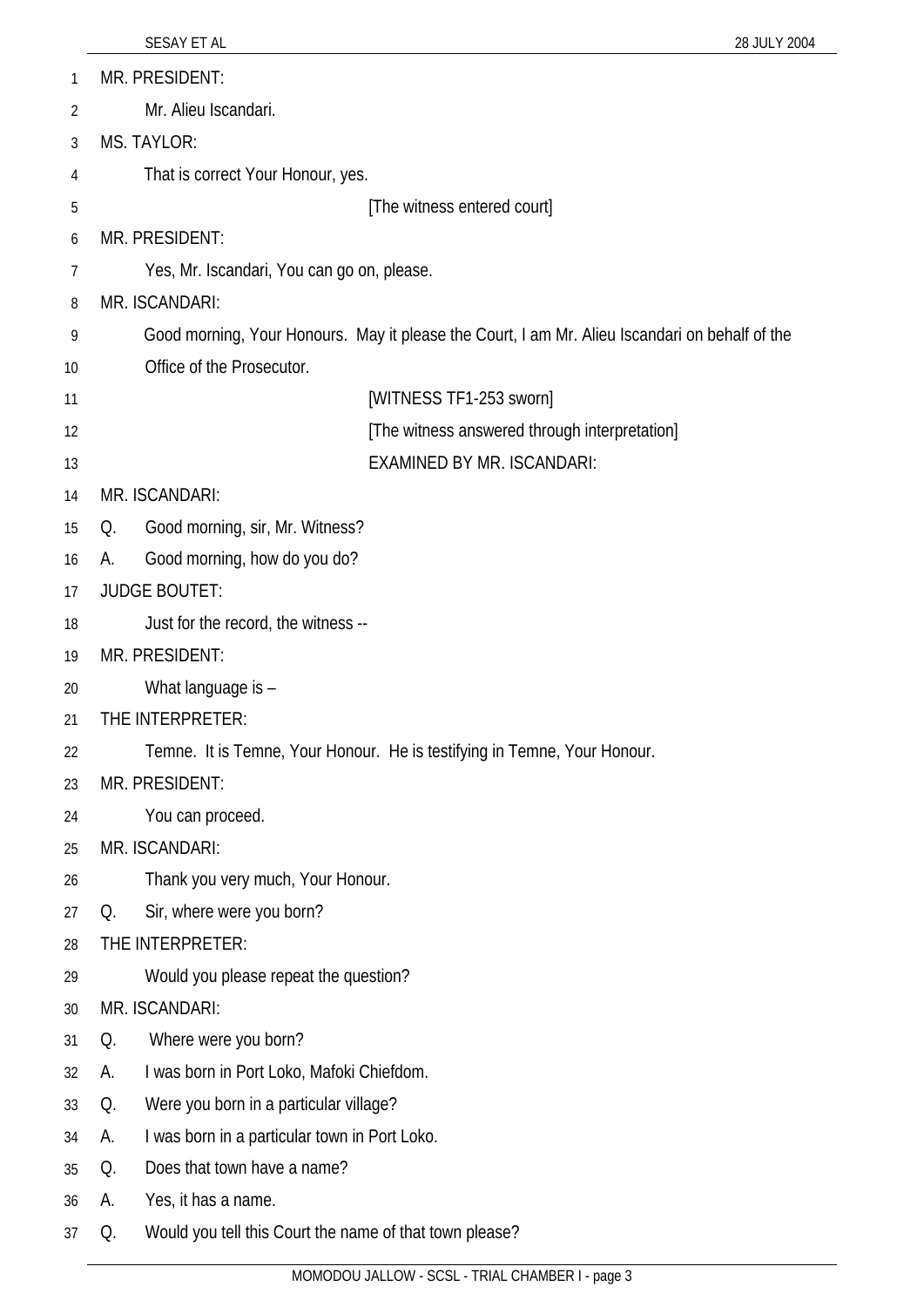|    |    | SESAY ET AL<br>28 JULY 2004                                                                                  |
|----|----|--------------------------------------------------------------------------------------------------------------|
| 1  | А. | Well, yes I will tell this Court the name of that town.                                                      |
| 2  | Q. | Can you please tell this Court?                                                                              |
| 3  |    | <b>JUDGE BOUTET:</b>                                                                                         |
| 4  |    | Mr. Prosecutor, it may be -- I see some hesitation, maybe the questions you are asking -- this witness       |
| 5  |    | is under some protective measures, it may be part of his hesitation to tell you what the village is or is it |
| 6  |    | -- so, I don't know how small the village is and whether or not that may have an impact on the way he        |
| 7  |    | is giving evidence this morning. He seemed to be concerned about these kinds of questions.                   |
| 8  |    | MR. ISCANDARI:                                                                                               |
| 9  |    | Thank you very much, Your Honour.                                                                            |
| 10 | Q. | Mr. Witness.                                                                                                 |
| 11 | А. | Yes.                                                                                                         |
| 12 | Q. | Is it quite okay to tell this Court the name of the village you were born in?                                |
| 13 | А. | Well, I don't hesitate to give the name of the village in which I was born, but I am afraid of my security.  |
| 14 |    | <b>JUDGE BOUTET:</b>                                                                                         |
| 15 |    | Mr. Witness, you are giving evidence behind the protective screen. Nobody other than us here can             |
| 16 |    | see, and if questions are asked that could reveal your identity, we would make sure that does not            |
| 17 |    | happen. If it does happen, we will try to intervene to protect you. So we are trying to do the utmost to     |
| 18 |    | protect you so you could feel confident at this moment that you can testify and you will be protected.       |
| 19 |    | THE WITNESS:                                                                                                 |
| 20 |    | Okay, no problem. I will talk.                                                                               |
| 21 |    | MR. ISCANDARI:                                                                                               |
| 22 | Q. | Please tell this Court the name of the village where you were born?                                          |
| 23 | А. | At Muharma, Mafoki Chiefdom, Port Loko District.                                                             |
| 24 | Q. | Do you know what month you were born?                                                                        |
| 25 | А. | No, I don't know the month in which I was born.                                                              |
| 26 | Q. | Do you know what year you were born?                                                                         |
| 27 | А. | Yes, I know the year.                                                                                        |
| 28 | Q. | Could you tell this Court what year you were born?                                                           |
| 29 | А. | I was born in 1971.                                                                                          |
| 30 | Q. | How old are you now, sir?                                                                                    |
| 31 | А. | I am 33 years old                                                                                            |
| 32 | Q. | Have you ever attended any formal school?                                                                    |
| 33 | А. | Yes, but I'm not that educated.                                                                              |
| 34 | Q. | What is the highest grade you attended, sir?                                                                 |
| 35 | А. | I stopped in class 2 and I was sent to do some farming.                                                      |
| 36 | Q. | Can you read English?                                                                                        |
| 37 | А. | No, I cannot.                                                                                                |
|    |    |                                                                                                              |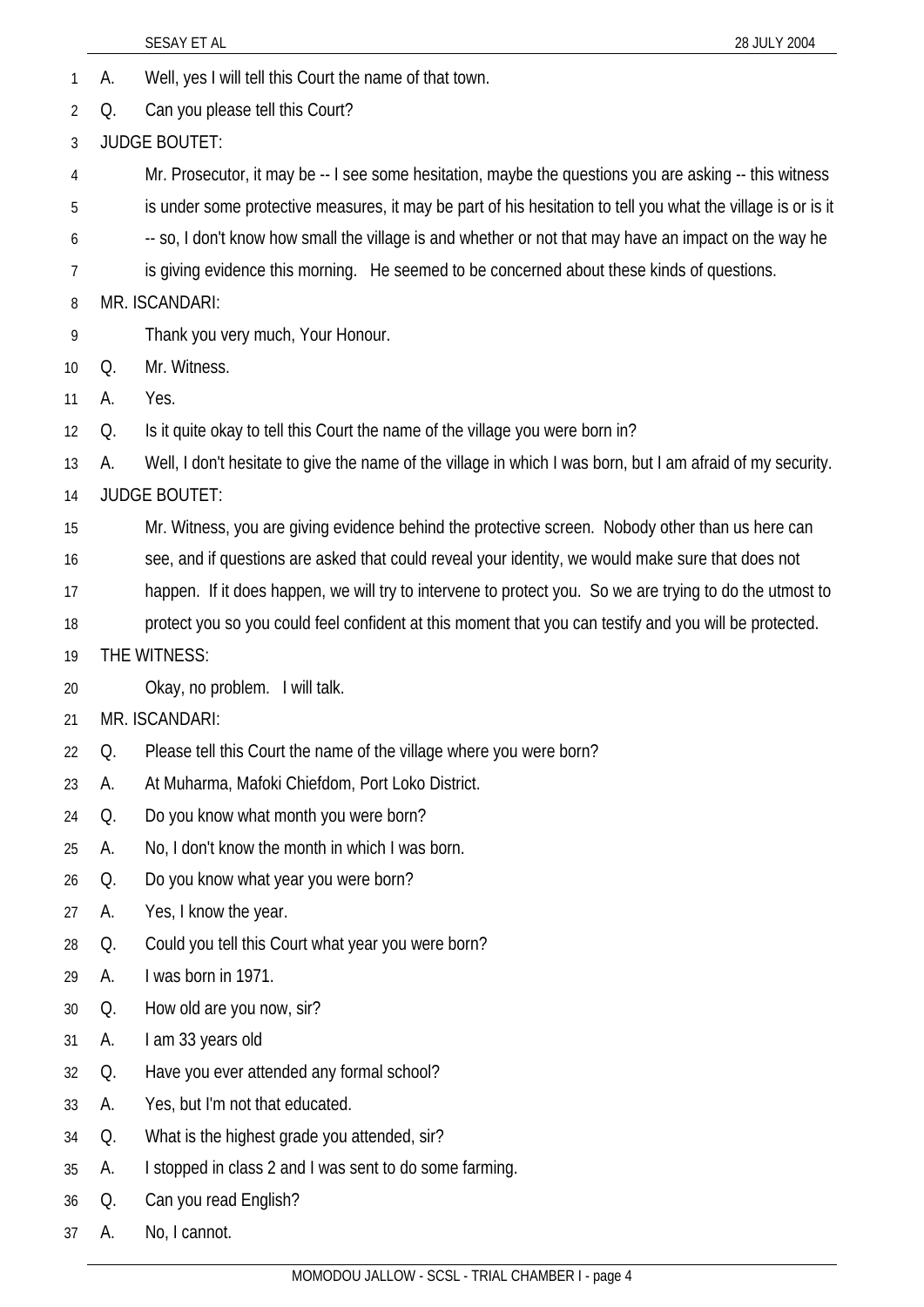|                |    | SESAY ET AL<br>28 JULY 2004                                                                    |
|----------------|----|------------------------------------------------------------------------------------------------|
| 1              | Q. | Can you write English?                                                                         |
| 2              | А. | No, I cannot.                                                                                  |
| 3              | Q. | Can you speak English?                                                                         |
| $\overline{4}$ | А. | No, I cannot.                                                                                  |
| 5              | Q. | Do you understand if the English language is spoken to you?                                    |
| 6              | А. | No, I cannot understand that's why I'm speaking my own language.                               |
| 7              | Q. | And what language do you speak?                                                                |
| 8              | А. | I am a Temne.                                                                                  |
| 9              | Q. | Do you speak any other languages other than Temne?                                             |
| 10             | А. | This is the only language that I can speak.                                                    |
| 11             | Q. | Can you count in Temne?                                                                        |
| 12             | А. | Yes, I can. That's my job.                                                                     |
| 13             | Q. | Are you married?                                                                               |
| 14             | А. | Yes, I am.                                                                                     |
| 15             | Q. | How long have you been married?                                                                |
| 16             | А. | Nine years.                                                                                    |
| 17             | Q. | Do you have children?                                                                          |
| 18             | А. | I have six children.                                                                           |
| 19             | Q. | Without giving me the names of your children, can you tell this Court what their ages are?     |
| 20             | А. | Yes I can.                                                                                     |
| 21             | Q. | Please, go ahead?                                                                              |
| 22             | А. | The two are nine years old.                                                                    |
| 23             | Q. | And the other four?                                                                            |
| 24             | А. | The other is four years old.                                                                   |
| 25             | Q. | And the other one?                                                                             |
| 26             | А. | The other is three years old.                                                                  |
| 27             | Q. | And the other one?                                                                             |
| 28             | А. | The other one is two years and some months.                                                    |
| 29             | Q. | And there is one more; isn't there?                                                            |
| 30             | А. | Still suckling, the other one is still nine months.                                            |
| 31             | Q. | How many of your children are male?                                                            |
| 32             | А. | They are two.                                                                                  |
| 33             |    | MR. CAMMEGH:                                                                                   |
| 34             |    | Forgive me for interrupting, Your Honour, but there is no dispute of these facts [overlapping  |
| 35             |    | microphones] my learned friend would like to leave these family matters and anything else that |
| 36             |    | appears to be introductory by nature.                                                          |
| 37             |    |                                                                                                |
|                |    |                                                                                                |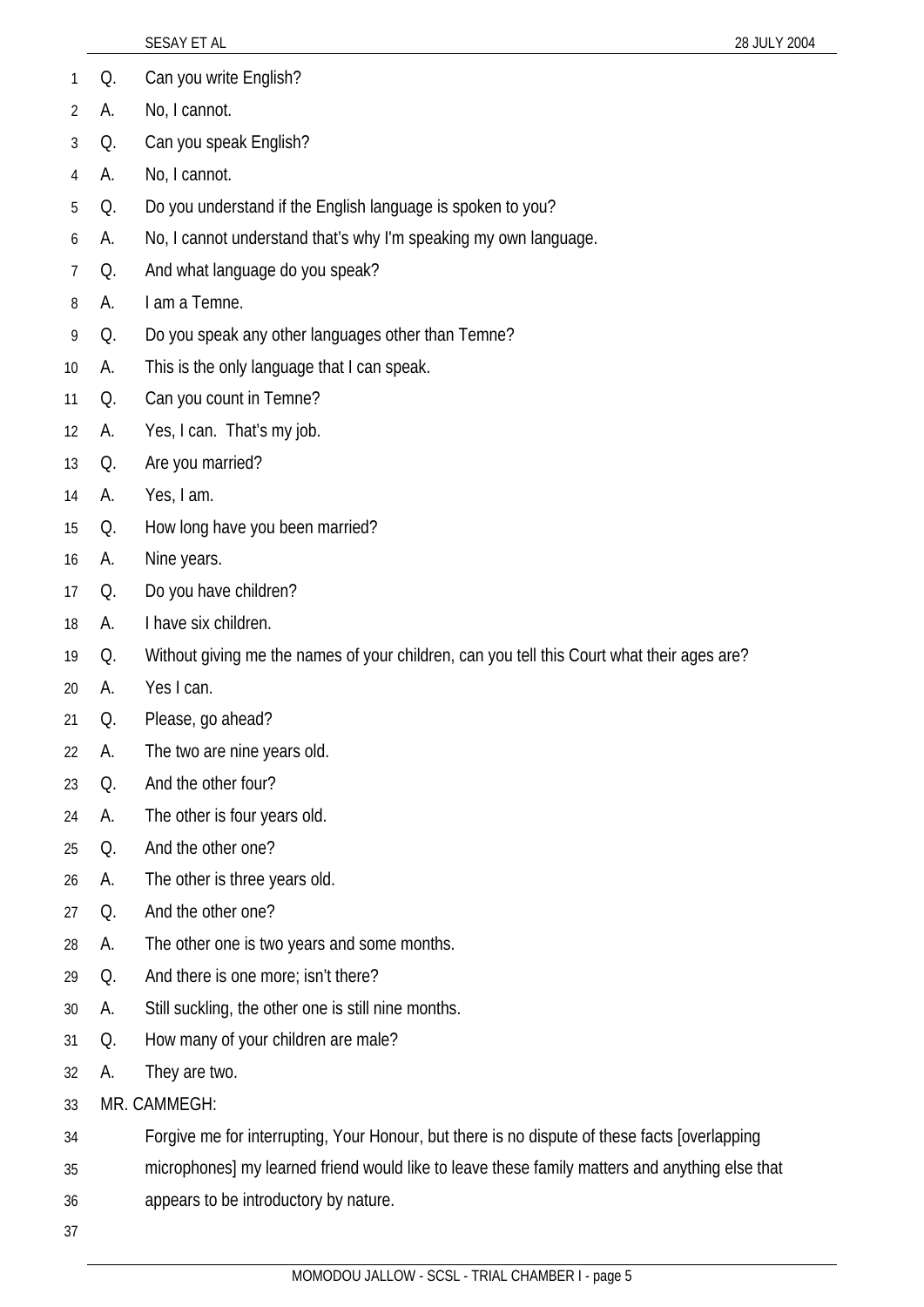|    |    | 28 JULY 2004<br>SESAY ET AL                                                                         |
|----|----|-----------------------------------------------------------------------------------------------------|
| 1  |    | MR. PRESIDENT:                                                                                      |
| 2  |    | We never know. Maybe he has a purpose, I don't know. Mr. Cammegh, he may have a purpose. We         |
| 3  |    | don't want to anticipate him. I don't know.                                                         |
| 4  |    | MR. CAMMEGH:                                                                                        |
| 5  |    | I'm simply suggesting he leaves these matters because they are not in dispute.                      |
| 6  |    | <b>JUDGE BOUTET:</b>                                                                                |
| 7  |    | Mr. Prosecutor, move ahead and leave these matters.                                                 |
| 8  |    | MR. ISCANDARI:                                                                                      |
| 9  |    | Thank you, your Honour.                                                                             |
| 10 | Q. | What is your occupation, sir?                                                                       |
| 11 | А. | I am a farmer and a trader.                                                                         |
| 12 | Q. | How long have you been a farmer?                                                                    |
| 13 | А. | Since I was born that was the job that I have been doing.                                           |
| 14 | Q. | How long have you been a trader?                                                                    |
| 15 | А. | If it were not for the war, I would have said it is 15 years since I started trading.               |
| 16 | Q. | And what do you sell?                                                                               |
| 17 | А. | I sell cigarettes, diamint, lollipops, and other assorted articles.                                 |
| 18 | Q. | Were you living in the village of your birth, Bunama, back in April of 1999?                        |
| 19 | А. | Yes, that is the only place that I know. I have never gone anywhere else.                           |
| 20 | Q. | Do you recall anything happening in your village in April of 1999?                                  |
| 21 | A. | Yes.                                                                                                |
| 22 | Q. | Would you tell this Court what happened in your village in April 1999, sir?                         |
| 23 | А. | Yes. God willing, I will tell the Court.                                                            |
| 24 | Q. | Please tell the Court.                                                                              |
| 25 | А. | Well, Salalahu Muhammed, peace be on to you. We lived in Nkharma during this war and they took      |
| 26 |    | soldiers and Gbethis to this village                                                                |
| 27 | Q. | And for how long were the soldiers and Gbethis in your village, sir?                                |
| 28 | А. | Well, they spent two months there.                                                                  |
| 29 | Q. | Sir, you used the word "Gbethis." Could you tell the Court what the word "Gbethis" is?              |
| 30 | А. | Yes.                                                                                                |
| 31 | Q. | Okay, who is a Gbethi?                                                                              |
| 32 | А. | Well, he is a fighter; he has a gun.                                                                |
| 33 | Q. | How would you differentiate a Gbethi from a soldier?                                                |
| 34 | А. | The soldiers have uniform. The Gbethis haven't got any uniform; they have caps and amulets.         |
| 35 | Q. | So, what happened be next, sir?                                                                     |
| 36 | А. | When these Gbethis came into town -- in fact, all the other people around our village came into our |
| 37 |    | town because they thought that this was security living with the Gbethis and the soldiers.          |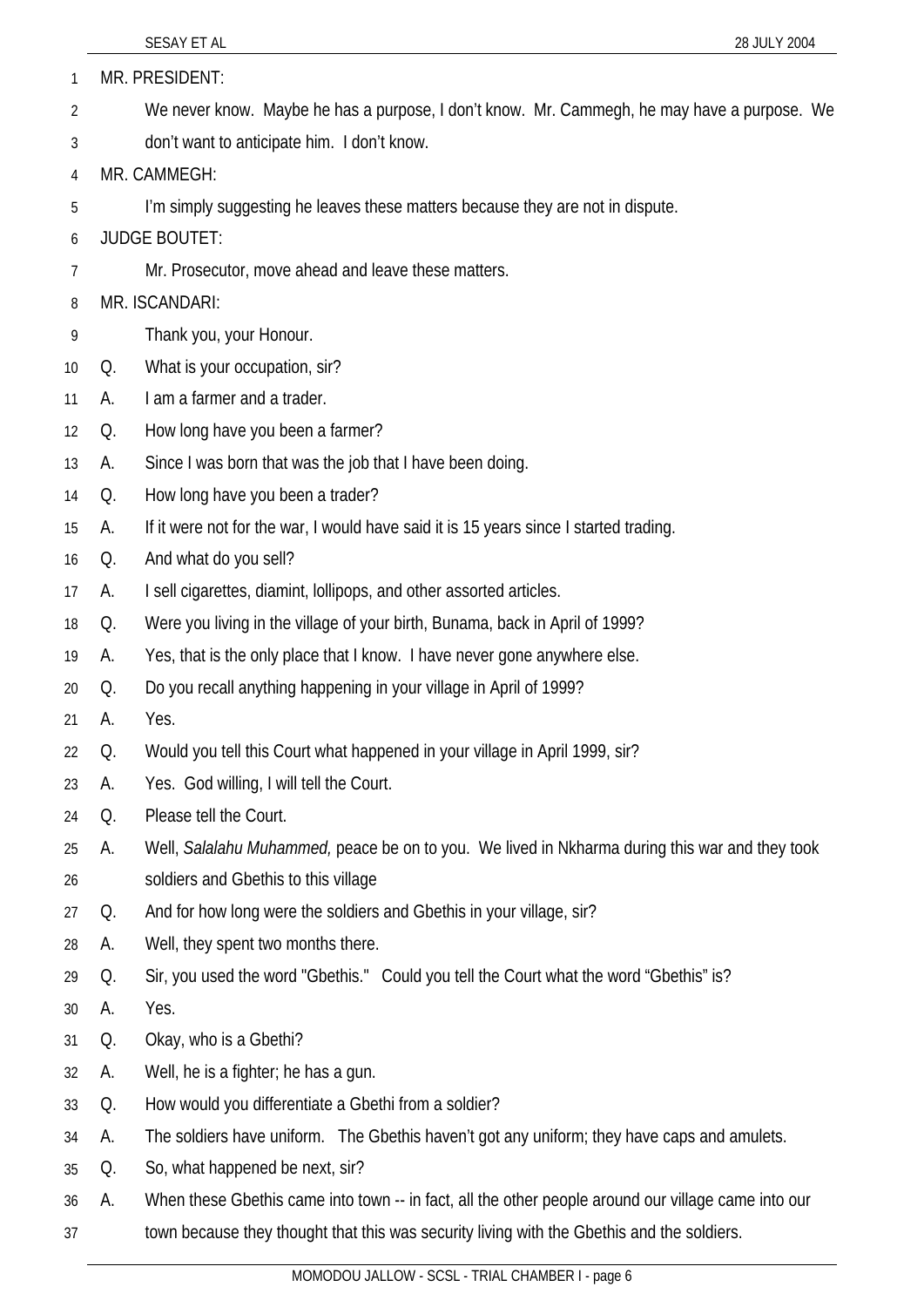|    |    | SESAY ET AL<br>28 JULY 2004                                                                             |  |
|----|----|---------------------------------------------------------------------------------------------------------|--|
| 1  | Q. | Please, go ahead.                                                                                       |  |
| 2  | А. | Friday in the morning -                                                                                 |  |
| 3  | Q. | And what month was it?                                                                                  |  |
| 4  | А. | It was during April.                                                                                    |  |
| 5  | Q. | So it was Friday in April; is that correct, sir?                                                        |  |
| 6  | А. | Yes.                                                                                                    |  |
| 7  | Q. | And do you recall what the year was?                                                                    |  |
| 8  | A. | Well, because I'm a Temne -- well, it was during 1999. You see, I find it very difficult because I'm a  |  |
| 9  |    | Temne, but I think it was during 1999.                                                                  |  |
| 10 | Q. | So what happened on this Friday in April 1999?                                                          |  |
| 11 | А. | So Friday early in the morning, we saw four people; they came from a village that was called Taron.     |  |
| 12 | Q. | How did they come from the village of Taron?                                                            |  |
| 13 | А. | They passed several villages and they came panting; they were afraid.                                   |  |
| 14 | Q. | Did you say they were afraid?                                                                           |  |
| 15 | А. | Yes.                                                                                                    |  |
| 16 | Q. | Now, did you know why they were afraid?                                                                 |  |
| 17 | А. | Well, they came running. They said -- in fact, they were almost in tears when they were talking.        |  |
| 18 | Q. | And did you observe that, sir?                                                                          |  |
| 19 | А. | Yes, they met me. I was standing amongst the soldiers.                                                  |  |
| 20 | Q. | And did you see them cry?                                                                               |  |
| 21 | А. | Yes, and of course, when you see a man with tears, that tells you that he is crying.                    |  |
| 22 | Q. | So what happened next, sir?                                                                             |  |
| 23 | А. | They explain to us the reason for which they came.                                                      |  |
| 24 | Q. | And what was the reason?                                                                                |  |
| 25 | А. | They said they came to plead with the soldiers in order to accompany them because the soldiers (sic)    |  |
| 26 |    | had almost massacred all their people at Taron.                                                         |  |
| 27 | Q. | Did they tell you who had massacred all their people at Taron?                                          |  |
| 28 | А. | Yes.                                                                                                    |  |
| 29 | Q. | Who did they tell you had massacred all their people at Taron?                                          |  |
| 30 | А. | They said it was the rebels.                                                                            |  |
| 31 | Q. | Sir, could you tell me -- give this Court a rough estimate of how far the village of Taron is from the  |  |
| 32 |    | village?                                                                                                |  |
| 33 | А. | Well, since we are Temnes, we will take roughly to be something like five miles.                        |  |
| 34 | Q. | So tell us, from the point where these villagers had come running, and had told the soldiers and the    |  |
| 35 |    | Gbethis that their village had been overran and a lot of people had been killed by the rebels, what did |  |
| 36 |    | the soldiers and the Gbethis do next?                                                                   |  |
| 37 | А. | The soldiers and the Gbethis accepted to go and help them.                                              |  |
|    |    | 00001111110111110001<br>TOULOULLINTO                                                                    |  |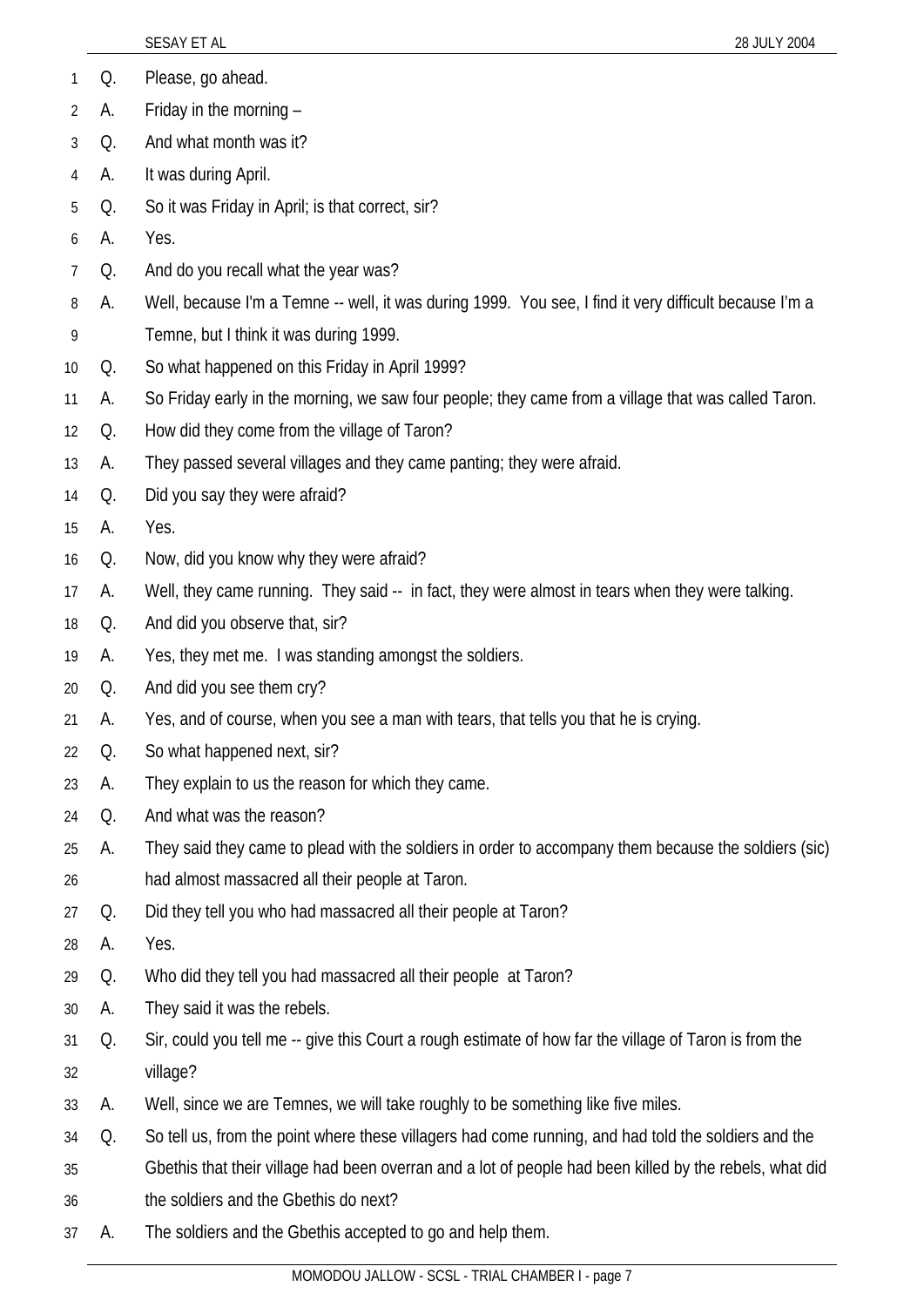|    |    | SESAY ET AL<br>28 JULY 2004                                                                             |
|----|----|---------------------------------------------------------------------------------------------------------|
| 1  | Q. | Do you recall what time of the day this was, sir?                                                       |
| 2  | А. | It was on Friday morning that they informed us about this.                                              |
| 3  | Q. | Was it before the sun came up?                                                                          |
| 4  | А. | Early in the morning.                                                                                   |
| 5  | Q. | Other than those four people that you saw come running towards the village of Manarma, did you          |
| 6  |    | observe anyone else come running towards the village of Manarma?                                        |
| 7  | А. | Say it again.                                                                                           |
| 8  | Q. | Other than the four people that you saw come running towards the village of Manarma, did you            |
| 9  |    | observe anyone else coming towards the village of Manarma.                                              |
| 10 | А. | It was only those four people that met us during that time in the morning, and they told us that the    |
| 11 |    | others have fled into the bush, seeking refuge.                                                         |
| 12 | Q. | So what happened next, sir?                                                                             |
| 13 | А. | And the soldiers selected some of us that were to dig graves for the people that were massacred.        |
| 14 | Q. | So did you -- were you one of those people that were selected?                                          |
| 15 | А. | Yes, I was one amongst those people that were selected.                                                 |
| 16 | Q. | And what happen next?                                                                                   |
| 17 | А. | They gave me a shovel and they gave shovels to my other colleagues, shovels and pickaxes so as to       |
| 18 |    | go and dig graves for these people that were killed. We were on the way going. The soldiers and the     |
| 19 |    | Gbethis were in the forefront. We were left behind. We went not that far. We did not even arrive in     |
| 20 |    | the other town. Right at the middle of the journey, we heard a gunshot. A little later there were a lot |
| 21 |    | of gunshots, and there the Gbethis told us that we were to retreat because they had meet the rebels.    |
| 22 | Q. | After you were told by the Gbethis to retreat, what did you do?                                         |
| 23 | А. | We returned, running.                                                                                   |
| 24 | Q. | Were you running fast?                                                                                  |
| 25 | А. | We ran.                                                                                                 |
| 26 | Q. | Tell the Court how you felt running back to your village, please?                                       |
| 27 | А. | We ran because we were afraid. It was terrible -- the incident was terrible so we ran away.             |
| 28 | Q. | And when you ran, where did you run to?                                                                 |
| 29 | А. | We went back to Manarma.                                                                                |
| 30 | Q. | Did you stay at Manarma when you went back there?                                                       |
| 31 | А. | When we arrived at Manarma, we left some of the Gbethis shooting, trying to defend themselves from      |
| 32 |    | those people that attacked them.                                                                        |
| 33 | Q. | And what happened next?                                                                                 |
| 34 | А. | When I arrived, I took my wife and my children and went to the next village.                            |
| 35 | Q. | How many children did you travel with?                                                                  |
| 36 | А. | One child and his mother and we went to the next village where my mother and my other wife were         |
| 37 |    | residing.                                                                                               |
|    |    |                                                                                                         |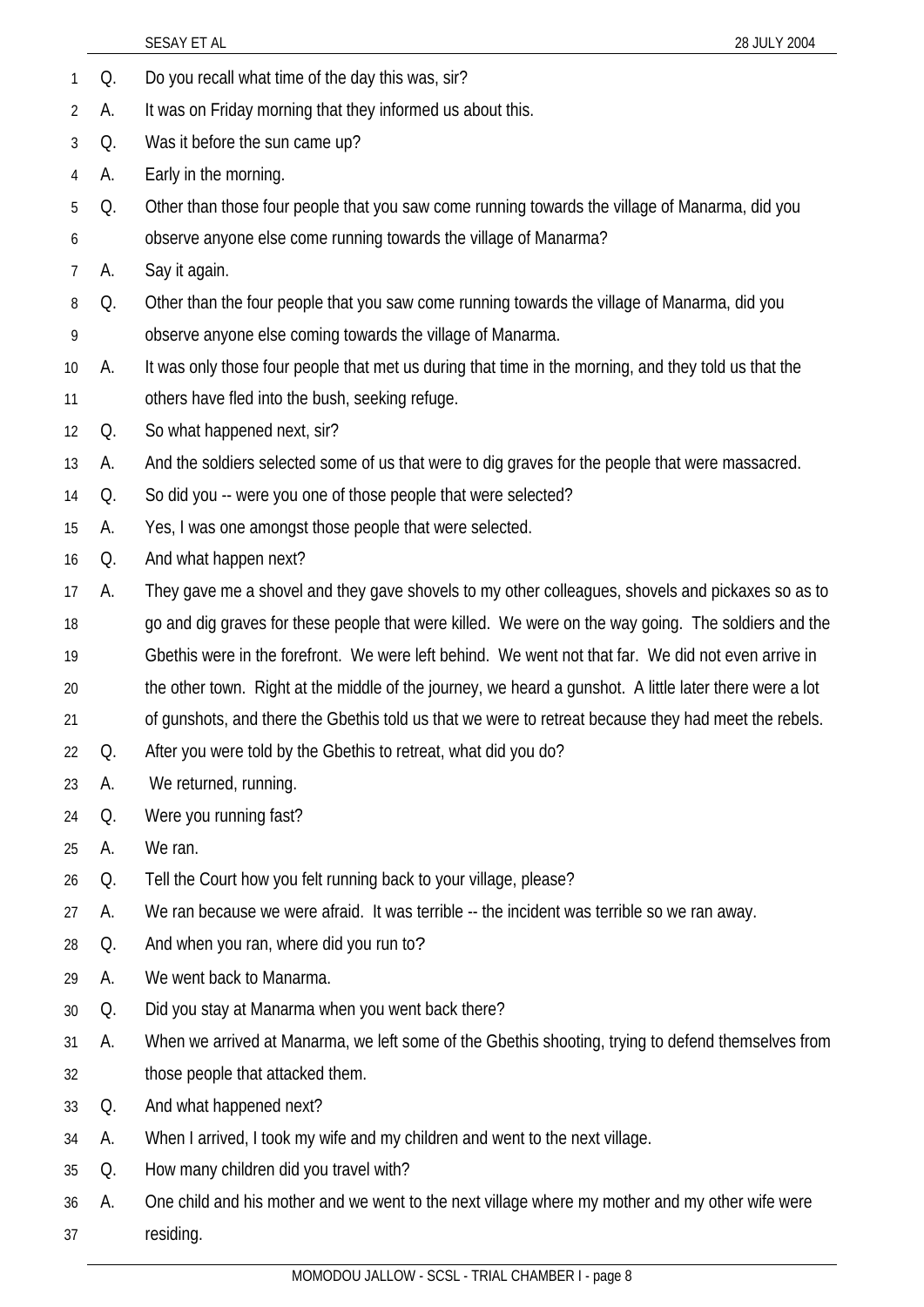|    |    | <b>SESAY ET AL</b><br>28 JULY 2004                                                                     |
|----|----|--------------------------------------------------------------------------------------------------------|
| 1  | Q. | And what is the name of that village?                                                                  |
| 2  | А. | It's Rokonta.                                                                                          |
| 3  | Q. | How far is Rokonta from Manarma?                                                                       |
| 4  | А. | It's one mile and a half.                                                                              |
| 5  | Q. | And did you walk to Konta?                                                                             |
| 6  |    | MR. PRESIDENT:                                                                                         |
| 7  |    | Is it Konta or Lokonta.                                                                                |
| 8  |    | MR. ISCANDARI:                                                                                         |
| 9  |    | Konta.                                                                                                 |
| 10 |    | THE INTERPRETER:                                                                                       |
| 11 |    | Rokonta. This is the way the Temnes call it "RoKonta." "Ro" there is prefix showing two.               |
| 12 |    | <b>JUDGE THOMPSON:</b>                                                                                 |
| 13 |    | So what do you recommend to us?                                                                        |
| 14 |    | THE INTERPRETER:                                                                                       |
| 15 |    | Rokonta. R-O-K-O-N-T-A.                                                                                |
| 16 |    | <b>JUDGE THOMPSON:</b>                                                                                 |
| 17 |    | Thank you.                                                                                             |
| 18 |    | THE INTERPRETER:                                                                                       |
| 19 |    | Welcome.                                                                                               |
| 20 |    | MR. ISCANDARI:                                                                                         |
| 21 | Q. | Did you walk to Konta?                                                                                 |
| 22 | А. | Yes. I ran, I ran with a terrible speed.                                                               |
| 23 | Q. | And why were you running with such terrible speed?                                                     |
| 24 | А. | We were running away from the rebels.                                                                  |
| 25 | Q. | Were you afraid?                                                                                       |
| 26 | А. | Yes, I was afraid, that was why I was running with my wife and child.                                  |
| 27 | Q. | So when you got to the village of Konta, what did you do?                                              |
| 28 | А. | I met my mother and my other wife.                                                                     |
| 29 | Q. | Did you have a child at the other village?                                                             |
| 30 | А. | Yes.                                                                                                   |
| 31 | Q. | And what, if anything, did you tell your mother, your other wife and your child when you got to Konta? |
| 32 | А. | I told them that we were to run away because the rebels had come into Manarma where we were            |
| 33 |    | living.                                                                                                |
| 34 | Q. | And did you tell them in what direction they should run?                                               |
| 35 | А. | Yes. We had another Temne road that -- this was the one that I recommended for them to go through      |
| 36 |    | because it was safer.                                                                                  |
| 37 | Q. | Were they going to a particular destination that you had recommended?                                  |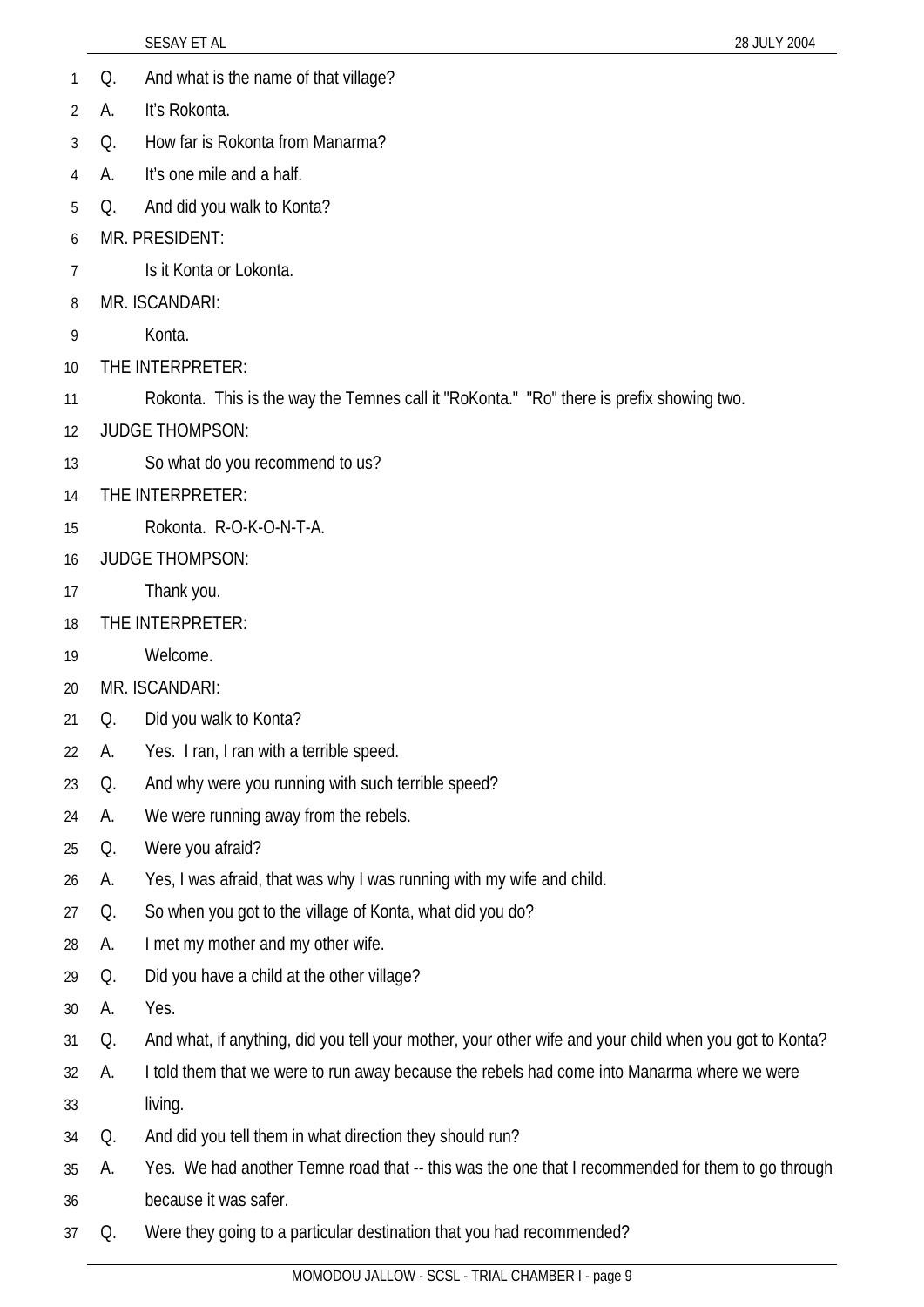| 1              | А. | Yes.                                                                                                        |
|----------------|----|-------------------------------------------------------------------------------------------------------------|
| 2              | Q. | And do you recall the name of that destination that you had recommended?                                    |
| $\mathfrak{Z}$ | А. | Yes.                                                                                                        |
| 4              | Q. | And what is the name of that destination you had recommended?                                               |
| 5              | А. | Rolonke.                                                                                                    |
| 6              | Q. | And how far is Rolonke from the village of Rokonta?                                                         |
| 7              | А. | Well, it's quite a considerable distance.                                                                   |
| 8              | Q. | Would you give this Court an estimate of how far away it was?                                               |
| 9              | А. | Yes. It would be something like -- it would be something like five and half miles.                          |
| 10             | Q. | At what time of the day did you arrive at the village of Rokonta, if you recall?                            |
| 11             | А. | Early in the morning. When we left Maharma, we went there early in the morning; directly to Konta.          |
| 12             | Q. | Was the sun up at that time?                                                                                |
| 13             | А. | Yes, it was little bit up.                                                                                  |
| 14             | Q. | And after your mother, your two wives and your children left, what did you do next?                         |
| 15             | А. | I stayed behind to prepare so as to take a few things with me when I would be ready to go.                  |
| 16             | Q. | And what did you prepare to take with you when you were ready to go?                                        |
| 17             | А. | The things that I sell, the articles I have for sale, I and my brothers.                                    |
| 18             | Q. | How many of your brothers?                                                                                  |
| 19             | А. | They were two.                                                                                              |
| 20             | Q. | And what did you -- what articles did you take with you, if any?                                            |
| 21             | А. | I took cigarettes, Diamint, Iollipop; all the things that I used to sell. These were the things that I took |
| 22             |    | along.                                                                                                      |
| 23             | Q. | Did you take your whole stock of cigarettes?                                                                |
| 24             | А. | Yes, everything because we were free, so I tied most of the articles in a plastic bag.                      |
| 25             | Q. | And that was all you had?                                                                                   |
| 26             | А. | Yes. I had some money that I got from the sales of some of the articles.                                    |
| 27             | Q. | How much did you have in your possession?                                                                   |
| 28             | А. | I had 140 -- 150, 000 Leones.                                                                               |
| 29             | Q. | Was all that you had?                                                                                       |
| 30             | А. | That was the one I knew, but I had some cash and other money but that I cannot tell now.                    |
| 31             | Q. | So after you picked up your cigarettes and the other things that you sell, what did you do next?            |
| 32             | А. | We went to Makambisa.                                                                                       |
| 33             | Q. | And how far away is Makambisa from where you had come from, Rokonta?                                        |
| 34             | А. | It is about a mile and quarter.                                                                             |
| 35             | Q. | Were you running towards Makambisa?                                                                         |
| 36             | A. | At that time we did not run because we wanted to go to Rubake.                                              |

37 Q. When you say Rubake, is there another name for that town that you call Rubake?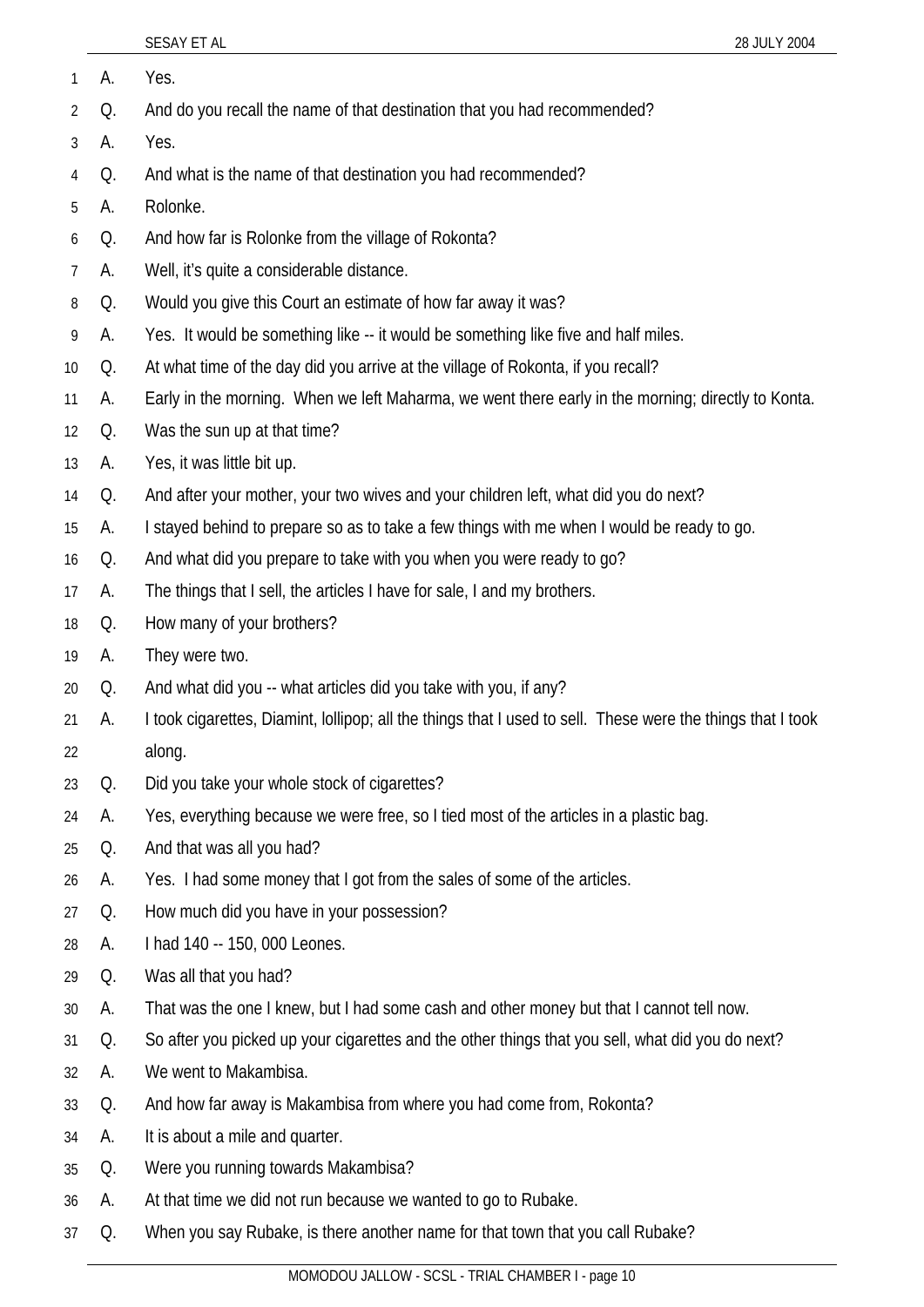- 1 A. Yes.
- 2 Q. What is the English name for that town; do you know it?
- 3 A. They call it Port Loko.
- 4 5 Q. So it was your intention, wasn't it, to go from Rokonta to Port Loko through Makambisa; is that correct?
- 6 A. Yes, that is the road that we passed to go to Rubake.
- 7 Q. So what happened while you were on your journey from Rokonta to Rubake through Makambisa?
- 8 A. When we arrived at the outskirts of the town --
- 9 Q. What happened when you arrived there?
- 10 A. When you ask me to talk, I would do so.
- 11 Q. Okay, sir, please tell us what happened when you got to the outskirts of the town of Makambisa?
- 12 A. So I saw some people coming in front of us.
- 13 Q. Were these people armed?
- 14 A. Yes, they had guns.
- 15 Q. When you say in front of us, would it be fair to say that you were still in the company of your two
- 16 brothers?
- 17 A. Yes, I was with them and I was in front of them; I was with my brothers.
- 18 Q. And how did you react when you saw these people coming in front of you with guns?
- 19 A. We were afraid.
- 20 Q. Why were you afraid?
- 21 A. Because we saw the guns and we did not know the people who held them.
- 22 Q. Did they speak to you?
- 23 A. They only pointed guns at us and told us to stand.
- 24 Q. What did you do?
- 25 A. We wanted to turn and run away.
- 26 Q. Did you do that?
- 27 A. As soon as we turned, we saw the others who pointed guns at us again.
- 28 Q. And what did you do next?
- 29 A. We did not have anything to do so we stood.
- 30 Q. Did you say anything to them?
- 31 A. At that time -- we did not have anything to say at that moment.
- 32 33 Q. These people that you met on the outskirts of Makambisa, could you describe the kind of clothes they had?
- 34 A. Well, some of them tied cloths on their heads', other wore *polos,* civilian *polos*. Some of them put on
- 35 shirts, combat shirts.
- 36 Q. Is there anything else about the way they appeared that you could tell this court?
- 37 A. Yes.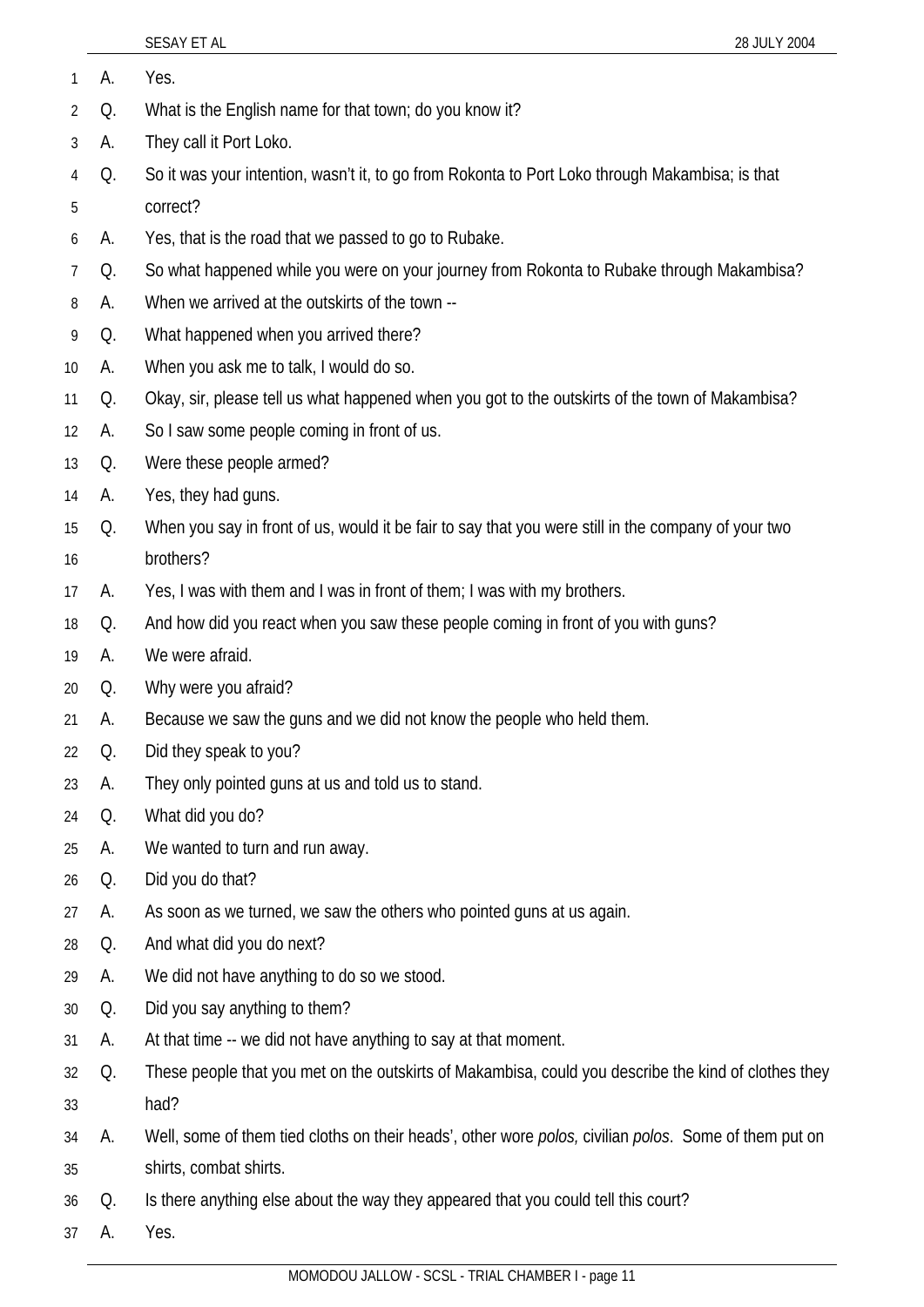| 1  | Q.           | Please, do so?                                                                              |
|----|--------------|---------------------------------------------------------------------------------------------|
| 2  | А.           | When they had held me and my brothers, they took all the cigarettes that I had on the road. |
| 3  | Q.           | Did you give them permission to take the cigarettes from you?                               |
| 4  | A.           | I did not permit them to do so.                                                             |
| 5  | Q.           | So the cigarettes were taken without your consent; is that correct?                         |
| 6  | А.           | Yes. In fact, they snatched it from me.                                                     |
| 7  | Q.           | Did they take anything else in a similar manner from you without your consent?              |
| 8  | А.           | Yes, my money. I had a bag that I tied on my heap. They took it.                            |
| 9  | Q.           | Was it taken away from you in a friendly manner?                                            |
| 10 | А.           | No, he snatched it.                                                                         |
| 11 | Q.           | And how did you feel when your money and your goods were snatched from you?                 |
| 12 | А.           | I did not -- I was not happy; I felt uneasy. I felt bad.                                    |
| 13 | Q.           | Did you complain?                                                                           |
| 14 | А.           | At that time there was nobody to complain to.                                               |
| 15 | Q.           | So what happened next after your money and your goods had been taken from you?              |
| 16 | А.           | They took us where they were sitting.                                                       |
| 17 | Q.           | And when they took you where they were sitting, were you standing?                          |
| 18 | А.           | The children stood up.                                                                      |
| 19 | Q.           | So what happened after that?                                                                |
| 20 | А.           | He asked me.                                                                                |
| 21 | Q.           | What did he ask you?                                                                        |
| 22 | $\mathsf{A}$ | He asked me if I knew them                                                                  |
| 23 |              | MR. PRESIDENT:                                                                              |
| 24 |              | Who asked him? Who asked him? Ask him.                                                      |
| 25 |              | MR. ISCANDARI:                                                                              |
| 26 | Q.           | Who asked you if you knew them?                                                             |
| 27 | А.           | Those who held me and my brothers.                                                          |
| 28 | Q.           | And when they asked you if you knew them, what was your response?                           |
| 29 | А.           | I said that, "I did not know you."                                                          |
| 30 | Q.           | And did they tell you who they were?                                                        |
| 31 | А.           | Yes.                                                                                        |
| 32 | Q.           | Who did they tell you they were?                                                            |
| 33 | A.           | They said they were rebels. They said: "We are the rebels."                                 |
| 34 | Q.           | Did they tell you who their leader was?                                                     |
| 35 | А.           | Yes.                                                                                        |
| 36 | Q.           | Who did they tell you was their leader?                                                     |
| 37 | A.           | They said Superman.                                                                         |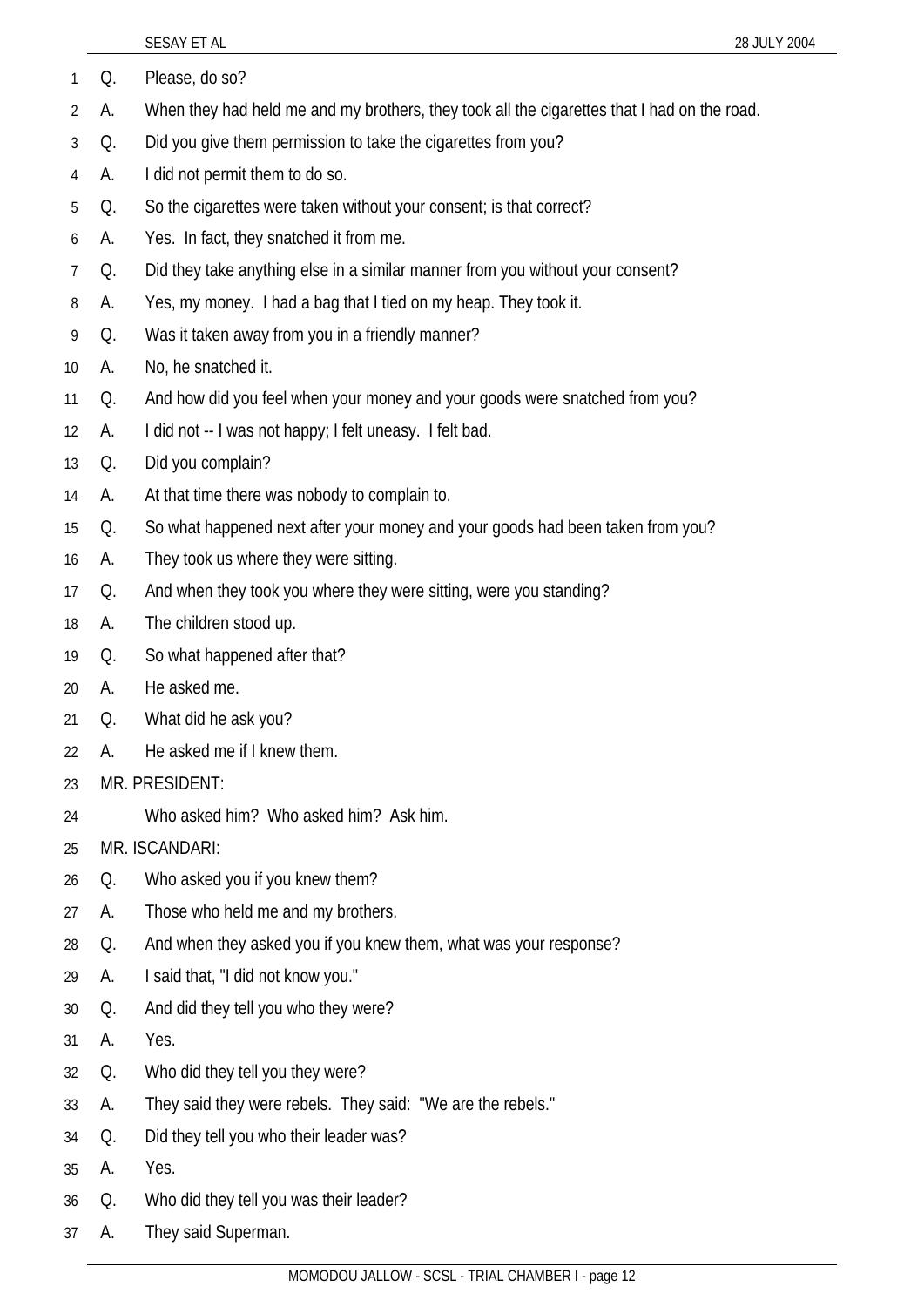|    |    | SESAY ET AL<br>28 JULY 2004                                                                          |
|----|----|------------------------------------------------------------------------------------------------------|
| 1  | Q. | Did you at that time know who Superman was?                                                          |
| 2  | А. | At the time they call his name, I did not know him.                                                  |
| 3  | Q. | After they had informed you that they were rebels and that they were Superman's boys, what           |
| 4  |    | happened next?                                                                                       |
| 5  | А. | They tied me up.                                                                                     |
| 6  | Q. | How did they tie you up, sir?                                                                        |
| 7  | А. | They passed my hands behind my back.                                                                 |
| 8  |    | MR. ISCANDARI:                                                                                       |
| 9  |    | I would like the record to reflect that the witness has put his hands behind his back indicating the |
| 10 |    | manner in which he was tied.                                                                         |
| 11 | Q. | Please, go ahead, sir.                                                                               |
| 12 |    | MR. PRESIDENT:                                                                                       |
| 13 |    | The evidence itself reflects it.                                                                     |
| 14 |    | MR. ISCANDARI:                                                                                       |
| 15 | Q. | Please, go ahead sir.                                                                                |
| 16 | А. | So that I show how I was tied?                                                                       |
| 17 | Q. | Yes. You don't have to get up. Were you tied at the -                                                |
| 18 | А. | This is how I was tied.                                                                              |
| 19 | Q. | Were you tied at the elbow or at the wrist?                                                          |
| 20 |    | MR. PRESIDENT:                                                                                       |
| 21 |    | How were you tied?                                                                                   |
| 22 |    | THE WITNESS:                                                                                         |
| 23 |    | The wrist, at the wrist and the elbow.                                                               |
| 24 |    | MR. ISCANDARI:                                                                                       |
| 25 | Q. | Are those the only two places you were tied, sir?                                                    |
| 26 | А. | They also tied my feet at the knees.                                                                 |
| 27 | Q. | Where you standing after you had been tied?                                                          |
| 28 | А. | I laid down with the shoulder on the ground.                                                         |
| 29 | Q. | How did you come to lay down on the ground? Did you voluntarily do that or were you pushed to the    |
| 30 |    | ground?                                                                                              |
| 31 | A. | I fell down.                                                                                         |
| 32 | Q. | And what happened after you fell down, sir?                                                          |
| 33 | А. | They asked me -- they asked my younger brother --                                                    |
| 34 | Q. | They asked you what?                                                                                 |
| 35 | А. | They ask my younger brothers -                                                                       |
| 36 | Q. | When you say "they," are you still talking about the people who had captured you and tied you?       |
| 37 |    | [Pages 1 to 13 by Momodou Jallow]                                                                    |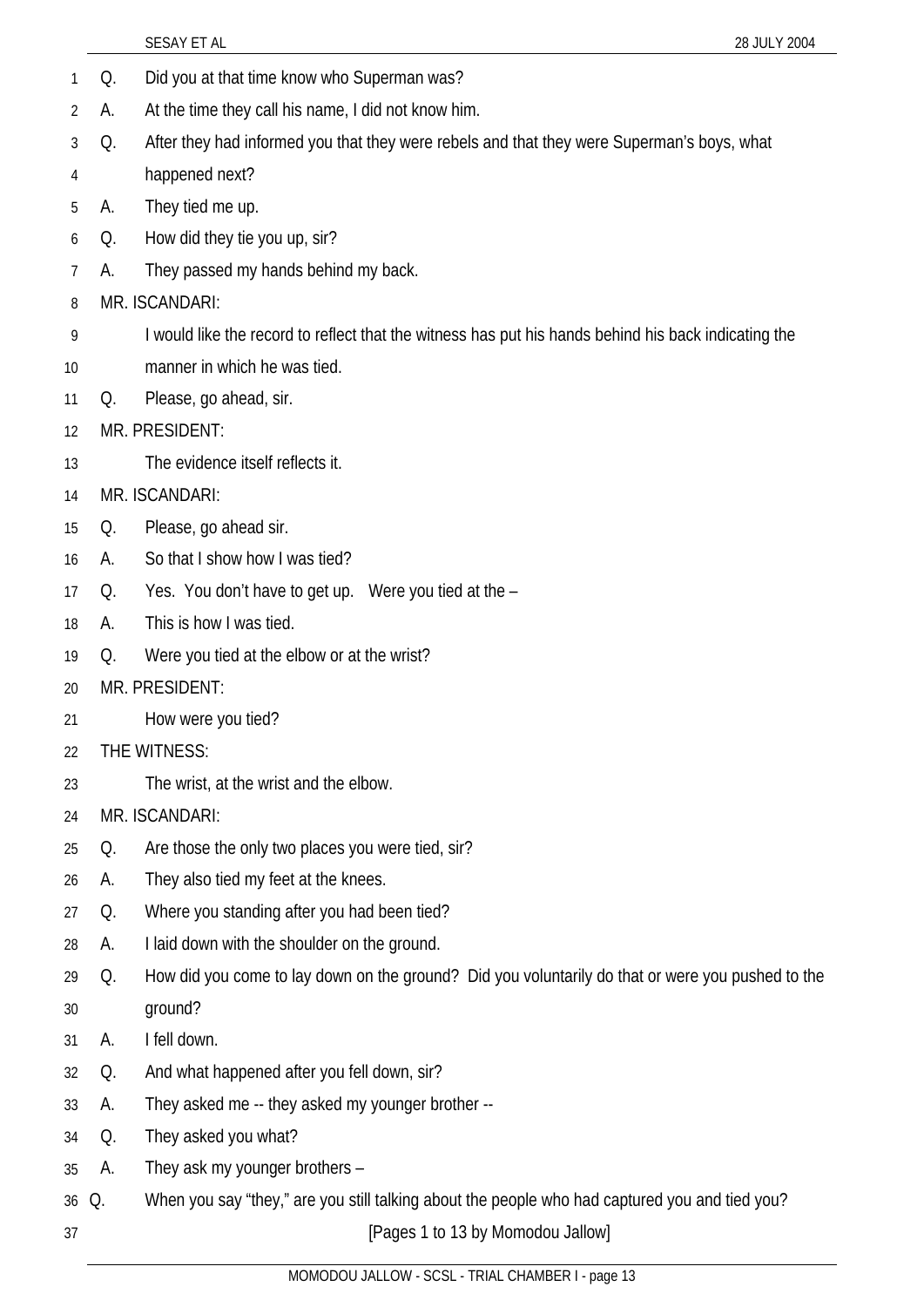|    |    | 28 JULY 2004<br>SESAY ET AL                                                                           |
|----|----|-------------------------------------------------------------------------------------------------------|
| 1  |    | [10.42 a.m.]                                                                                          |
| 2  | А. | Those who tied me, it is they I'm talking about.                                                      |
| 3  | Q. | So what did they ask you, sir?                                                                        |
| 4  | А. | They asked 'cause if we want peace.                                                                   |
| 5  | Q. | Who did they ask first, you or your brothers?                                                         |
| 6  | А. | It was I that -- I was first asked.                                                                   |
| 7  | Q. | And what was your response?                                                                           |
| 8  | A. | I told them that I was a businessman.                                                                 |
| 9  | Q. | And what happened next, sir?                                                                          |
| 10 | A. | They asked my younger brother.                                                                        |
| 11 | Q. | And what happened, sir?                                                                               |
| 12 | А. | The child was stammering                                                                              |
| 13 | Q. | And what happened next, sir?                                                                          |
| 14 | A. | He said he was to be killed because he was a Gbethi.                                                  |
| 15 | Q. | And what happened?                                                                                    |
| 16 | А. | They shot at him.                                                                                     |
| 17 | Q. | And is this something you observed?                                                                   |
| 18 | А. | I was lying down and I saw all that happened.                                                         |
| 19 | Q. | How far away were you from where your brother was shot?                                               |
| 20 |    | MR. ISCANDARI:                                                                                        |
| 21 |    | Your Honours, for demonstrative purposes I would like to stand in front of this witness and have him  |
| 22 |    | estimate a distance between me and him in order to show the Court how far away he was at the time     |
| 23 |    | he saw his brother shot, if that's okay with the Court.                                               |
| 24 |    | MR. PRESIDENT:                                                                                        |
| 25 |    | Let him try and estimate the distance if the estimate is relevant to you. Let him from there estimate |
| 26 |    | the distance. You don't need to move.                                                                 |
| 27 |    | MR. ISCANDARI:                                                                                        |
| 28 | Q. | Would you please tell the Court how far away you were when you saw your brother, the one who was      |
| 29 |    | stuttering, shot?                                                                                     |
| 30 | А. | Well, it was from here to that table where those people are sitting, where the computers are.         |
| 31 |    | MR. PRESIDENT:                                                                                        |
| 32 |    | What distance do you give that?                                                                       |
| 33 |    | MR. ISCANDARI:                                                                                        |
| 34 |    | May the record reflect that the witness has given a distance --                                       |
| 35 |    | MR. PRESIDENT:                                                                                        |
| 36 |    | The record will reflect. As you are talking, the record is reflecting you.                            |
| 37 |    | CCCL TOIAL CUAMBED L. nogo 1.                                                                         |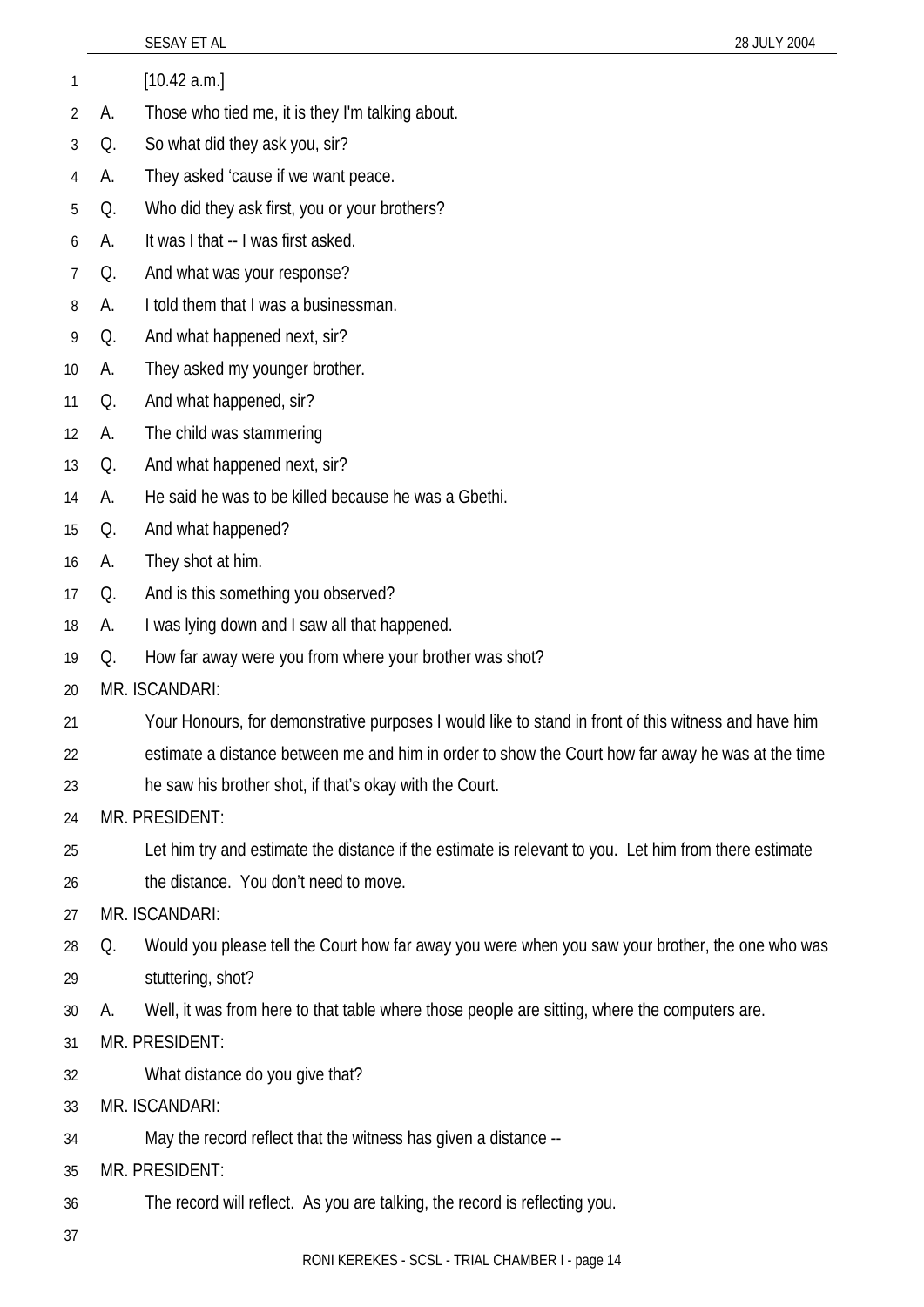1 MR. ISCANDARI:

- 2 That the witness has given an distance estimated about 12 feet.
- 3 JUDGE BOUTET:
- 4 I thought it was more than that. I would say 20 feet, more than 12.

5 MR. ISCANDARI:

- 6 From the table where the witness is sitting. Fair enough, I will take whatever Your Honour says.
- 7 Q. And when you were watching the events as they unfolded was there anything between you and your
- 8 brother that might have impeded your view of what happened?
- 9 A. There was nothing that impeded my view. I saw everything. I saw them doing the work.
- 10 Q. After your younger brother had been shot, what happened next?
- 11 A. The other one that was remaining?
- 12 Q. Yes.
- 13 A. They also shot at him.
- 14 Q. And did you see him get shot?
- 15 A. Yes, because it was too close. I saw everything.
- 16 Q. Did you see the person that shot him?
- 17 A. Yes.
- 18 Q. Where was the person that shot him standing in relation to him just immediately before he was shot?
- 19 A. It was too close. My brother was standing just by the path, too close, when they shot at him.
- 20 Q. Do you know what part of his body the bullet entered?
- 21 A. Well, it was on the side.
- 22 Q. Did he fall down after he was shot?
- 23 A. Yes, he fell down.
- 24 Q. Did you observe any movement from him after he fell down?
- 25 A. When he fell down, he started shaking. He started shaking his fingers.
- 26 Q. Any other part of his body shaking?
- 27 MR. CAMMEGH:
- 28 Your Honour, I'm sorry. I wonder what the relevance is? We all accept the man was shot,
- 29 unfortunately. We don't need to know if he was shot --
- 30 JUDGE THOMPSON:
- 31 Is that an objection?
- 32 MR. CAMMEGH:
- 33 It is really.
- 34 JUDGE THOMPSON:
- 35 Overruled.
- 36 MR. CAMMEGH:
- 37 Very well.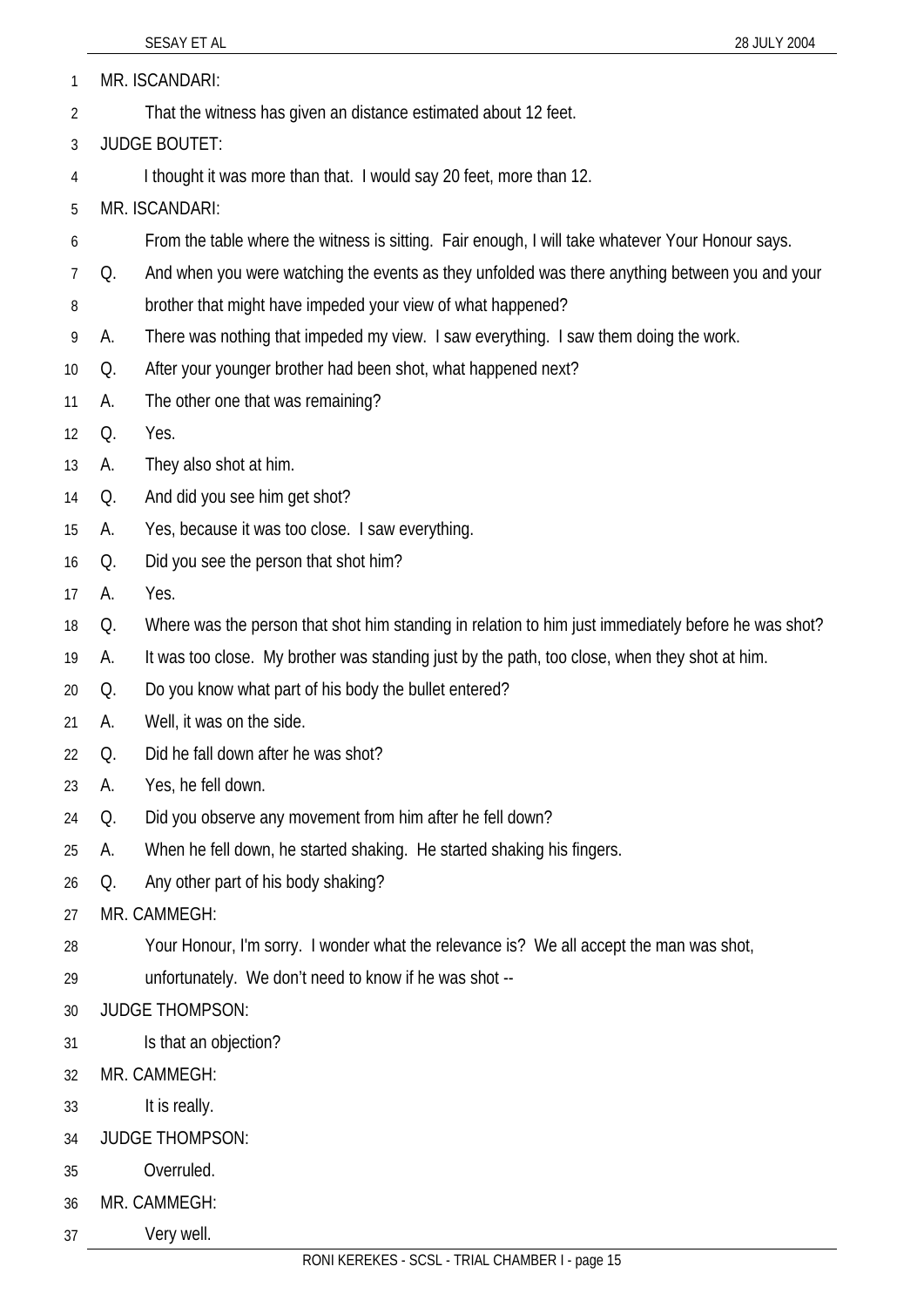| MR. ISCANDARI: |
|----------------|
|                |

- 2 Q. Did you observe any other parts of your brother, who had just been shot, shaking?
- 3 A. Yes, the feet were shaking.
- 4 Q. Did you observe anything happen to your brother at this time?
- 5 A. When he fell down, I also know right now what happened to him or what they did to him.
- 6 Q. What did they do to him?
- 7 A. They chopped off the feet.
- 8 Q. Did they chop off one foot or both legs?
- 9 A. They chopped off both of the legs.
- 10 Q. Did you have any reason to believe that he was dead at the time that his legs were cut off?
- 11 A. Well, I did not see him shaking.
- 12 Q. Then what happened after that, sir?
- 13 A. While I was laying down, one of them came and struck me on my head.
- 14 Q. And as a result of your having been struck on your head, did you suffer any injuries?
- 15 A. Of course, I was wounded. In fact, I have the scars, the blemishes on my head.
- 16 Q. How many scars do you have on your head that reflect the injury you received that time?
- 17 A. They are on the head, two of them.
- 18 JUDGE BOUTET:
- 19 Witness, take your time, please, take your time.
- 20 MR. ISCANDARI:
- 21 Q. And then what happened after that, sir?
- 22 A. That one of them came and they pressed on my body the cinders of the hemp that they had been
- 23 smoking.
- 24 Q. On what part of your body did this person put out the marijuana cigarette that he had been smoking?
- 25 JUDGE THOMPSON:
- 26 Did he say that? Cinders? [Overlapping microphones]
- 27 MR. ISCANDARI:
- 28 He said the hemp.
- 29 JUDGE THOMPSON:
- 30 Oh, I see. Well, why not keep to that language.
- 31 MR. ISCANDARI:
- 32 Q. What was the name of that stuff that this man was smoking? What do you call it?
- 33 A. We, the Temnes, call it kthi.
- 34 Q. You observed one of your captors smoking kthi; is that correct?
- 35 A. Yes.
- 36 Q. And what did that person do with the kthi that he was smoking?
- 37 A. After smoking it for some time, at the middle he took it and put it off on my leg because by then I had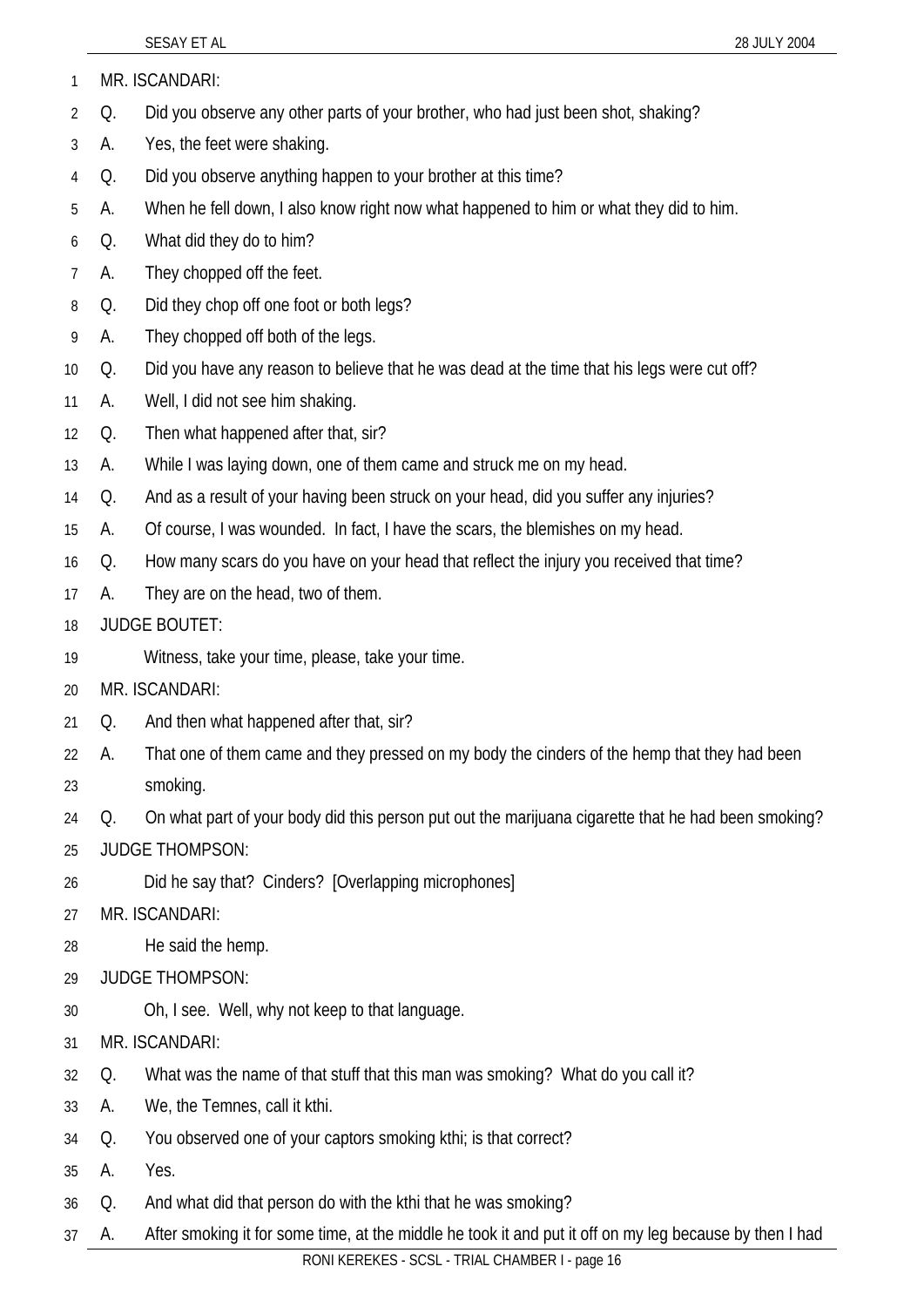|    |    | SESAY ET AL<br>28 JULY 2004                                                                          |
|----|----|------------------------------------------------------------------------------------------------------|
| 1  |    | no trousers on.                                                                                      |
| 2  | Q. | You didn't have no trousers on; is that your testimony?                                              |
| 3  | А. | They left me with only my underpants.                                                                |
| 4  | Q. | Was that the way you came from Rokontha with just your underpants?                                   |
| 5  | А. | No, it was not like that, because I had three trousers on at that time.                              |
| 6  | Q. | So what happened to your trousers?                                                                   |
| 7  | А. | They took all -- all my trousers on the way.                                                         |
| 8  | Q. | Did they take your trousers after you had been captured at Makambisa?                                |
| 9  | А. | In fact, they took the trousers and everything that I had, including slippers.                       |
| 10 | Q. | And you were left with just your underwear?                                                          |
| 11 | А. | That was the only thing that they left me with, my underpants.                                       |
| 12 | Q. | So when this captor, put out this cigarette of kthi that he was smoking on your leg, please tell the |
| 13 |    | Court the degree of pain that you felt, if any.                                                      |
| 14 | А. | I had a sore on each -- in fact, the scar is right there.                                            |
| 15 | Q. | Did you scream?                                                                                      |
| 16 | А. | Yes. I cried during the time, but you're not allowed to cry that loud.                               |
| 17 | Q. | What happened after the cigarette had been put out on you, sir?                                      |
| 18 | А. | Then I had a wound.                                                                                  |
| 19 | Q. | And what happened after that?                                                                        |
| 20 | А. | I have the scar.                                                                                     |
| 21 | Q. | Okay. What happened after that? Did you observe anything from the point at which you were laying     |
| 22 |    | down?                                                                                                |
| 23 | А. | Yes.                                                                                                 |
| 24 | Q. | Please tell this Court what you observed.                                                            |
| 25 | А. | I saw my stepmother being captured with her own children.                                            |
| 26 | Q. | Your stepmother being captured with her own children. How many children?                             |
| 27 | А. | Two children.                                                                                        |
| 28 | Q. | How old were they?                                                                                   |
| 29 | А. | The one is 16 years old.                                                                             |
| 30 | Q. | And how old was the other one?                                                                       |
| 31 | А. | The other one was 13 years old.                                                                      |
| 32 | Q. | And did she have a baby on her back?                                                                 |
| 33 | А. | No.                                                                                                  |
| 34 | Q. | And what happened when you saw your stepmother with her two children being led in by the captors?    |
| 35 | А. | The one that was 16 years old, they brought him. When he saw my younger brother lying dead, he       |
| 36 |    | held his mouth.                                                                                      |
| 37 | Q. | Could you show this Court how he held his mouth?                                                     |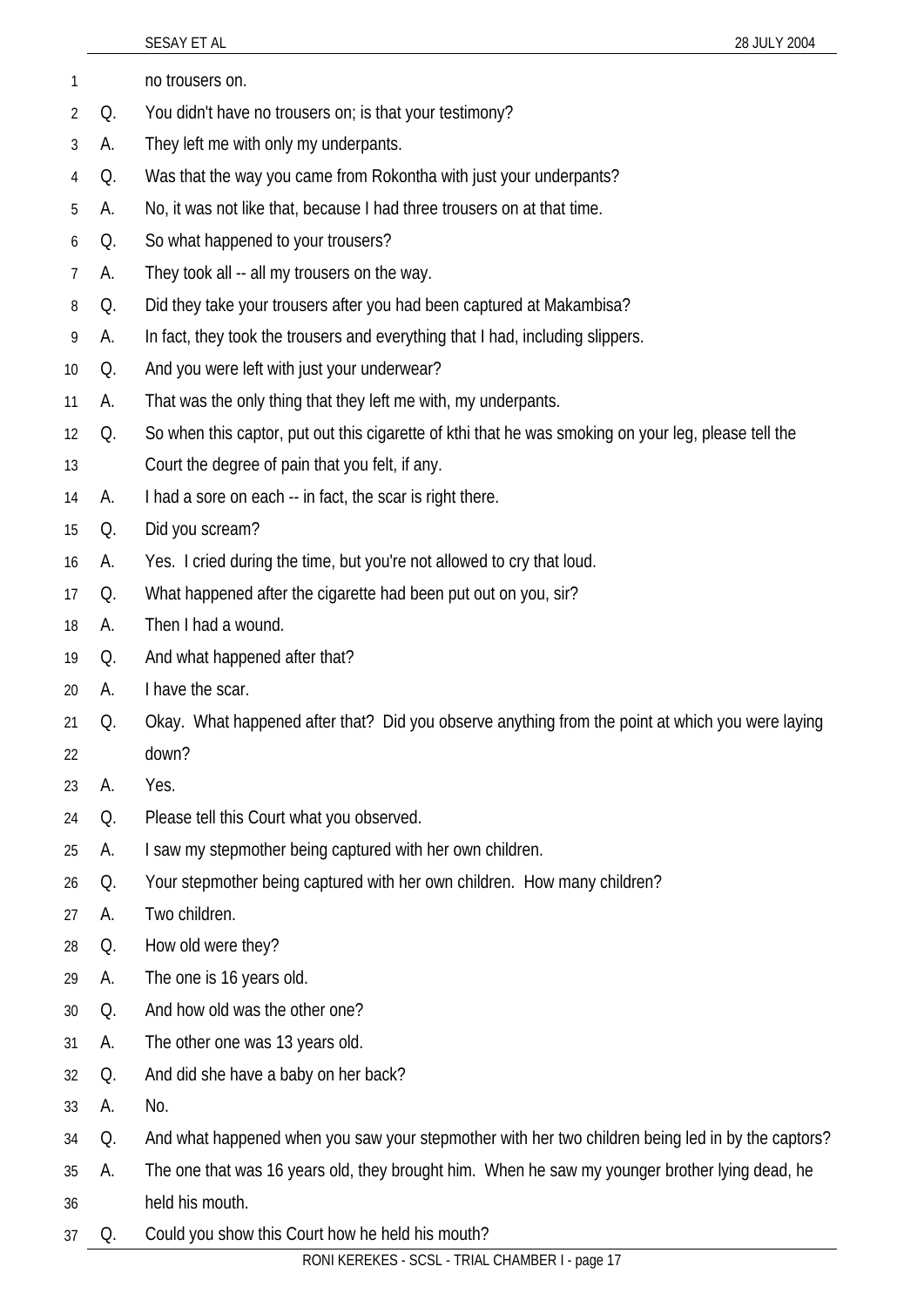|    | SESAY ET AL<br>28 JULY 2004                                                                              |
|----|----------------------------------------------------------------------------------------------------------|
| А. | He held it like that.                                                                                    |
|    | MR. PRESIDENT:                                                                                           |
|    | Counsel, please proceed expeditiously and avoid unnecessary details, please.                             |
|    | MR. ISCANDARI:                                                                                           |
|    | Thank you, Your Honour.                                                                                  |
| Q. | What happened after that?                                                                                |
| А. | One rebel took a machete and they chopped this particular child I'm talking about on the head.           |
| Q. | The person that took the machete and struck him on the head, where was this person standing in           |
|    | relation to your brother?                                                                                |
|    | MR. ISCANDARI:                                                                                           |
|    | Your Honour, may I ask that the Court take a break? My witness is a little bit upset.                    |
|    | MR. PRESIDENT:                                                                                           |
|    | Yes, we've noticed that. I don't know if there's somebody of the social services who is -- we would      |
|    | rise for about some ten minutes so as to allow the social services to attend to the witness who has      |
|    | broken down and is sobbing. The Court will rise, please.                                                 |
|    | MS. EDMONDS:                                                                                             |
|    | All rise, please.                                                                                        |
|    | [Break taken at 10.58 a.m.]                                                                              |
|    | [On resuming at 11.15 a.m.]                                                                              |
|    | MR. PRESIDENT:                                                                                           |
| O. | Witness are you all right?                                                                               |
| А. | Well, I'm all right.                                                                                     |
|    | MR. PRESIDENT:                                                                                           |
| Q. | You're feeling fine?                                                                                     |
| А. | Yes.                                                                                                     |
|    | MR. PRESIDENT:                                                                                           |
| Q. | We can go on? Just answer the questions. Have the courage, answer the questions and just go on.          |
| А. | Yes. It is painful.                                                                                      |
|    | MR. PRESIDENT:                                                                                           |
|    | Please, Mr. Iscandari, you can go on.                                                                    |
|    | MR. ISCANDARI:                                                                                           |
|    | Thank you very much, Your Honour.                                                                        |
| Q. | Sir, when we left off you were -- you had just testified about a 16 year old who had been hit about with |
|    | a machete, are you related to that person?                                                               |
| А. | Yes.                                                                                                     |
| Q. | What is your relationship with that person?                                                              |
| А. | We have the same father.                                                                                 |

1 2

3

4

5

6 7 8

9

10

11

12

13

14

15

16

17

18 19

20

21

22

23

24

25

26

27

28

29

30

31 32

33

34 35

36

37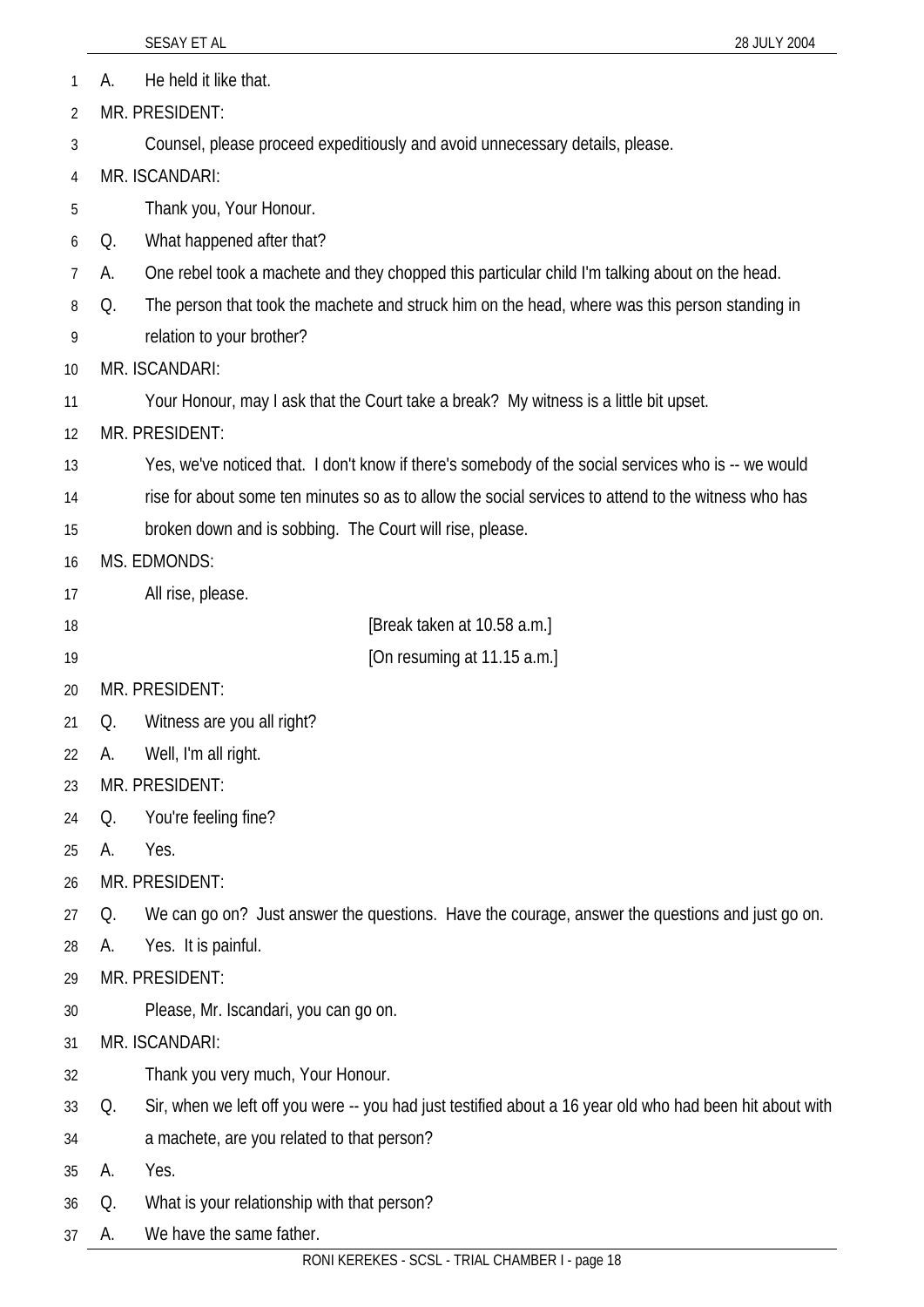|    |    | SESAY ET AL<br>28 JULY 2004                                                                           |
|----|----|-------------------------------------------------------------------------------------------------------|
| 1  | Q. | Are you -- so would it be fair to say that it's your stepbrother?                                     |
| 2  | А. | Would you please repeat the question? He is my younger brother. The first one that they killed is a   |
| 3  |    | stepbrother.                                                                                          |
| 4  | Q. | Now, after he was struck with a machete, what happened to him?                                        |
| 5  | A. | He raised up his hands and said, "Oh, my brother, they are killing me."                               |
| 6  | Q. | What did you do, if anything?                                                                         |
| 7  | A. | I had nothing to do because I was powerless. I was tied.                                              |
| 8  | Q. | And after he said to you, "Hey, brother, they're killing me." What happened to him next?              |
| 9  | A. | They shot at him.                                                                                     |
| 10 | Q. | After they shot at him, did he die?                                                                   |
| 11 | А. | He fell down.                                                                                         |
| 12 | Q. | And after he fell down, did you observe any movement from him?                                        |
| 13 | А. | Yes, he was shaking because life was oozing out of him.                                               |
| 14 | Q. | How did you feel, Mr. Witness, seeing your brother who had just been shot shaking because life was    |
| 15 |    | oozing out of him?                                                                                    |
| 16 | А. | It was very painful. In fact, the pain went right into my bones because by then I had no power, I had |
| 17 |    | nothing to do.                                                                                        |
| 18 | Q. | What happened next, sir?                                                                              |
| 19 | А. | They told me that they were going to take my stepmother and that they were taking her somewhere in    |
| 20 |    | order to have sex with her.                                                                           |
| 21 | Q. | And is this something you heard?                                                                      |
| 22 | А. | I heard them because it was just a few yards from where I lay.                                        |
| 23 | Q. | You had testified earlier that your stepmother came with two people, one who was 16 years old and     |
| 24 |    | another one much younger; is that correct?                                                            |
| 25 | А. | Yes. True.                                                                                            |
| 26 | Q. | And was that a boy or a girl?                                                                         |
| 27 | А. | Both of them were boys.                                                                               |
| 28 | Q. | And after you had been -- it had been made known that your stepmother was going to be -- they were    |
| 29 |    | going to have sex with your stepmother, what happened to the younger boy?                             |
| 30 | А. | Well, as regards the one that was 16 years old, they had already killed him.                          |
| 31 | Q. | What happened to the other one?                                                                       |
| 32 | А. | The other one, I explained to them that he was brought up in Freetown, and they started asking        |
| 33 |    | questions where he was in Freetown.                                                                   |
| 34 | Q. | Did anything else happen to him?                                                                      |
| 35 | А. | They did not tie him. They asked him to sit and they were going to take him along where they wanted   |
| 36 |    | to go.                                                                                                |
| 37 | Q. | About how old was this boy?                                                                           |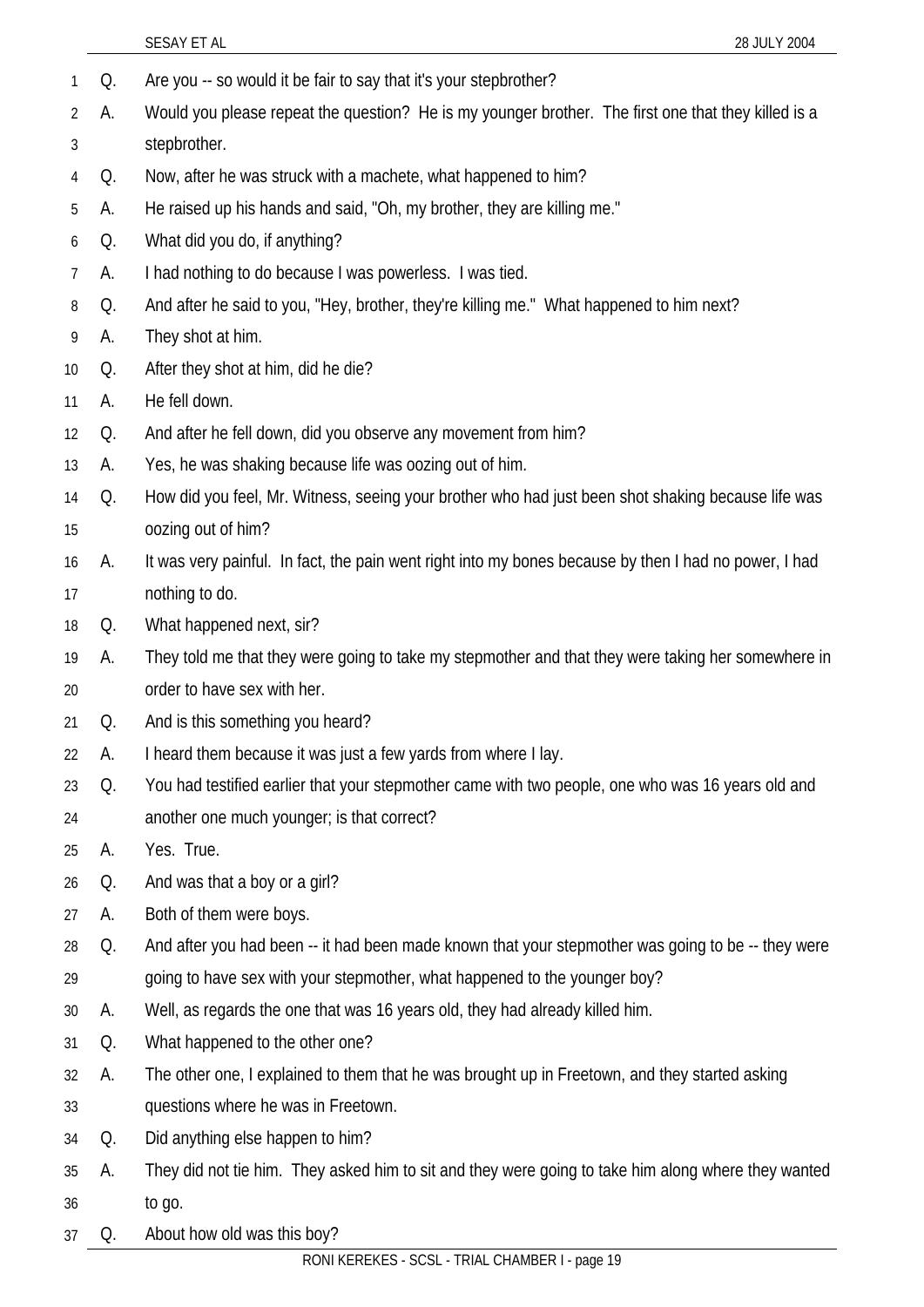|    |    | 28 JULY 2004<br>SESAY ET AL                                                                              |
|----|----|----------------------------------------------------------------------------------------------------------|
| 1  | А. | He was 13 years old.                                                                                     |
| 2  | Q. | And then your stepmother was taken somewhere, wasn't she?                                                |
| 3  | А. | Yes.                                                                                                     |
| 4  | Q. | Where was she taken in relation to where you were laying down?                                           |
| 5  | А. | They took her behind the house.                                                                          |
| 6  | Q. | What happened next?                                                                                      |
| 7  | А. | When they took her there, during that day I wasn't able to see her.                                      |
| 8  | Q. | Did something else happen after that?                                                                    |
| 9  | А. | Well, it was only the other day that I saw her lying down dead.                                          |
| 10 | Q. | Okay. But I want you to take this Court to the point after she had been taken around the corner          |
| 11 |    | behind the hut and you couldn't see her no more. What happened next, that you could see?                 |
| 12 | А. | Well, I saw again one of my colleagues who used to supply me with cigarettes in cartons. He was          |
| 13 |    | born around the area. His name as Saffa.                                                                 |
| 14 | Q. | And what happened to Saffa, if anything?                                                                 |
| 15 | А. | He was also frogmarched.                                                                                 |
| 16 | Q. | Did anything else happen to him?                                                                         |
| 17 | А. | They came and they threw him to the ground where the other children were killed, and there they shot     |
| 18 |    | at him again.                                                                                            |
| 19 | Q. | Do you have any personal knowledge of whether he had died after he had been shot that time?              |
| 20 | А. | He died when they shot at him. He died. He died because we buried him.                                   |
| 21 | Q. | After Saffa had been shot and killed, what happened next that you observed?                              |
| 22 | А. | Then again I saw them bringing my sister, my younger sister. We were of the same father.                 |
| 23 | Q. | Did you observe anything peculiar about your sister?                                                     |
| 24 | А. | They split her mouth right up to the jaw.                                                                |
| 25 | Q. | Is it your testimony -- strike that. When you say they split her mouth right up to the jaw, what exactly |
| 26 |    | do you mean?                                                                                             |
| 27 | А. | They wounded her, they wounded her mercilessly. In Temne when you say that somebody's mouth is           |
| 28 |    | split right up to the jaw, that means badly split, wounded.                                              |
| 29 | Q. | Was she able to speak to you?                                                                            |
| 30 | А. | She couldn't speak to me.                                                                                |
| 31 | Q. | Did you observe her demeanour?                                                                           |
| 32 | А. | Well, yes. Yes, yes, I was able to identify her because we were of the same father.                      |
| 33 |    | MR. PRESIDENT:                                                                                           |
| 34 |    | You said "demeanour." Please bring down that word a bit, because your question has not been              |
| 35 |    | answered.                                                                                                |
| 36 |    | MR. ISCANDARI:                                                                                           |
| 37 |    | That's correct, Your Honour. I will rephrase the question. I appreciate the Court's input in that.       |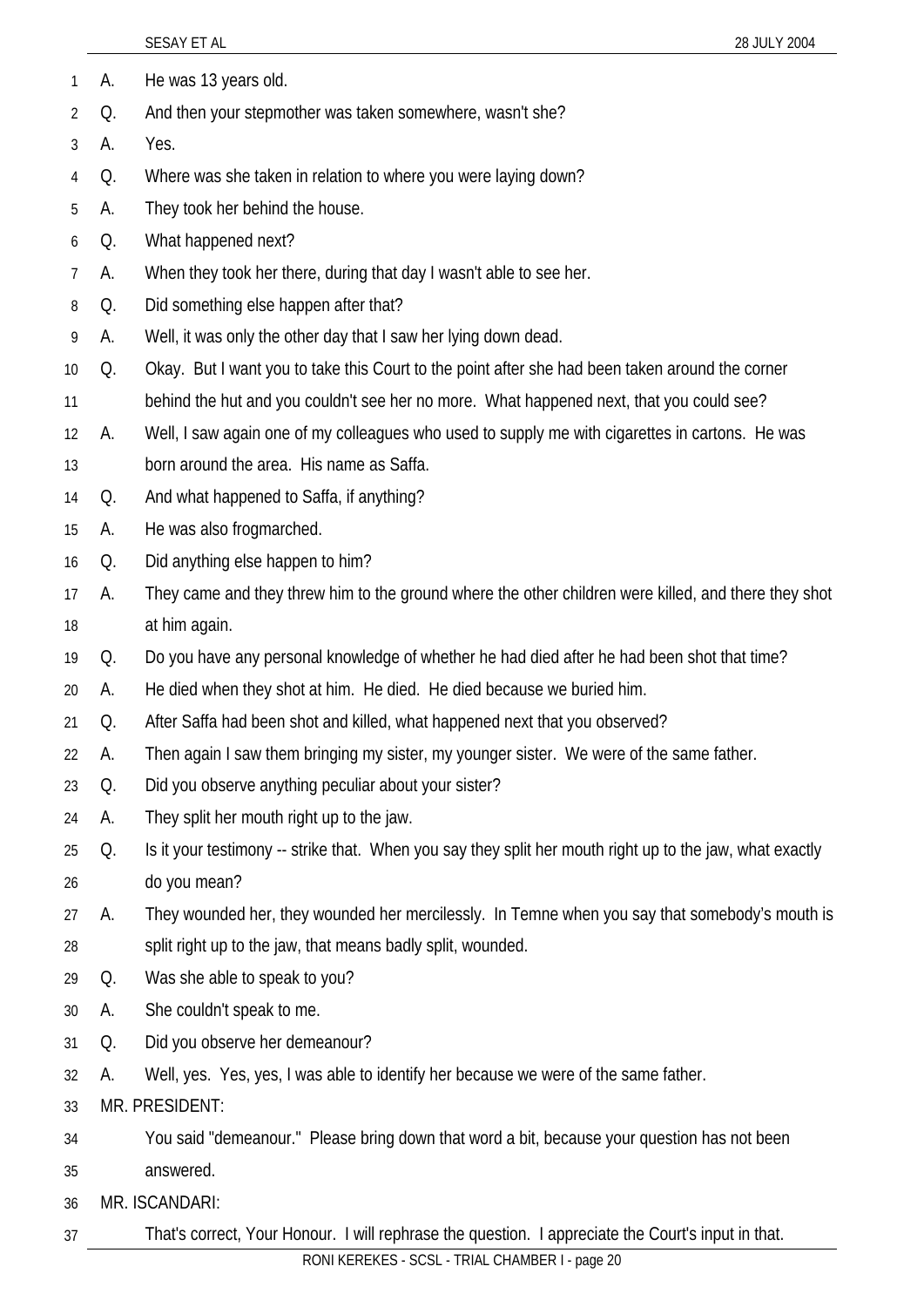|    |    | SESAY ET AL<br>28 JULY 2004                                                                              |
|----|----|----------------------------------------------------------------------------------------------------------|
|    | Q. | How did she look?                                                                                        |
| 2  | А. | They split her mouth right up to the jaw.                                                                |
| 3  | Q. | Did she appear to be afraid?                                                                             |
| 4  | А. | Terribly afraid during that time.                                                                        |
| 5  | Q. | Did you observe her emotionally upset?                                                                   |
| 6  |    | MR. CAMMEGH:                                                                                             |
| 7  |    | Your Honour, forgive me.                                                                                 |
| 8  | А. | In fact during that time she was crying.                                                                 |
| 9  |    | MR. CAMMEGH:                                                                                             |
| 10 |    | I don't want to interrupt my learned friend, but I would be grateful if he could caution himself against |
| 11 |    | continued leading questions.                                                                             |
| 12 |    | MR. PRESIDENT:                                                                                           |
| 13 |    | Yes, the point is taken. Please avoid leading questions.                                                 |
| 14 |    | MR. ISCANDARI:                                                                                           |
| 15 |    | Thank you very much, Your Honour.                                                                        |
| 16 |    | MR. PRESIDENT:                                                                                           |
| 17 |    | Yes, please.                                                                                             |
| 18 |    | MR. ISCANDARI:                                                                                           |
| 19 | Q. | And what else happened?                                                                                  |
| 20 | А. | When -- yes, so when they were coming to the place where we were sitting, one of the rebels took her     |
| 21 |    | child and struck her on the head                                                                         |
| 22 | Q. | What did they strike her with?                                                                           |
| 23 | А. | It was a club.                                                                                           |
| 24 | Q. | And was this a male child or female child?                                                               |
| 25 |    | MR. PRESIDENT:                                                                                           |
| 26 |    | Who did? Is it a child? I mean, when they say "struck her on the head," we want to be very precise       |
| 27 |    | on that.                                                                                                 |
| 28 |    | MR. ISCANDARI:                                                                                           |
| 29 |    | Okay, Your Honour. I'll get to that.                                                                     |
| 30 | Q. | And who struck this child?                                                                               |
| 31 |    | <b>JUDGE BOUTET:</b>                                                                                     |
| 32 |    | Pardon me. The question that was not clear to us, was it the mother or the child that had been struck    |
| 33 |    | on the head?                                                                                             |
| 34 |    | MR. PRESIDENT:                                                                                           |
| 35 |    | Who was struck?                                                                                          |
| 36 |    | MR. ISCANDARI:                                                                                           |
| 37 |    | Okay. I'll make that clear, Your Honour.                                                                 |
|    |    | RONI KEREKES - SCSL - TRIAL CHAMBER I - page 21                                                          |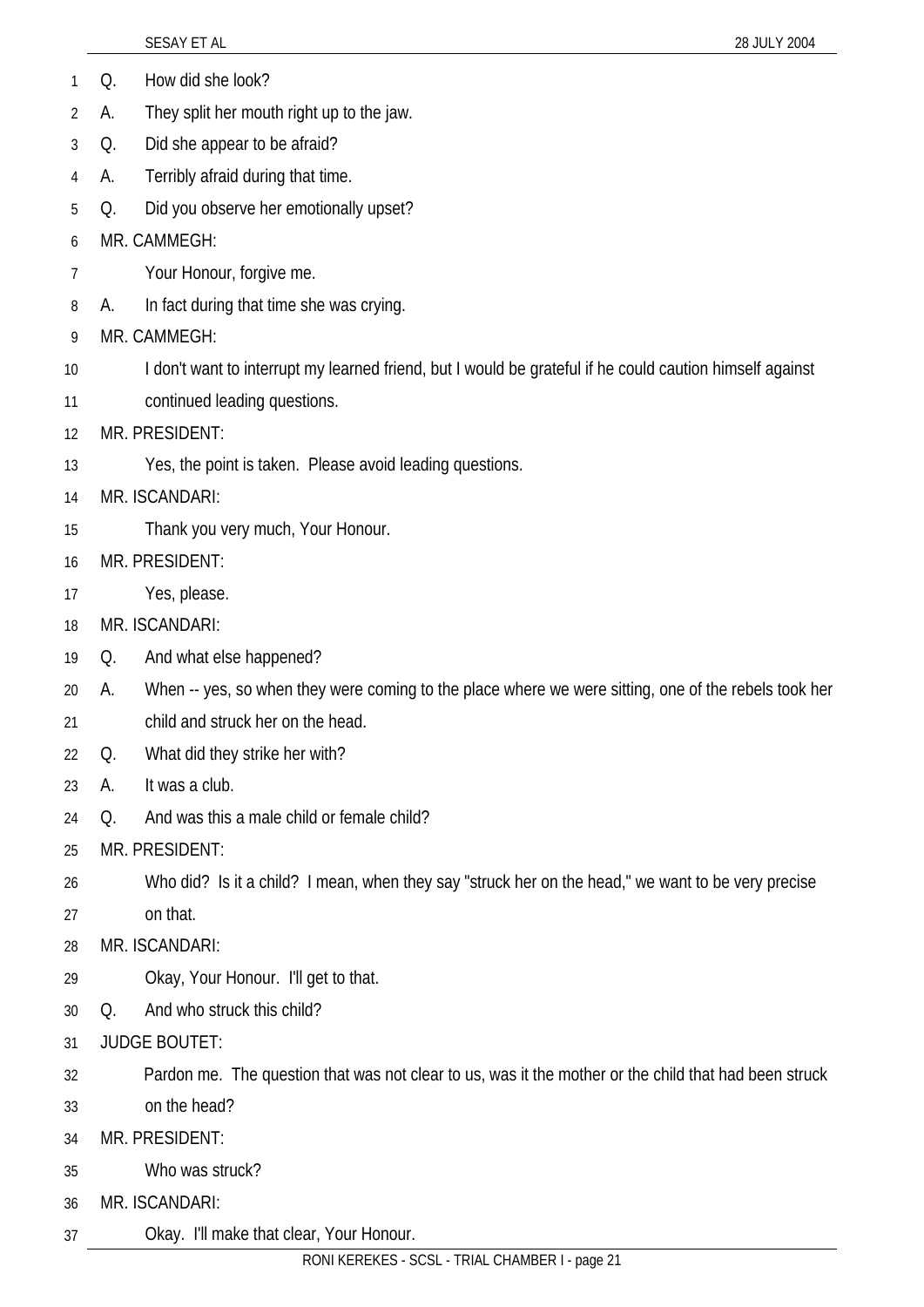|              |    | SESAY ET AL<br>28 JULY 2004                                                                               |
|--------------|----|-----------------------------------------------------------------------------------------------------------|
| $\mathbf{1}$ | А. | It was the child that my sister was holding. It was this child that was struck.                           |
| 2            | Q. | Was this a male or female child?                                                                          |
| 3            | А. | It was a girl.                                                                                            |
| 4            | Q. | How old was this child?                                                                                   |
| 5            | А. | She was four years.                                                                                       |
| 6            | Q. | And when she was struck, what happened next to the child?                                                 |
| 7            | А. | The child died on the spot.                                                                               |
| 8            | Q. | Did anything else happen to your sister?                                                                  |
| 9            | А. | Yes.                                                                                                      |
| 10           | Q. | What else happened to your sister?                                                                        |
| 11           | А. | Where she was going, she was going, they shot her in the back.                                            |
| 12           | Q. | Did she have anything on her back at the time she was shot in the back?                                   |
| 13           | А. | Yes. She was carrying the other child on a pram and by then she was also pregnant.                        |
| 14           | Q. | Was she carrying the other child on her back?                                                             |
| 15           | А. | Certainly, yes.                                                                                           |
| 16           | Q. | Do you know whether at the time she was shot whether the child that she was carrying on her back          |
| 17           |    | was also shot?                                                                                            |
| 18           |    | MR. PRESIDENT:                                                                                            |
| 19           |    | What happened to the child she was carrying on her back? Please rephrase the question.                    |
| 20           |    | MR. ISCANDARI:                                                                                            |
| 21           |    | Thank you, Your Honour.                                                                                   |
| 22           | Q. | What happened to the child that she was carrying on her back?                                             |
| 23           | А. | Well, the lady was shot in the back and when they shot her, the child and the mother died. They fell      |
| 24           |    | down.                                                                                                     |
| 25           | Q. | Did anything else happen to her?                                                                          |
| 26           | A. | Where she fell down they went and cut her leg, right up to the thigh.                                     |
| 27           | Q. | And did something else happen after that?                                                                 |
| 28           | A. | They took this leg and dumped it in one of the latrine pits, one old latrine pit.                         |
| 29           | Q. | What happened after that?                                                                                 |
| 30           | А. | While I was lying down, I cannot express to this Court how the pain that I felt during that time. I had a |
| 31           |    | pain in my head. I also had a pain, a psychological pain for seeing my sister being killed.               |
| 32           | Q. | What else happened after that?                                                                            |
| 33           | А. | One of the rebels he came. He said, "I wanted to give you this one, so I should take him to my boss       |
| 34           |    | at Manarma." They took me back to the village where I was chased?                                         |
| 35           | Q. | Did something else happen when you got back to the village where you were chased?                         |
| 36           | A. | Yes.                                                                                                      |
| 37           | Q. | What happened, sir?                                                                                       |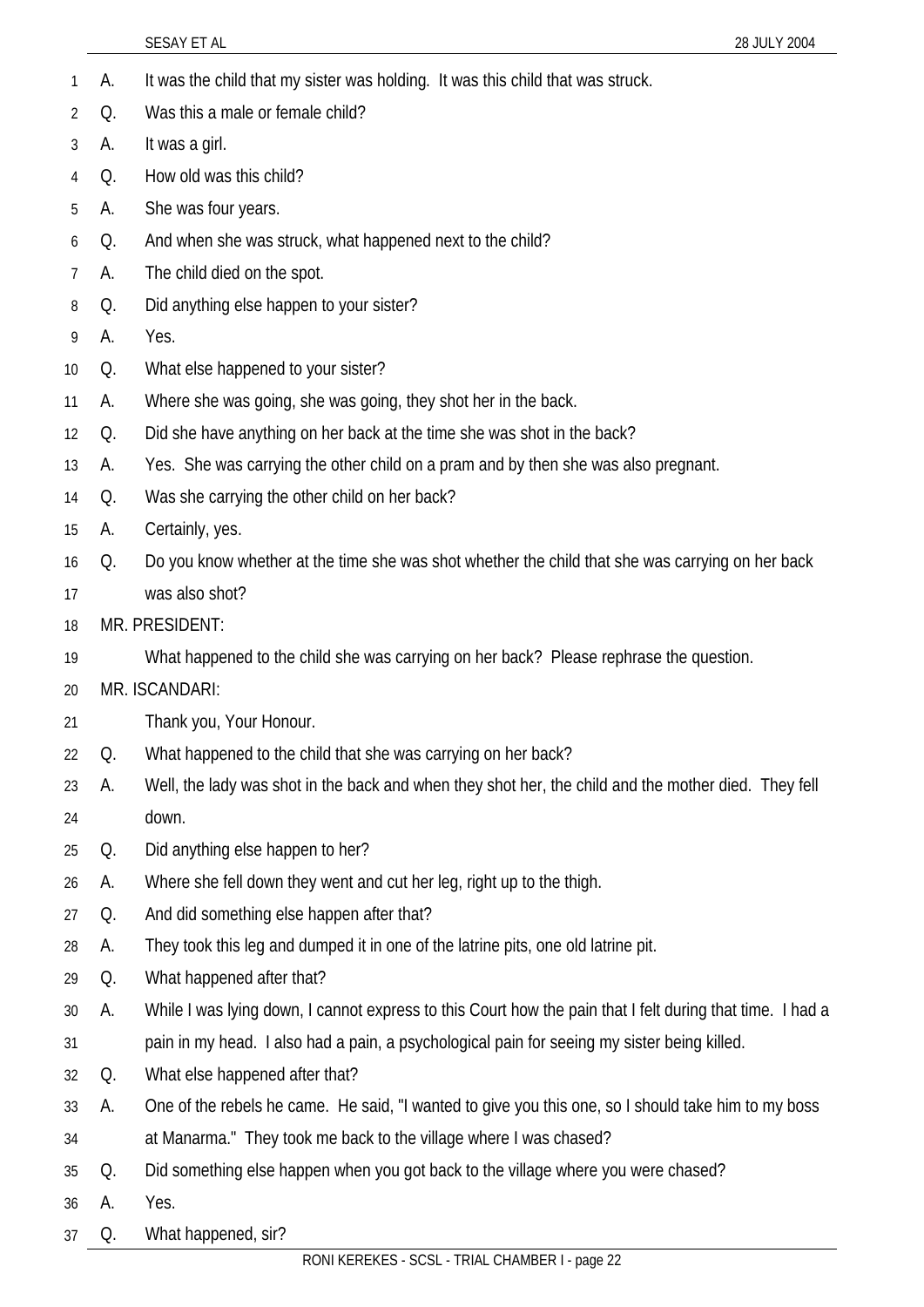|    |    | SESAY ET AL<br>28 JULY 2004                                                                                 |
|----|----|-------------------------------------------------------------------------------------------------------------|
| 1  | А. | When we arrived in town, other rebels came and started slapping me. They said that I was one the            |
| 2  |    | Gbethis.                                                                                                    |
| 3  | Q. | Have you -- were you a Gbethi?                                                                              |
| 4  | А. | Not at all.                                                                                                 |
| 5  | Q. | Have you ever been a Gbethi?                                                                                |
| 6  | А. | No, may God forbid. I was a businessman.                                                                    |
| 7  | Q. | What happened then?                                                                                         |
| 8  | А. | During that time the rebel, the papers that I got, that is the receipts that I got from the -- the articles |
| 9  |    | that I bought, when they came and saw where I used to put the money, the bag in which I used to put         |
| 10 |    | the money, in fact, it was this individual that I had been explaining to them that this man is not a        |
| 11 |    | Gbethi but a businessman. We arrived in town. There were a lot of people that were killed, a lot of         |
| 12 |    | corpses.                                                                                                    |
| 13 | Q. | Were you able to count them?                                                                                |
| 14 | А. | Oh, it was difficult. Those that they killed in times was so difficult. It wasn't easy for me to count      |
| 15 |    | them.                                                                                                       |
| 16 | Q. | So what happened after that?                                                                                |
| 17 | А. | They took me to their bosses.                                                                               |
| 18 | Q. | Do you -- did you get to find out what the name of that boss was?                                           |
| 19 | А. | They called his name and I heard.                                                                           |
| 20 | Q. | And what was the name they called?                                                                          |
| 21 | А. | He that was sitting on the machine was called Johnson.                                                      |
| 22 | Q. | When you say "machine," what do you mean?                                                                   |
| 23 | А. | I was talking about a communication set. It was there outside and they had something like a solar           |
| 24 |    | panel outside.                                                                                              |
| 25 | Q. | Did you hear Mr. Johnson speak?                                                                             |
| 26 | А. | Yes.                                                                                                        |
| 27 | Q. | Do you recall what language Mr. Johnson spoke in, if at all?                                                |
| 28 | А. | Yes. I know the difference because Mende and Temne are different.                                           |
| 29 | Q. | What language did Mr. Johnson speak in?                                                                     |
| 30 | А. | He spoke Mende.                                                                                             |
| 31 | Q. | Did Mr. Johnson say anything to you?                                                                        |
| 32 | А. | He talked to me, but when he was talking to one Pa Sorie and another old man --                             |
| 33 | Q. | What did he say?                                                                                            |
| 34 | А. | Well, I met them conversing, but I did not understand what they were saying.                                |
| 35 | Q. | What language were they conversing?                                                                         |
| 36 | А. | I met them conversing in Mende.                                                                             |
| 37 | Q. | What happened after that?                                                                                   |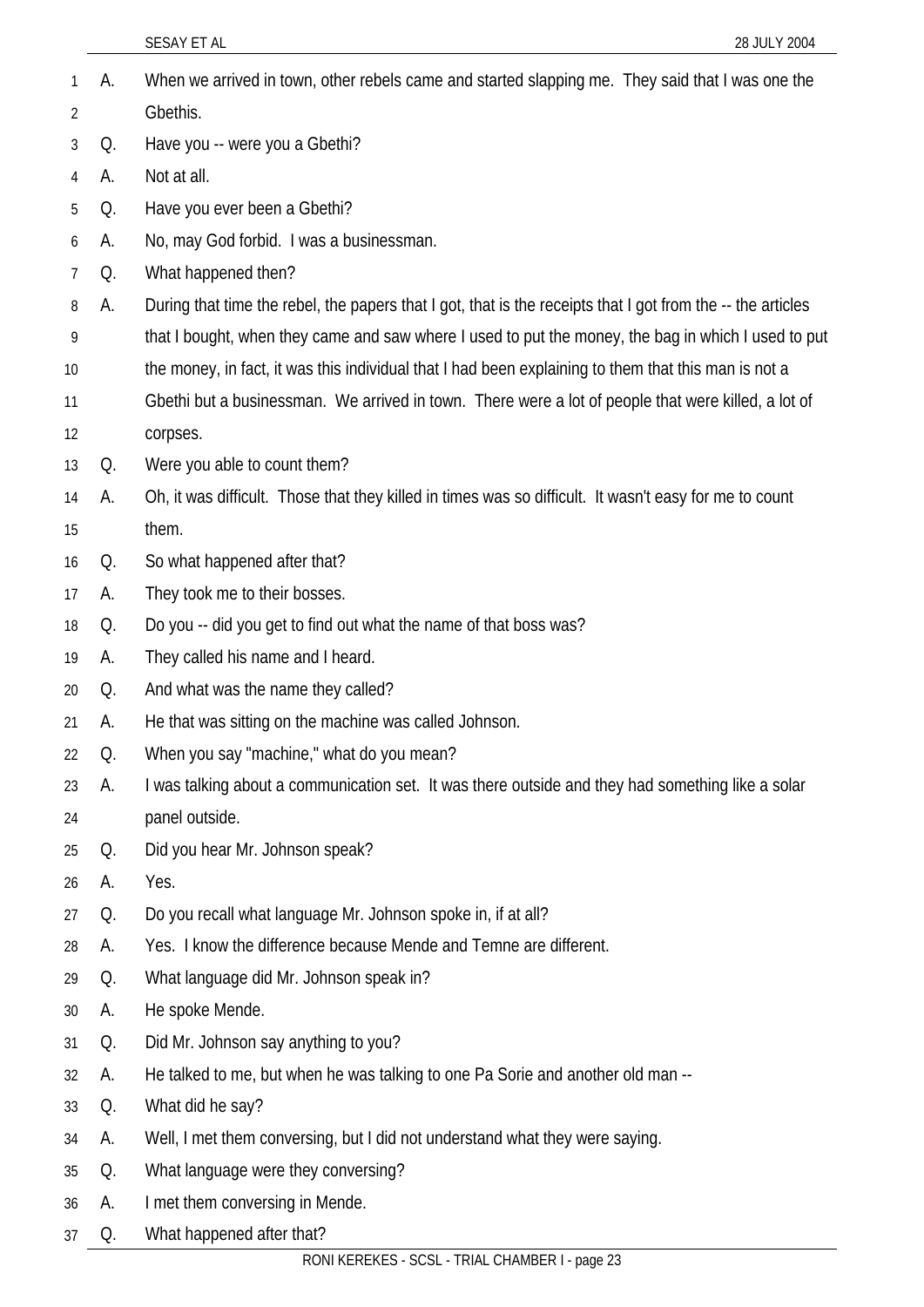|                |    | SESAY ET AL<br>28 JULY 2004                                                                             |
|----------------|----|---------------------------------------------------------------------------------------------------------|
| 1              | A. | After that they asked me.                                                                               |
| 2              | Q. | What did they ask you?                                                                                  |
| 3              | А. | He told me to explain to him or tell him where the Gbethis kept their ammunition and other bullets.     |
| 4              | Q. | Did you respond?                                                                                        |
| 5              | А. | I told him that I did not know the place and I told him that I was a trader.                            |
| 6              | Q. | Did anything else happen after that?                                                                    |
| $\overline{7}$ | А. | Yes.                                                                                                    |
| 8              | Q. | What happened after that?                                                                               |
| 9              | А. | He asked me to show him the routes from the village where we were to Port Loko.                         |
| 10             | Q. | Did you respond to that request?                                                                        |
| 11             | А. | Yes, I did.                                                                                             |
| 12             | Q. | What was your response to that request?                                                                 |
| 13             | А. | I showed him the line, straight line.                                                                   |
| 14             | Q. | Did he say or do anything after you had shown him the straight line to Robeke?                          |
| 15             | А. | Yes.                                                                                                    |
| 16             | Q. | What did he say or do?                                                                                  |
| 17             | А. | Well, I showed him the area wherein the soldiers were because I wanted all of us to fall into the hands |
| 18             |    | of the soldiers so that -- because if it was a question of dying, all of us would die.                  |
| 19             | Q. | What happened after that?                                                                               |
| 20             | А. | The Pa with whom I met conversing in Mende, he showed the road that I showed my mother and my           |
| 21             |    | wife earlier on that it is the safe road that I showed my wife and mother earlier on to pass.           |
| 22             | Q. | What happened after that?                                                                               |
| 23             | А. | I told him that we should not use that way because there are a lot of streams.                          |
| 24             | Q. | When you testified that you showed them the road where the soldiers were, which soldiers were you       |
| 25             |    | testifying about?                                                                                       |
| 26             | А. | During that time we had the Malians in Port Loko, we also had the Nigerian soldiers.                    |
| 27             | Q. | So what happened after you had told Mr. Johnson one route and somebody else told Mr. Johnson            |
| 28             |    | another route? What happened?                                                                           |
| 29             | А. | So he said that he did not believe what I was saying and that I was a liar.                             |
| 30             | Q. | And what happened then?                                                                                 |
| 31             | А. | He said that I wanted to lead them to a place where they could be killed.                               |
| 32             | Q. | And what happened after that?                                                                           |
| 33             | А. | He told his colleagues that I was to be taken at the back of a house and be killed.                     |
| 34             | Q. | And what happened then?                                                                                 |
| 35             | А. | By then, they tied me. They tied a rope right around my waist; it was a cable. It is like one of these  |
| 36             |    | that is on these computers. That is the one they used to tie me.                                        |
| 37             | Q. | And what happened?                                                                                      |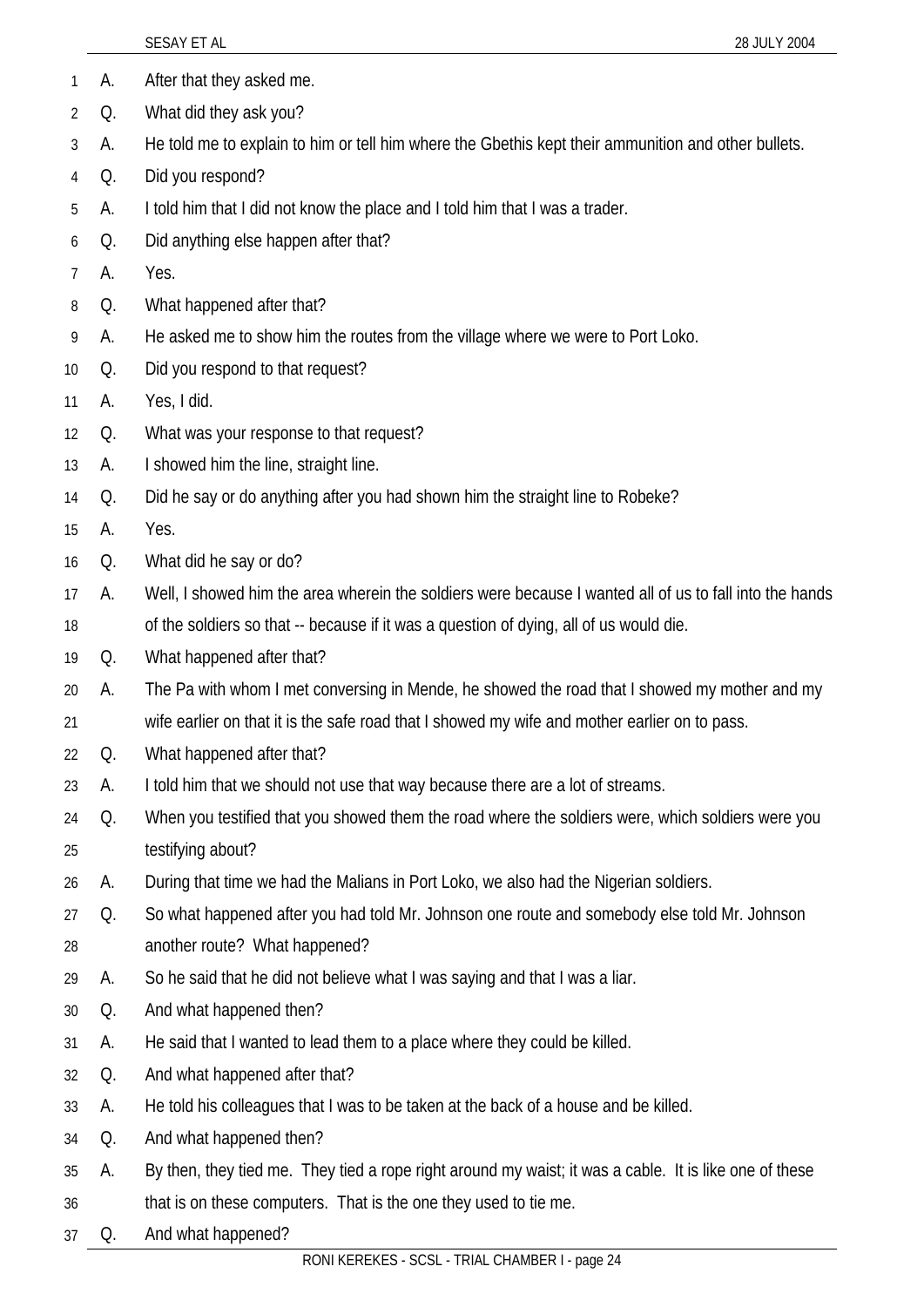|    |    | 28 JULY 2004<br>SESAY ET AL                                                                         |
|----|----|-----------------------------------------------------------------------------------------------------|
| 1  | А. | They wanted to -- outside they drew the cable.                                                      |
| 2  | Q. | When they drew the cable, what happened to you, if anything?                                        |
| 3  | А. | They took me at the back of the railing and I fell down.                                            |
| 4  | Q. | Did you feel any pain when you fell down?                                                           |
| 5  | А. | Yes, I felt a pain, but during that time I felt that I was going die.                               |
| 6  | Q. | What happened after that?                                                                           |
| 7  | А. | One of the rebels raised up a machete to strike me.                                                 |
| 8  | Q. | And what happened after that?                                                                       |
| 9  | А. | I saw one soldier who came in combat and told him that I was not to be killed. He held his hand.    |
| 10 | Q. | Did you come to know the name of that soldier who told them that you were not to be killed?         |
| 11 | А. | He showed me the name.                                                                              |
| 12 | Q. | And what name did he show you?                                                                      |
| 13 | А. | He told him that he was called Colonel Sesay.                                                       |
| 14 | Q. | What happened after Colonel Sesay told them not to kill you?                                        |
| 15 | А. | He was the one that raised me, he took me up.                                                       |
| 16 | Q. | And what happened then?                                                                             |
| 17 | А. | He took me to the veranda.                                                                          |
| 18 | Q. | Was this the veranda of a particular house?                                                         |
| 19 | А. | Where Johnson and the others were sitting.                                                          |
| 20 | Q. | And what happened next?                                                                             |
| 21 | A. | Slackened, they slackened me a little bit on the hands.                                             |
| 22 | Q. | After they slackened your hands, did you observe anything from why you were seated?                 |
| 23 | А. | I heard about something and I saw it again.                                                         |
| 24 | Q. | What did you hear about?                                                                            |
| 25 | А. | Where I was sitting I heard, I heard some voices. I heard voices, people saying: "We're thirsty. We |
| 26 |    | want to drink. We want water."                                                                      |
| 27 |    | [Pages 14 to 25 by Roni Kerekes]                                                                    |
| 28 |    |                                                                                                     |
| 29 |    |                                                                                                     |
| 30 |    |                                                                                                     |
| 31 |    |                                                                                                     |
| 32 |    |                                                                                                     |
| 33 |    |                                                                                                     |
| 34 |    |                                                                                                     |
| 35 |    |                                                                                                     |
| 36 |    |                                                                                                     |
| 37 |    |                                                                                                     |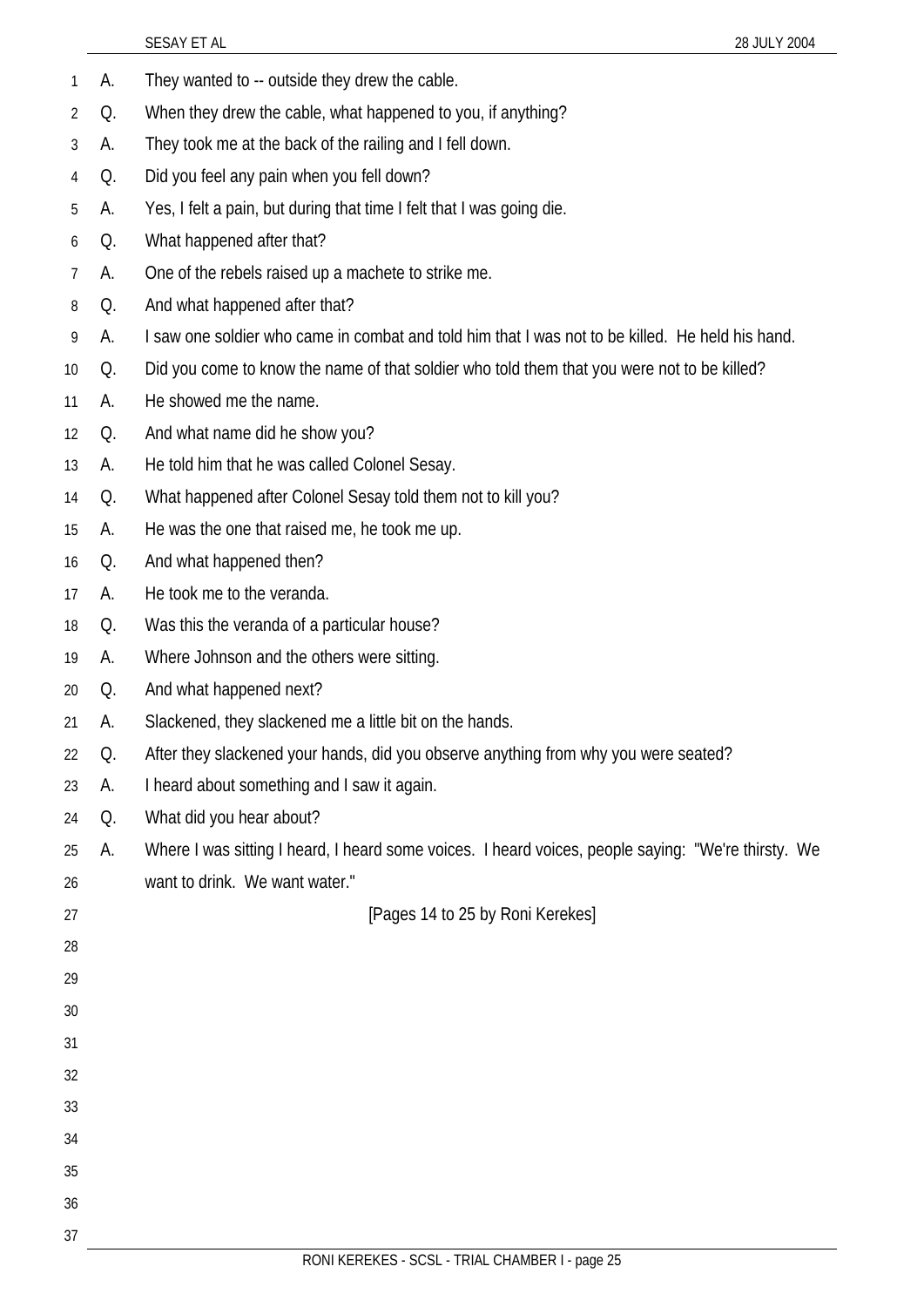1 [11.45 a.m.]

- 2 MR. ISCANDARI:
- 3 Q. Was it a few voices or many voices?
- 4 A. Oh, I mean a lot of voices.
- 5 Q. What happened after that?
- 6 A. Nobody took water to them to drink.
- 7 Q. Did you observe anything else happen after that?
- 8 A. Yes, I did see something.
- 9 Q. What did you see?
- 10 A. And I saw six other people who are frogmarched and they were coming towards us.
- 11 Q. And what happened to those six people that you saw being frogmarched coming towards you?
- 12 A. They took them into the same house where these voices were coming from.
- 13 Q. I want you to describe for the Court how many of these people were children?
- 14 A. It was only the younger ones who are the boys.
- 15 Q. How many of them were boys?
- 16 A. There were two.
- 17 Q. And how many of them were female?
- 18 A. There were four.
- 19 Q. And what happened to these two boys and four females that you observed?
- 20 A. They were taken into the house where the voices had been coming from.
- 21 22 Q. And did you observe anything else happen after they had been taken into the house where the voices were coming from?
- 23 A. Yes.
- 24 Q. What did you observe happen?
- 25 A. When they took them inside, I saw somebody through the doors and they padlocked the door.
- 26 Q. And what happened after you saw the door padlocked?
- 27 A. I also saw through the window and again they nailed the window.
- 28 Q. Who did you see nail the window?
- 29 A. It was rebels.
- 30 31 Q. And what happened after the door had been padlocked and the windows nailed? What did you observe next?
- 32 33 A. Well I saw one individual, a colleague of mine who was born and brought up in the same village. He was also brought frogmarched just like the others. When they reached with him outside, they shot
- 34 him.
- 35 Q. What happened next?
- 36 37 A. In the corner of the house -- in the corner -- yes -- in the corner of the house where we are staying one of the individual was slaughtered to death and he was struggling to die.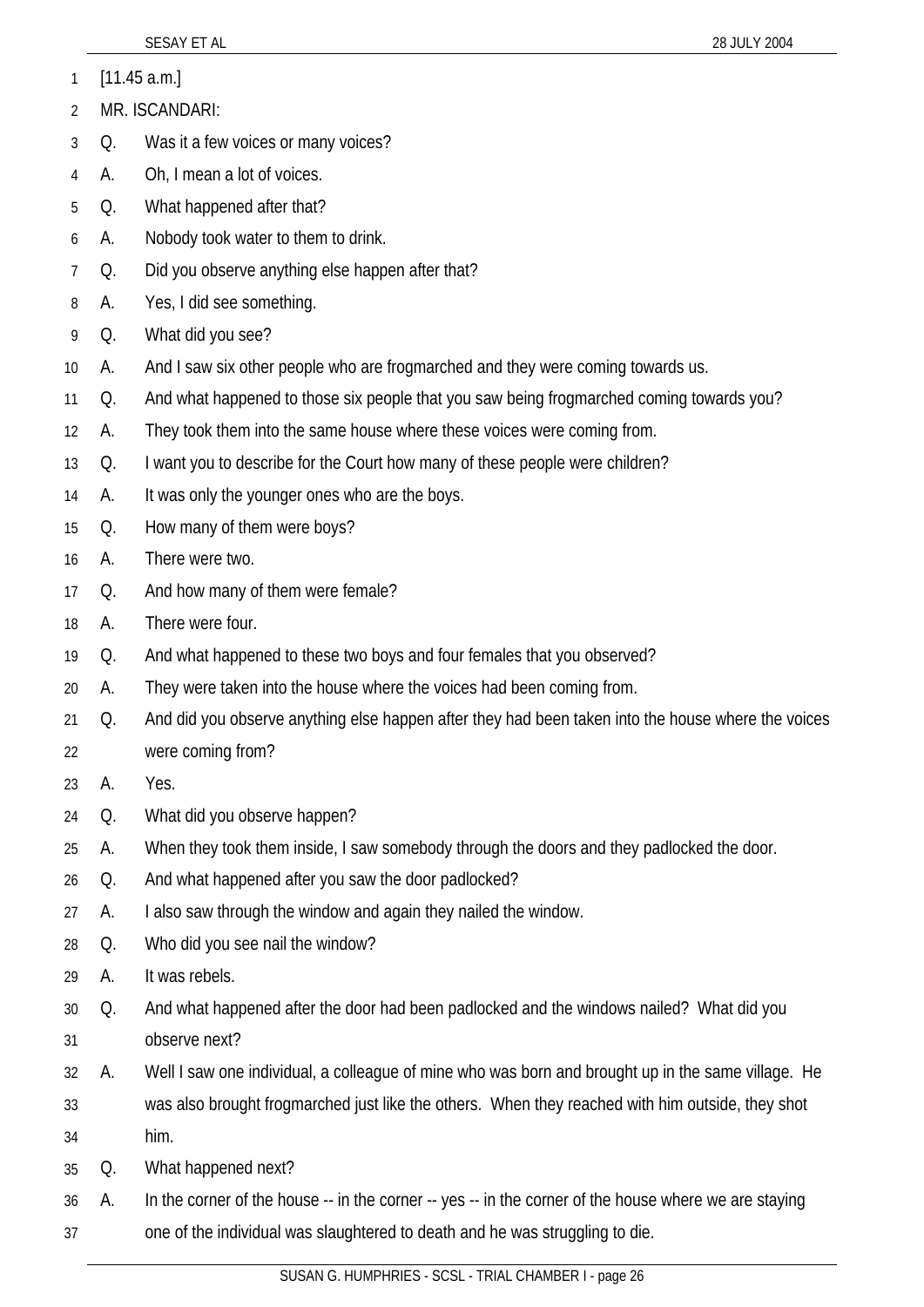| 1              | Q. | And what happened after that?                                                                            |
|----------------|----|----------------------------------------------------------------------------------------------------------|
| $\overline{2}$ | А. | After that, the rebel that had the rope that was tied around my waist, he took me to another house. It   |
| 3              |    | was the area wherein the hands were amputated. In fact, I met a lot of hands that have been              |
| 4              |    | amputated. And I met also two young ladies. I also knew them. We are born in almost the same             |
| 5              |    | village. In my presence, they chopped off their hands, both hands and they started crying. They told     |
| 6              |    | them to go away. They drove them --                                                                      |
| $\overline{7}$ | Q. | What happened after that, sir?                                                                           |
| 8              | А. | For me, one of the rebels asked me to put my hand on the ground so that it could be chopped. I did       |
| 9              |    | not think that I was going to leave that place unharmed or without dying. I told him that I wouldn't do  |
| 10             |    | that. I told him that, "Instead of you to chop my hand and leave me with that pain," the best thing he   |
| 11             |    | could do is to kill me so as to be at ease.                                                              |
| 12             | Q. | And what happened after that?                                                                            |
| 13             | А. | So, the first -- the rebel that first took me to Manarma, he met us having this exchange. He said,       |
| 14             |    | "Fellow, leave this fellow now, leave him now." He said, "This man has been punished enough." He         |
| 15             |    | said, "Colonel Sesay had told you people not to kill him." He said, "Take him out of this place." So     |
| 16             |    | this other individual to whom he was talking -- so he drew the cable that was tied around my waist. By   |
| 17             |    | then it was still on me. And he started leading me as though I was a sheep. When he drew the cable       |
| 18             |    | say -- and he started - I started following him. So we went back and sat at the veranda. We sat in a     |
| 19             |    | corner wherein he had two plastic rubbers.                                                               |
| 20             | Q. | Do you know what was contained in those plastic rubbers, if anything?                                    |
| 21             | А. | The one by me was -- there was petrol in the one that was close to me.                                   |
| 22             | Q  | How do you know it was petrol in the rubber that was close to you?                                       |
| 23             | А. | The first one was not there, it was not corked.                                                          |
| 24             | Q. | Okay, but how do you know that the one that was not corked was petrol?                                   |
| 25             | А. | When he came to take for the rubber, the plastic rubber, the rubber fell and the petrol spilled by me.   |
| 26             |    | He changed -- he changed the cork and put another one. The one that he put was perforated. So we         |
| 27             |    | were there up to late in the evening, around 6.00 o'clock, I saw they took this rubber, they reduced the |
| 28             |    | petrol in another rubber. And he was squeezing the rubber so much that the petrol had been spilling      |
| 29             |    | he said on the house. And the other one struck a match, he said, and he lit the house.                   |
| 30             | Q. | Which house are we talking about?                                                                        |
| 31             | А. | The house in which these people were.                                                                    |
| 32             | Q. | Are you talking about the house in which you observed the two boys and the four women taken into?        |
| 33             | А. | I'm talking about the same house.                                                                        |
| 34             | Q. | Was that the same house that you had heard people crying and asking for water?                           |
| 35             | А. | Yes, it is.                                                                                              |
| 36             | Q. | So what happened after the house was put on fire?                                                        |
| 37             | A. | In fact, they lit -- they burnt the whole of the town.                                                   |
|                |    | SUSAN G. HUMPHRIES - SCSL - TRIAL CHAMBER I - page 27                                                    |
|                |    |                                                                                                          |

SESAY ET AL 28 JULY 2004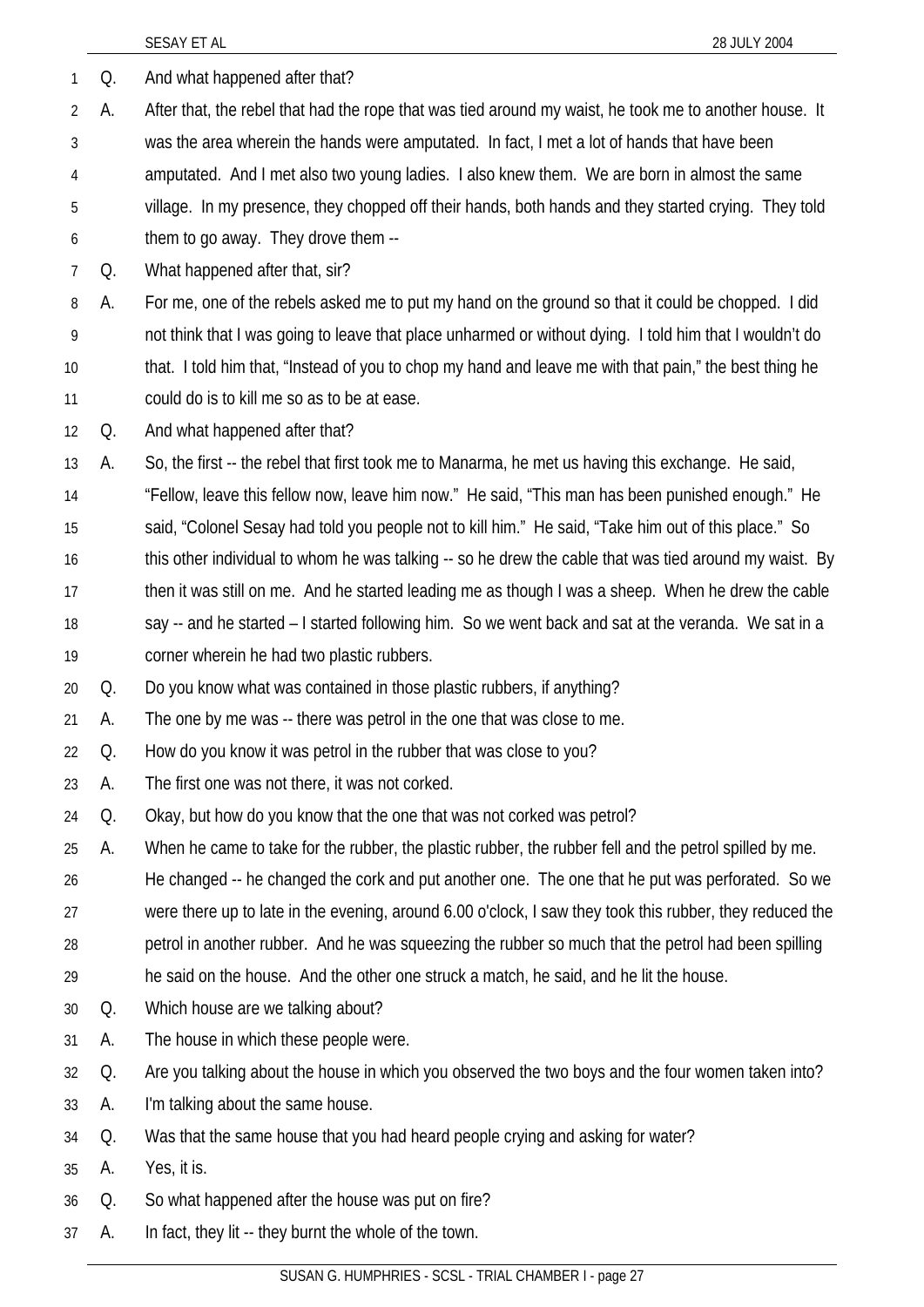|    |    | SESAY ET AL<br>28 JULY 2004                                                                             |
|----|----|---------------------------------------------------------------------------------------------------------|
| 1  | Q. | Yes, but tell us, tell this Court what happened after the house that contained the people had been put  |
| 2  |    | on fire. What did you hear?                                                                             |
| 3  | А. | The people started crying, a lot of voices coming from different directions in this house.              |
| 4  | Q. | And what happened, sir?                                                                                 |
| 5  | А. | In fact -- in fact, there was a lot of smoke, you see, we saw a lot of billows of smoke, you know,      |
| 6  |    | coming from the house.                                                                                  |
| 7  | Q. | And what happened after that?                                                                           |
| 8  | А. | So again, we went to another village that is called Makambisa towards Port Loko.                        |
| 9  | Q. | What happened after that?                                                                               |
| 10 | А. | When we arrived at Makambisa we found out that the rebels that were in that place had already burnt     |
| 11 |    | the village.                                                                                            |
| 12 | Q. | Did you go somewhere else after you arrived at Makambisa?                                               |
| 13 | А. | Yes.                                                                                                    |
| 14 | Q. | Let me ask you this question: The person that spoke on your behalf, Colonel Sesay, how was he           |
| 15 |    | dressed?                                                                                                |
| 16 | А. | He had combat on.                                                                                       |
| 17 | Q. | So after you had gone with the rebels back to Makambisa what happened next?                             |
| 18 | А. | We went along because there was no way we could stay because the whole village was burnt.               |
| 19 | Q. | And where did you go?                                                                                   |
| 20 | A. | We went to another village that is called Babura.                                                       |
| 21 | Q. | Did you stay at Babura?                                                                                 |
| 22 | А. | When we reached at Babura and they said -- what they told me, that the ECOMOG troops that were          |
| 23 |    | brought there, when they had gone back to Port Loko, they left some bullets and they said, "You see,    |
| 24 |    | we don't buy these, these bullets, we don't buy them." And they said, "Well, let's burn the village."   |
| 25 |    | Again they burnt this village. By then it was night and they said, "Oh, let's go to Port Loko." I still |
| 26 |    | have this -- my cable around my waist. By then my hip has started swelling and it was very painful. In  |
| 27 |    | fact, the man who was leading me didn't care. His function was just to draw and my own function was     |
| 28 |    | to follow. We reached at the outskirts of Port Loko at the stream. When we reached the stream I         |
| 29 |    | heard one of the rebels saying that he was going to town to check. He went. When he came back he        |
| 30 |    | told them that -- he told his colleagues that that was the time for them to attack because all the      |
| 31 |    | Malians were at Schlenker.                                                                              |
| 32 | Q. | And what is Schlenker?                                                                                  |
| 33 | А. | Those that -- those that go to school, that is those in form one, form two, form three, form four, form |
| 34 |    | five and form six, these were their -- this was their school.                                           |
| 35 | Q. | Is it fair to say that Schlenker was a school?                                                          |
| 36 | A. | Yes, it is the secondary school of Port Loko.                                                           |

37 Q. What happened after that?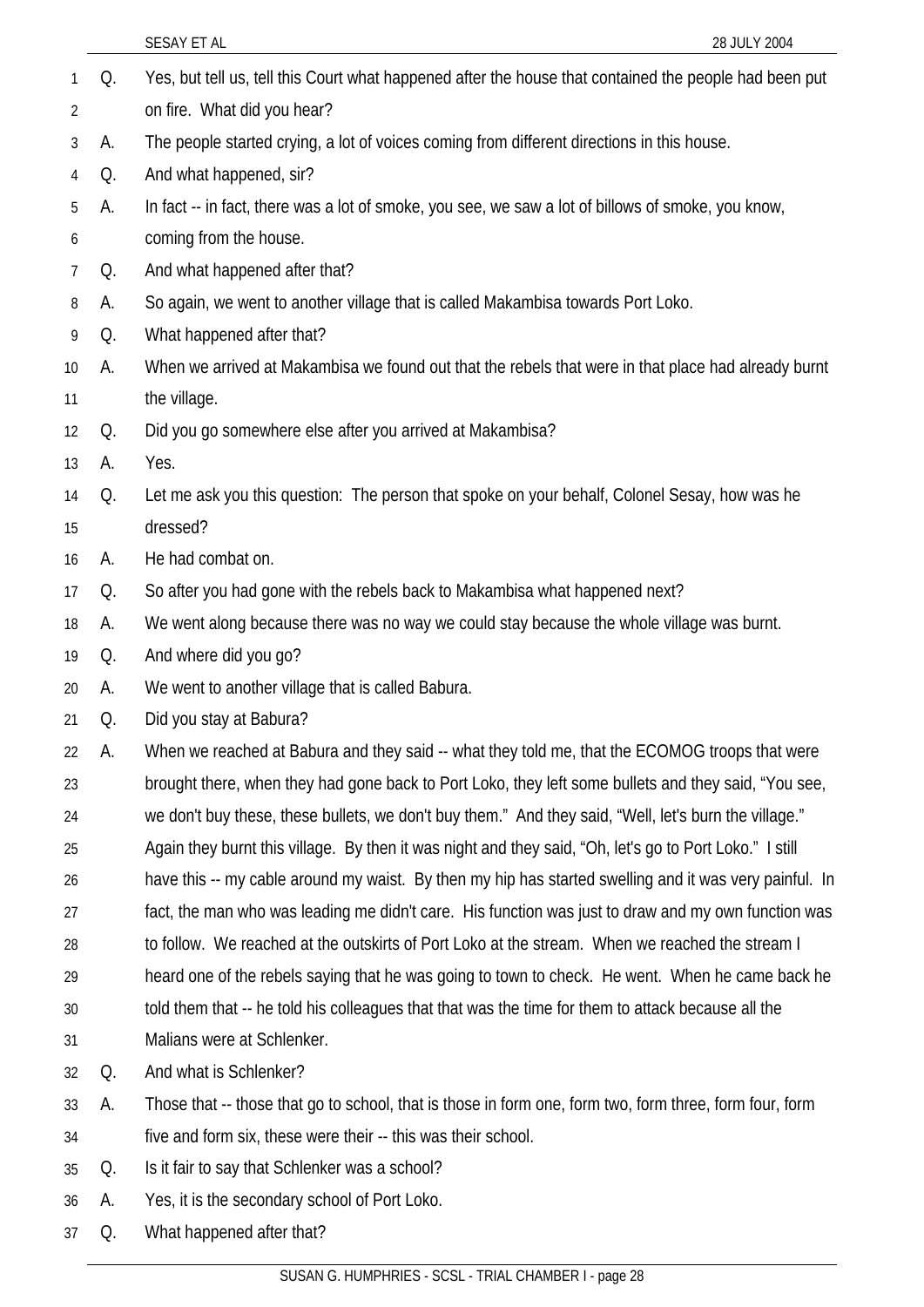- A. They went. They started shooting. The warders captured me. Among their bosses, you know, he sat just by their bosses and I was by him. We started hearing gunshots. The gunshots became very sporadic. While we were sitting, I saw a rebel coming, he was running. He said -- he came and explained to his bosses that the Malians used a particular type of gun that is called the Shaker gun and they are coming with it to shoot. 1 2 3 4 5
- 6

7 8 9 10 11 12 13 14 15 By then, the bullets were showered just like rains. Where we were sitting the bosses went into the forest to some other people on the other side. By this, I mean the man that was drawing me. He said, "I felt nothing more as if somebody was drawing me." I turned and I saw no-one. So I rushed into the other side of the bush. I did not go toward Port Loko any more. So I went into the bush and I reached a particular village that is called Roboli. So I met some of my -- members of -- some members of my family. When they saw me they started crying and I also cried. And they said, "Eh, why? Why are you like that?" And I explained to them that all these is as a result of the rebels, they had killed all of my brothers. That was the place that they gave me trousers. They gave me a shirt and I wore it. And they started comforting me. By then, I was broken-hearted.

16

17 18 19 20 21 In the morning, all the people in the village and I -- so we decided to go to Port Loko. When we reached Port Loko, we went to Schlenker just by Schlenker. And we saw -- and we saw just by the house that was by Schlenker we saw a lot of corpses. We saw another soldier that was in combats, dead. That was just by the place where the Malians used to sit. And the machines that they used to fight with are machines that are called armoured cars had smoke coming from them.

- 22 Q. We passed. I was taken to college.
- 23 Q. What college were you taken to?
- 24 A. The one in Port Loko.
- 25 Q. Do you recall the name of the college, sir?
- 26 A. They told me that those people that would like to advance their education.
- 27 Q. What happened after you got to the college?
- 28 29 30 A. So, the one who took me away explained to ECOMOG. They -- ECOMOG gave me medicines. They gave me some that I would put on my -- the sores on my head and the one that was on my foot. And I came and resided in one of the houses. Therein we slept.
- 31 Q. How long did you sleep there?
- 32 A. I slept there for a day
- 33 Q. After that day what happened after you woke up?
- 34 A. The following day our father told us -- our father told us there was no way we had to come back, you
- 35 know, and bury the children that had been killed.
- 36 Q. Did you come back?
- 37 A. Well, there was nothing to do and we came back.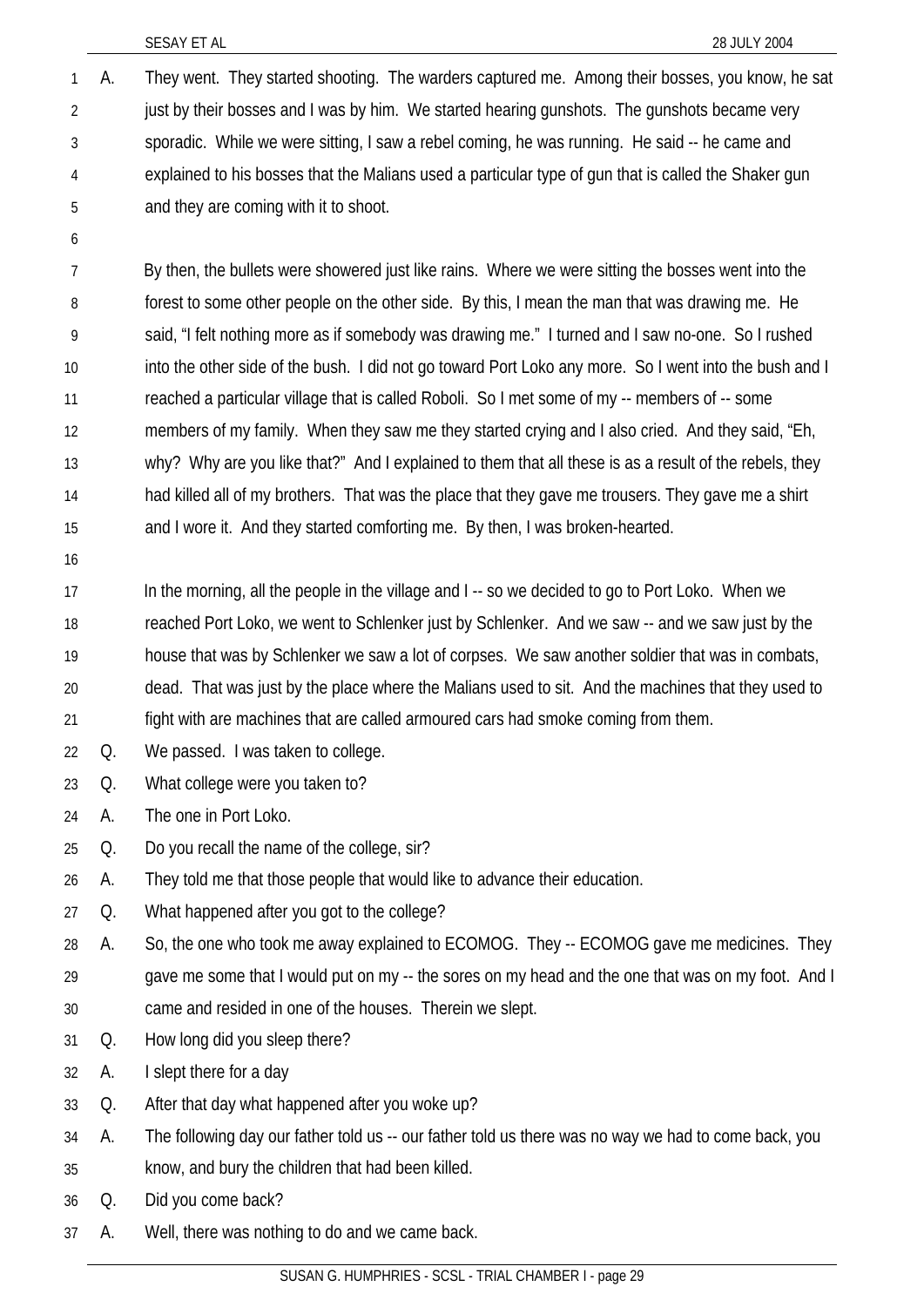|                |    | 28 JULY 2004<br>SESAY ET AL                                                                              |
|----------------|----|----------------------------------------------------------------------------------------------------------|
| 1              | Q. | Where did you come back to?                                                                              |
| $\overline{2}$ | А. | We came back to Makambisa.                                                                               |
| 3              | Q. | When you came to Makambisa, what did you observe in Makambisa?                                           |
| 4              | А. | We buried my brothers and sisters that were killed there.                                                |
| 5              | Q. | On this day that you came to bury your brothers and sisters that had been killed at Makambisa, how       |
| 6              |    | many days had passed since they had been killed?                                                         |
| 7              | А. | Two days after.                                                                                          |
| 8              | Q. | And did you just bury your brothers and sisters?                                                         |
| 9              | А. | Yes, we dug and we buried them.                                                                          |
| 10             | Q. | Did you bury anyone else?                                                                                |
| 11             | А. | No, we couldn't because by then I was not totally healthy. So we found it -- I found it difficult not to |
| 12             |    | participate in the burial of those people that are killed.                                               |
| 13             | Q. | Did you see your stepmother?                                                                             |
| 14             | A. | Yes. In fact, I was the one that told my father that this was part wherein they took my stepmother.      |
| 15             | Q. | And did you go there to look for her?                                                                    |
| 16             | A. | Yes, we went there and we met her corpse.                                                                |
| 17             | Q. | What did you do after you saw her corpse?                                                                |
| 18             | А. | It was just dug -- it was just by her and we pushed the corpse into the pit and we buried it.            |
| 19             | Q. | What happened after that?                                                                                |
| 20             | А. | We went to Manarma.                                                                                      |
| 21             | Q. | What did you observe when you got to Manarma?                                                            |
| 22             | А. | So we started burying some of our uncles and our brothers, but we couldn't bury everybody because        |
| 23             |    | people are so many that were massacred.                                                                  |
| 24             | Q. | Do you recall counting how many people you buried or how many people whose burial you were               |
| 25             |    | involved in?                                                                                             |
| 26             | А. | Well, we dug two graves and we started dumping into these graves five, five corpses in each grave        |
| 27             |    | and I told the people that I was tired because by then I was not well. And my brother said, "Yes, it's   |
| 28             |    | true, we cannot bury all these corpses."                                                                 |
| 29             | Q. | Did you get to -- do you recall going back to the scene of the house where the fire had engulfed those   |
| 30             |    | people?                                                                                                  |
| 31             | А. | Oh yes, of course, I led my brothers there.                                                              |
| 32             | Q. | Did you observe anything when you got there?                                                             |
| 33             | А. | The other fellow who was with me, he also went there in search of his own member of the family. We       |
| 34             |    | just pushed the door, the remains of the door                                                            |
| 35             | Q. | After you pushed the remains of the door, please tell this Court what you saw.                           |
| 36             | A. | We saw a lot of corpses, we saw a lot of corpses. So, in fact, all of us started crying again.           |
| 37             | Q. | Did you count the corpses that you saw?                                                                  |
|                |    | CUCAN C ULIMPUDIES SCSL TRIAL CUAMPER L. 2000.20                                                         |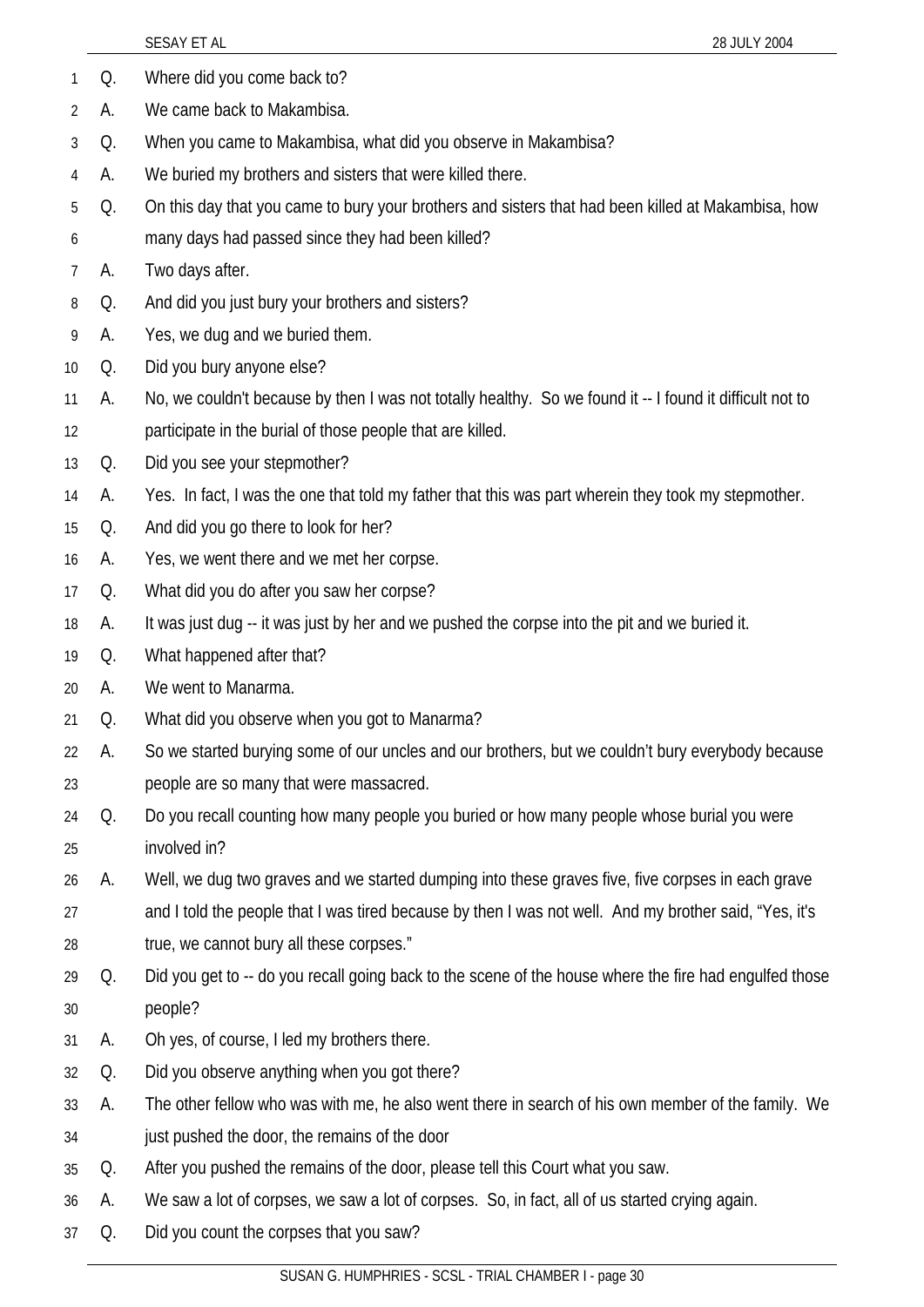|    |    | SESAY ET AL<br>28 JULY 2004                                                                         |
|----|----|-----------------------------------------------------------------------------------------------------|
| 1  | А. | Yes, those that were in the house, we were able to count them.                                      |
| 2  | Q. | Would you please tell this Court how many corpses you were able to count that had been in the house |
| 3  |    | that was burnt down?                                                                                |
| 4  | А. | There were 73. There were 73.                                                                       |
| 5  | Q. | There were 73 corpses that you found in this house that had been burnt; is that correct?            |
| 6  |    | MR. PRESIDENT:                                                                                      |
| 7  |    | He has said so.                                                                                     |
| 8  |    | THE WITNESS:                                                                                        |
| 9  |    | Yes, that is true. He say, this is not a hearsay, I saw that with my own eyes.                      |
| 10 |    | MR. ISCANDARI:                                                                                      |
| 11 |    | Your Honour, can I have a second to confer with my co-counsel?                                      |
| 12 |    | MR. PRESIDENT:                                                                                      |
| 13 |    | Yes, please go ahead, please.                                                                       |
| 14 |    | MR. ISCANDARI:                                                                                      |
| 15 | Q. | Mr. Witness -- Mr. Witness --                                                                       |
| 16 | А. | Yes.                                                                                                |
| 17 | Q. | I want to ask you a couple of more questions.                                                       |
| 18 | А. | Okay.                                                                                               |
| 19 | Q. | After Colonel Sesay had spoken on your behalf you were sitting in the veranda; correct?             |
| 20 | A. | Yes, Sesay said I was not to be killed, that was the place where I was seated and I was comfortable |
| 21 |    | by then because of his advice.                                                                      |
| 22 | Q. | Did you -- were you seated at a position where you could observe Colonel Sesay and Mr. Johnson?     |
| 23 | А. | Yes.                                                                                                |
| 24 | Q. | What was Mr. Johnson dressed in?                                                                    |
| 25 | А. | He was wearing civilian clothes.                                                                    |
| 26 | Q. | And did you observe Colonel Sesay speak on the communication set?                                   |
| 27 | А. | Yes.                                                                                                |
| 28 | Q. | Would you tell this Court what you heard Colonel Sesay say over the communication set?              |
| 29 | А. | Johnson.                                                                                            |
| 30 | Q. | Did you observe Colonel Sesay or Mr. Johnson speak into the communication set?                      |
| 31 | А. | Yes.                                                                                                |
| 32 | Q. | Who did you observe?                                                                                |
| 33 | А. | It was Johnson that was sitting by the set.                                                         |
| 34 | Q. | Did you hear what he said when he was sitting on the set and communicating through it?              |
| 35 |    | MR. PRESIDENT:                                                                                      |
| 36 |    | I want to get this clear, who was talking on the communication set, please? I want to get this very |
| 37 |    | clear. Can you go back to that, please?                                                             |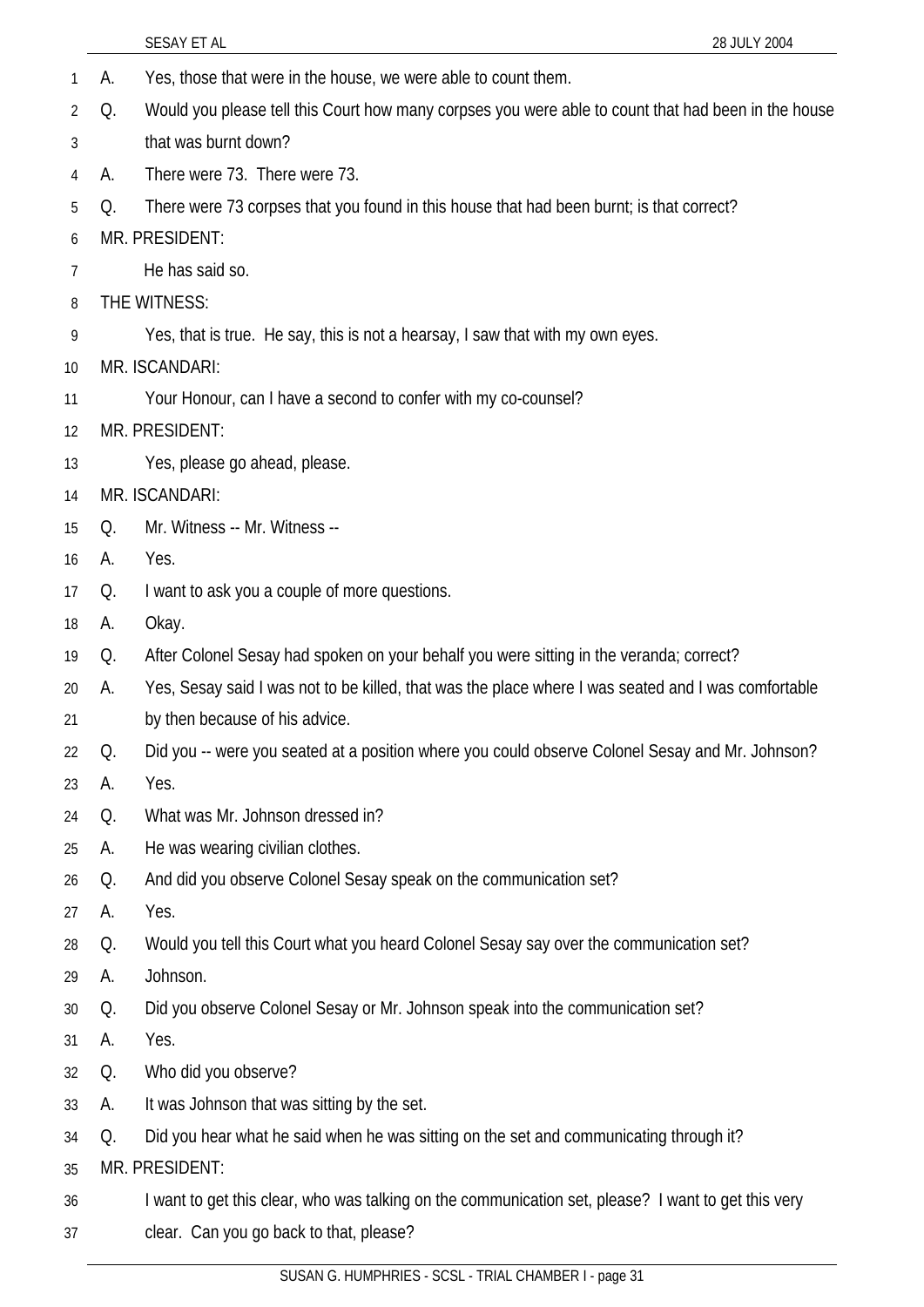- MR. ISCANDARI: 1
- Yes, Your Honour, I certainly will. 2
- 3 4 Q. Did you hear the judge's question? The judge wants to know who did you observe speaking on the communication set.
- 5 A. It was Johnson. He was the one that I saw sitting there and talking.
- 6 Q. Did you ever see Colonel Sesay speaking into the communication set, if you recall?
- 7 A. Well, both of them were the leaders during that time.
- 8 Q. Did you hear what they said on the communication set?
- 9 MR. BROWN:
- 10 I object, that is a leading question.
- 11 MR. JORDASH:
- 12 And so do I.
- 13 JUDGE THOMPSON:
- 14 Sustained.
- 15 MR. ISCANDARI:
- 16 Q. Did they say anything on the communication set that you heard?
- 17 MR. BROWN:
- 18 It is still leading, Your Honour.
- 19 JUDGE THOMPSON:
- 20 [Inaudible] what was the question?
- 21 MR. ISCANDARI:
- 22 Did they say anything on the communication set that you heard?
- 23 MR. BROWN:
- 24 There is no foundation for the plural pronoun.
- 25 JUDGE THOMPSON:
- 26 Objection sustained.
- 27 THE WITNESS:

28 They talked about -- I did not understand the language in which they are talking.

- 29 MR. ISCANDARI:
- 30 I have nothing further, Your Honour. Thank you very much.
- 31 MR. PRESIDENT:

32 Since we would not be sitting this afternoon, we would -- we'll adjourn for cross-examination until

- 33 tomorrow at 9.30. Tomorrow at 9.30. So the Court will adjourn.
- 34 Just hold on a minute, please. Mr. Witness --
- 35 THE WITNESS:
- 36 Yes.
- 37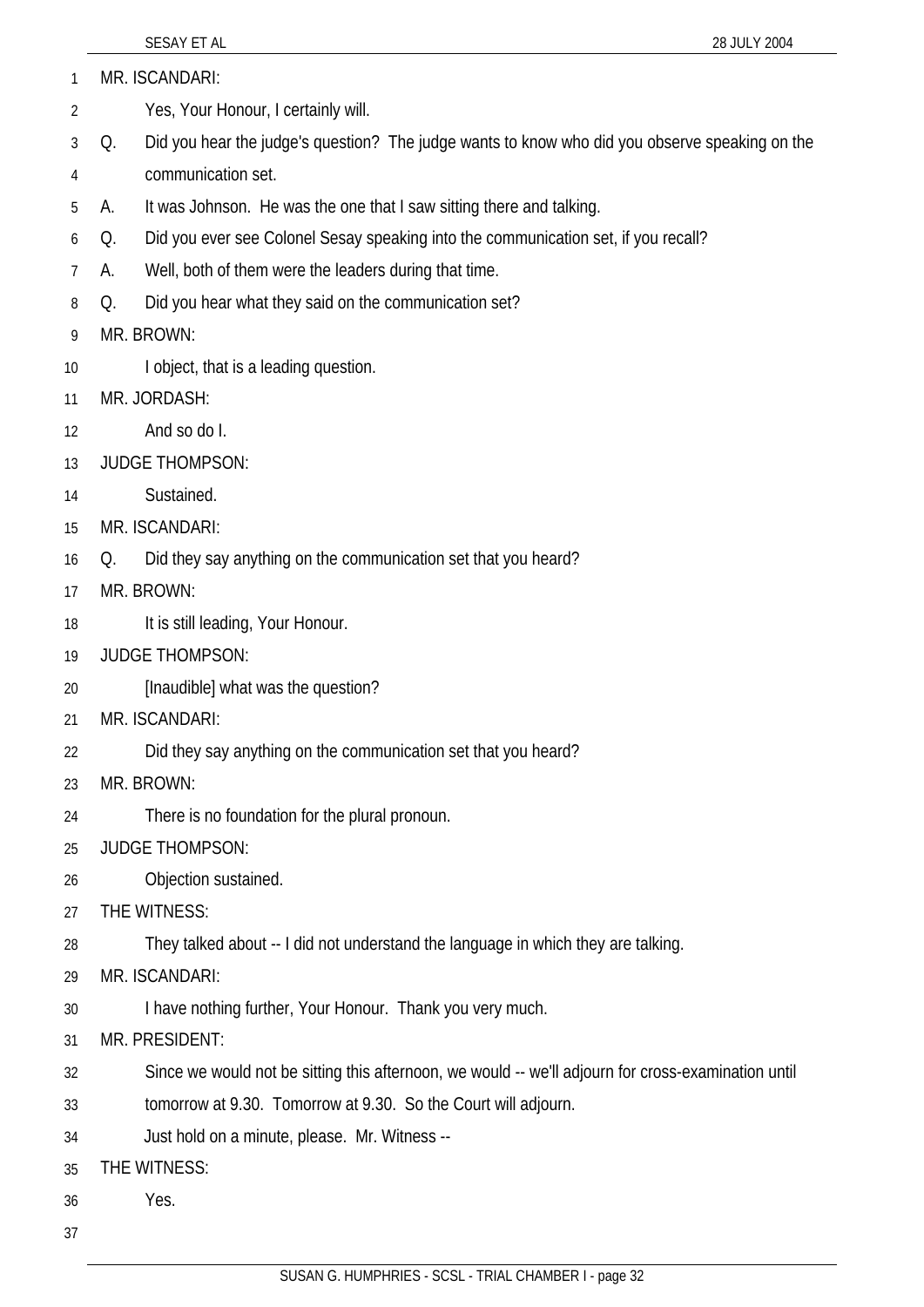- MR. PRESIDENT: 1
- -- we have not yet finished with you. 2
- 3 THE WITNESS:
- 4 Okay.
- 5 MR. PRESIDENT:
- 6 So you will go and you will come back here tomorrow by 9.00 o'clock so that we can continue and
- 7 finish with you.
- 8 THE WITNESS:
- 9 Okay.
- 10 MR. CAMMEGH:
- 11 I wonder if Your Honour would kindly --
- 12 THE WITNESS:
- 13 Yes, I understand.
- 14 MR. CAMMEGH:
- 15 -- would kindly, with all due respect to this witness, give him the standard direction,. I don't think
- 16 anybody has mentioned it thus far in this trial, that he should not talk about his evidence to anybody
- 17 during the currency of his testimony. That is to say not to talk to anybody about the case overnight or
- 18 this afternoon.
- 19 JUDGE BOUTET:
- 20 21 22 But -- I hear what you are saying and I understand, but when you say to anybody it may be a witness that needs some assistance from the social psychologist. I know what you mean, so the direction has to be precise. You mean from the Prosecution, obviously that is what you intended to say, but if you
- 23 need some assistance this afternoon or tonight, it will be very difficult to say, "Don't talk to anybody."
- 24 MR. CAMMEGH:
- 25 There is absolutely no objection to that –
- 26 JUDGE BOUTET:
- 27 Thank you.
- 28 MR. CAMMEGH:
- 29 -- it is simply the facts of the case.
- 30 JUDGE BOUTET:
- 31 Yes, yes.
- 32 MR. CAMMEGH:
- 33 Thank you.
- 34 MR. JORDASH:
- 35 [Microphones not activated] Before your Honours rise, I am mindful of the media. I just wanted to
- 36 state that it is not the Prosecution's case that Colonel Sesay is the accused, Mr. Sesay.
- 37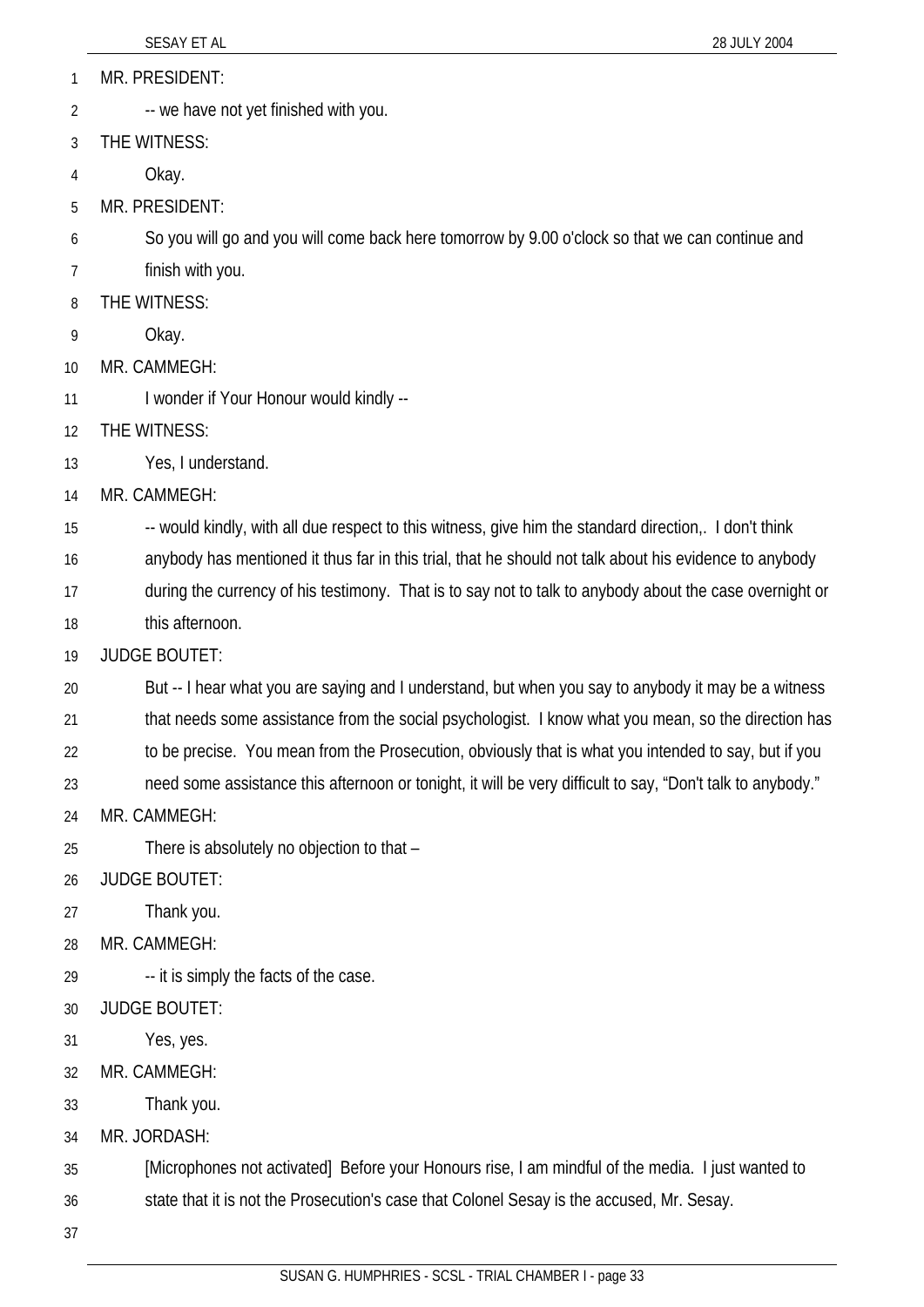| 1              | <b>JUDGE BOUTET:</b>                                                                                                 |
|----------------|----------------------------------------------------------------------------------------------------------------------|
| $\overline{2}$ | Well, I mean, I understand, but this is not the time to argue your case. I mean, this -- we are not in               |
| 3              | control of the media, I mean, they are here, they have heard the same evidence that you have heard                   |
| 4              | and I have heard, so I don't think we can go any further than that.                                                  |
| 5              | MR. JORDASH:                                                                                                         |
| 6              | No, I am simply outlining what the Prosecution case is in relation to Mr. Sesay, which isn't that he is              |
| 7              | the Colonel Sesay mentioned during this witness's evidence.                                                          |
| 8              | <b>JUDGE THOMPSON:</b>                                                                                               |
| 9              | Well, I would like to intervene myself and say that at this stage, it would seem to me, to be improper               |
| 10             | for the judges to be invited, even in that direction because -- and as my learned brother was trying to              |
| 11             | say, we cannot control what the press will put out unless they put out things that come within the                   |
| 12             | prohibitory rules or regime of <i>sub judice</i> or contempt. And so, it is difficult for us to even enter into this |
| 13             | kind of debate, it would seem premature. We just heard the evidence and that kind of invitation                      |
| 14             | seems to indicate a preliminary examination of what the Prosecution's case is. And I don't know                      |
| 15             | whether we, as judges, can at this point in time even entertain that kind of observation.                            |
| 16             | MR. JORDASH:                                                                                                         |
| 17             | Well --                                                                                                              |
| 18             | MR. PRESIDENT:                                                                                                       |
| 19             | I will say that I would add to what my learned brothers have said, it is the Prosecution that is                     |
| 20             | conducting its case. They best know how they should conduct their case and at this stage, I don't                    |
| 21             | think we want to get mixed up in --                                                                                  |
| 22             | <b>JUDGE THOMPSON:</b>                                                                                               |
| 23             | No. And you have not cross-examined yet, they have not even had the opportunity of re-examining                      |
| 24             | yet, so we are virtually in a situation in which we, as judges, have just got to listen to the evidence and          |
| 25             | ensure that the rules are not violated on both sides, but as to what the Prosecution's case is now, it               |
| 26             | would be difficult for us to make a preliminary determination to agree or disagree with you. All we                  |
| 27             | have are the Prosecution pre-trial briefs because I haven't really read those in detail.                             |
| 28             | MR. JORDASH:                                                                                                         |
| 29             | Well, with the greatest of respect --                                                                                |
| 30             | <b>JUDGE THOMPSON:</b>                                                                                               |
| 31             | Yes.                                                                                                                 |
| 32             | MR. JORDASH:                                                                                                         |
| 33             | -- if the Defence are going to have to try to disprove every Sesay, which is a common name as I                      |
| 34             | understand it in Sierra Leone, is not the accused, then the Defence have a difficult job ahead of them.              |
| 35             | <b>JUDGE THOMPSON:</b>                                                                                               |
| 36             | Well no, the point I am making is that this kind of analysis that you are entering upon is premature                 |
| 37             | because there has not yet been cross-examination, there hasn't even been a re-examination. All we                    |
|                |                                                                                                                      |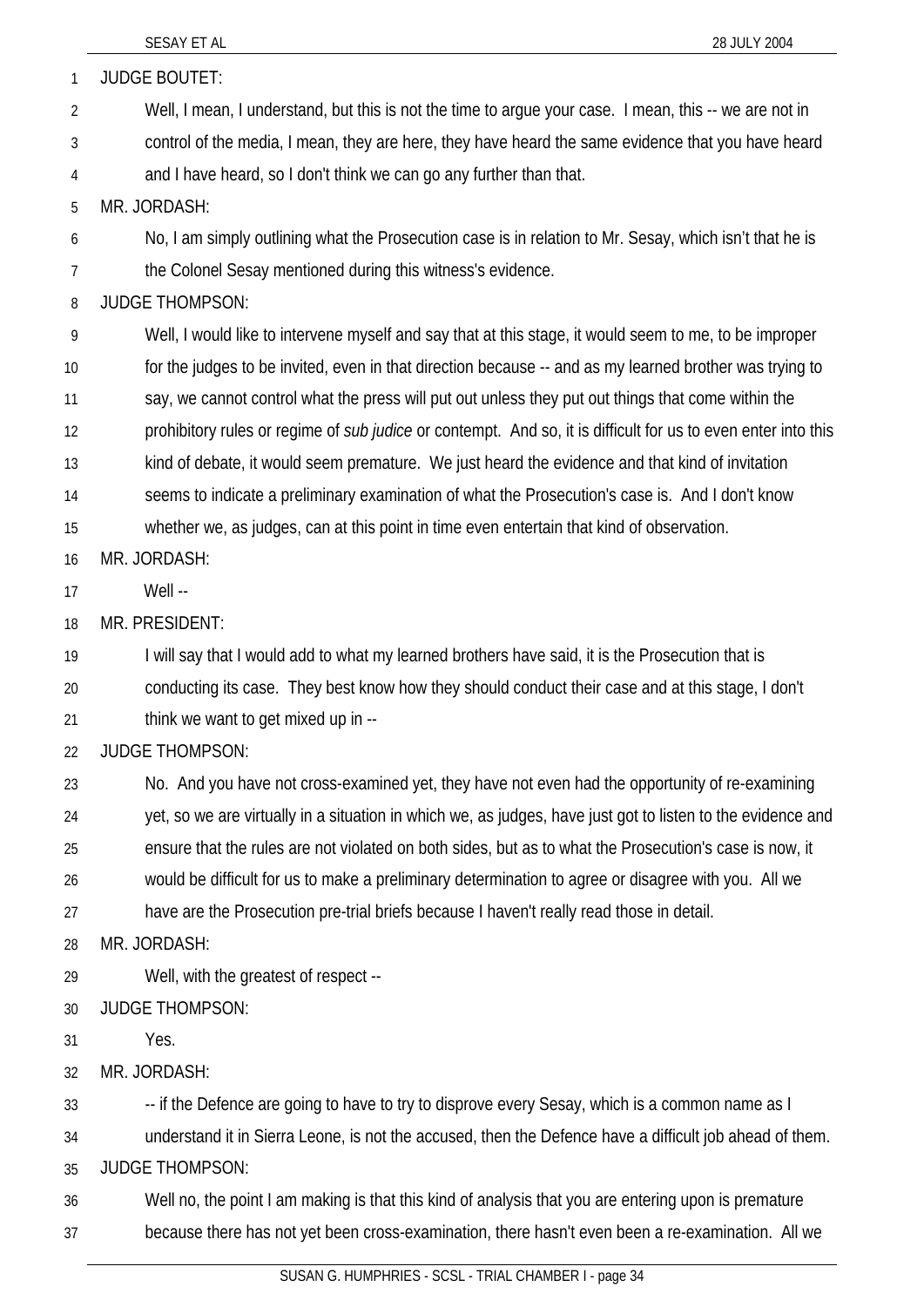|    | SESAY ET AL<br>28 JULY 2004                                                                                 |
|----|-------------------------------------------------------------------------------------------------------------|
| 1  | have had is the Prosecution's examination-in-chief and so what is the value of that information to us?      |
| 2  | I mean, if it is an invitation to enter upon a preliminary evaluation or confirmation on -- lack of         |
| 3  | confirmation as to what the Prosecution's case is, then it is premature.                                    |
| 4  | MR. JORDASH:                                                                                                |
| 5  | Well, I would respectfully submit not.                                                                      |
| 6  | <b>JUDGE THOMPSON:</b>                                                                                      |
| 7  | It is not.                                                                                                  |
| 8  | MR. JORDASH:                                                                                                |
| 9  | If the Prosecution say --                                                                                   |
| 10 | <b>JUDGE THOMPSON:</b>                                                                                      |
| 11 | Yes.                                                                                                        |
| 12 | MR. JORDASH:                                                                                                |
| 13 | -- that Colonel Sesay is not the accused, then Your Honours do not need to consider whether colonel         |
| 14 | Sesay is the accused.                                                                                       |
| 15 | <b>JUDGE THOMPSON:</b>                                                                                      |
| 16 | But that is my point, we have not yet reached that stage. All we have been doing here, learned              |
| 17 | counsel, is to hear the evidence and it would seem to me very much premature, if we entertain your          |
| 18 | kind of invitation, to say what the Prosecution's case is or is not at this stage, based on the testimony   |
| 19 | of this witness, when there has not yet been cross-examination and there has not yet been re-               |
| 20 | examination. It is an invitation to us to intervene at a point in which I think it is perilous for us to do |
| 21 | that as the tribunal of fact.                                                                               |
| 22 | MR. JORDASH:                                                                                                |
| 23 | Well, I simply thought, Your Honours, that it would assist in your evaluation and time in court in          |
| 24 | relation to this witness if your Honour's understood what the Prosecution's case was in --                  |
| 25 | <b>JUDGE THOMPSON:</b>                                                                                      |
| 26 | [Overlapping microphones] to point, but not at this stage.                                                  |
| 27 | MR. PRESIDENT:                                                                                              |
| 28 | We cannot draw a conclusion on this -- on this fact --                                                      |
| 29 | <b>JUDGE THOMPSON:</b>                                                                                      |
| 30 | It is dangerous for us to do that.                                                                          |
| 31 | MR. PRESIDENT:                                                                                              |
| 32 | -- at this stage. For us to say that the Colonel Sesay they have mentioned is not the one in court, I       |
| 33 | mean --                                                                                                     |
| 34 | <b>JUDGE THOMPSON:</b>                                                                                      |
| 35 | We don't know.                                                                                              |
| 36 | MR. JORDASH:                                                                                                |
| 37 | We do, because the Prosecution say it's not.                                                                |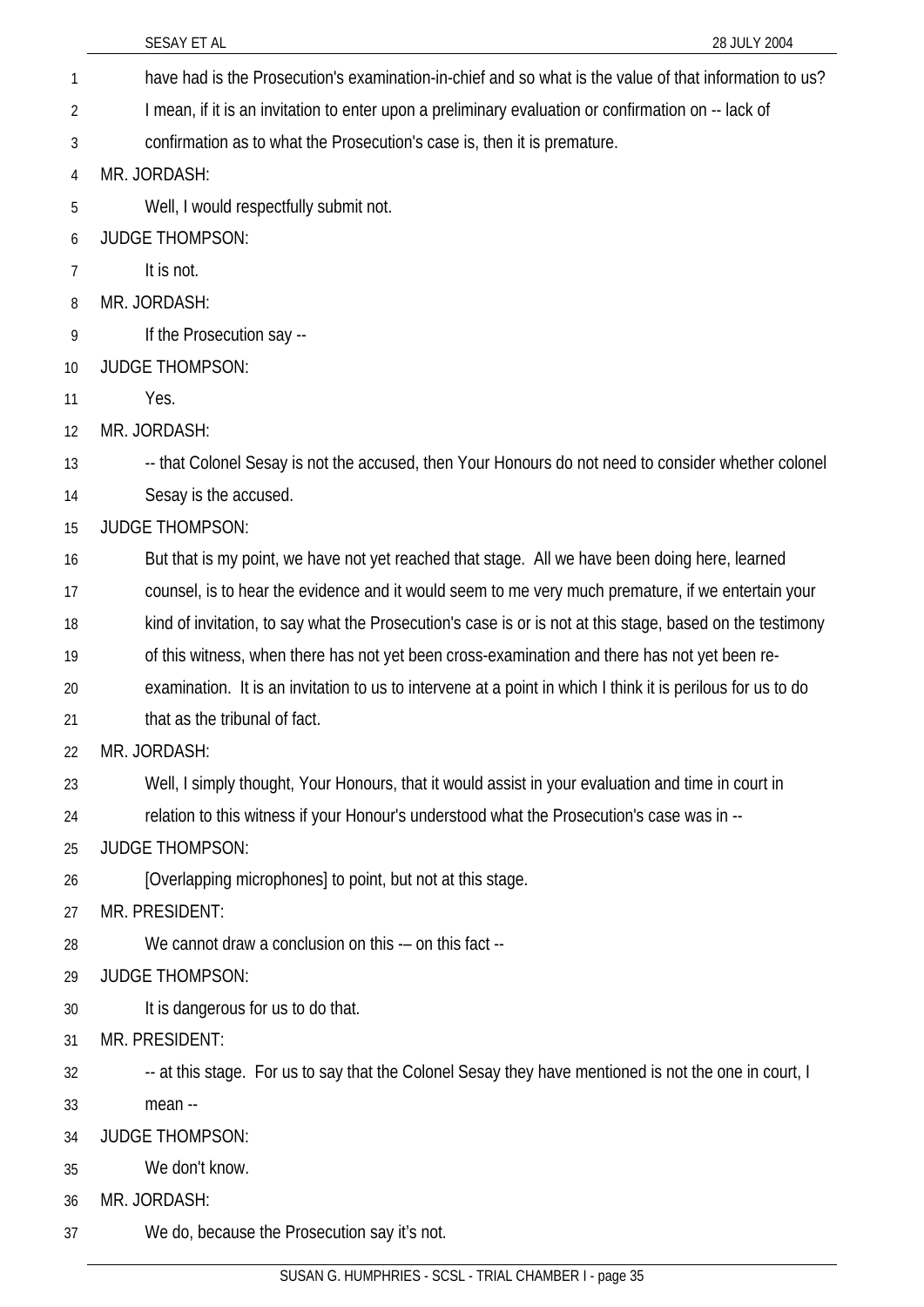1 JUDGE BOUTET:

2 Yes, but Mr. Jordash --

3 JUDGE THOMPSON:

4 5 6 7 8 9 10 That is -- you see, you are dragging us into an area which I think is dangerous for us, as judges, who have not really even heard your own cross-examination of this witness, not even the opportunity to the Prosecution of conducting their re-examination. We cannot now draw inferences or even be led into that area. It is definitely difficult. I mean, it may be a subtle kind of invitation and may have some legal merit, but I don't think the jurisprudence supports this kind of intervention. I mean, what --I don't -- all I have heard is the evidence of this witness. It is not yet been tested by cross-examination, nor has the re-examination been done, so I keep an open mind.

11 JUDGE BOUTET:

12 But --

13 MR. PRESIDENT:

14 And even when it is done, we would not be able to draw that conclusion even at the end of the

15 re-examination because the case is a continuous process. They are continuing with the evidence, I

16 mean, the facts will continue unfolding themselves, you know, the way the Prosecution wants them to

17 unfold themselves. So --

18 JUDGE BOUTET:

19 20 21 22 23 24 If I follow what you are suggesting, it would mean that every time a witness comes in and deals with one of the accused, all of them, you will stand up to say, "Well this witness has only said this bear in mind that he has not properly identified," or whatever. I mean, this is obviously something that you will have all the opportunities to argue, I'm not saying that at the given time, but this is one witness amongst many, many witnesses, from what I know, and we will have to assess this evidence in the overall circumstances of the case.

25 MR. JORDASH:

26 Your Honours --

27 JUDGE THOMPSON:

28 With the greatest respect, it is a novel approach and I don't even think it is in the interest of justice,

29 having regard to the principle of equality of arms and the fact that we judges have got to listen

30 carefully to the evidence, the evidence-in-chief, the examination, the cross-examination and the re-

31 examination before we even begin to entertain some kind of evaluation of the evidence.

32 MR. JORDASH:

33 Your Honours, perhaps I have not been clear.

34 JUDGE THOMPSON:

35 All right.

36 MR. JORDASH:

37 I am not suggesting that this witness hasn't come up to proof and identified Mr. Sesay, I'm not saying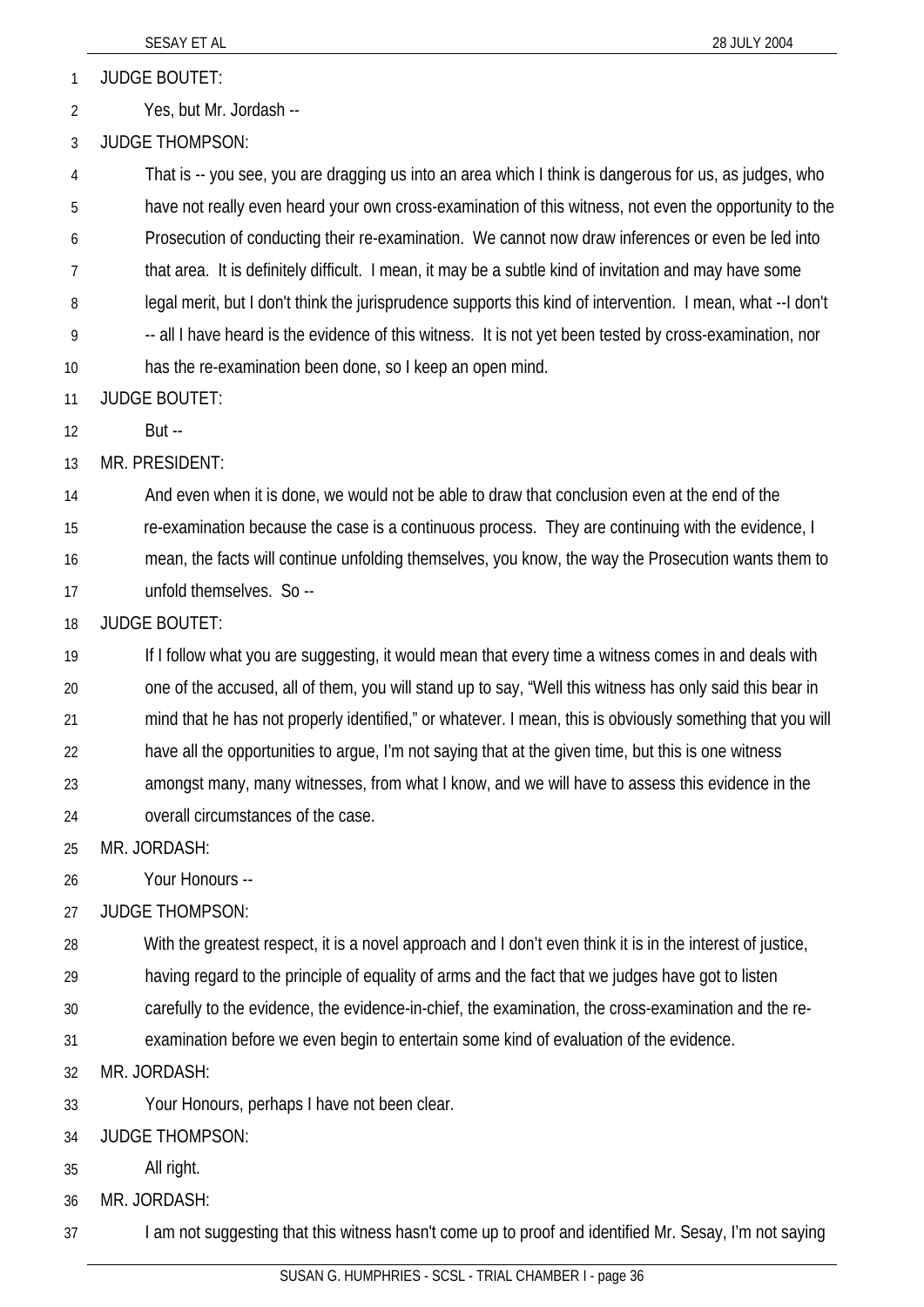|    | SESAY ET AL<br>28 JULY 2004                                                                                |
|----|------------------------------------------------------------------------------------------------------------|
| 1  | that.                                                                                                      |
| 2  | <b>JUDGE THOMPSON:</b>                                                                                     |
| 3  | Well, what are you suggesting then?                                                                        |
| 4  | MR. JORDASH:                                                                                               |
| 5  | I am saying that having spoken to my learned friend to clarify what their case is in relation to Colonel   |
| 6  | Sesay, my learned friend has indicated quite kindly and fairly that Colonel Sesay, as part of their case,  |
| 7  | is not the accused. It is not an identification point I am dealing with in terms of evaluating this        |
| 8  | witness's evidence.                                                                                        |
| 9  | <b>JUDGE THOMPSON:</b>                                                                                     |
| 10 | But why invite our intervention? We --                                                                     |
| 11 | MR. JORDASH:                                                                                               |
| 12 | Simply to assist Your Honours so that Your Honours will know that Colonel Sesay is not [overlapping        |
| 13 | microphones]                                                                                               |
| 14 | <b>JUDGE THOMPSON:</b>                                                                                     |
| 15 | No, no, $I -$                                                                                              |
| 16 | MR. PRESDIENT:                                                                                             |
| 17 | Was that evidence before this Court.                                                                       |
| 18 | <b>JUDGE THOMPSON:</b>                                                                                     |
| 19 | I resist that temptation to be involved. I resist it.                                                      |
| 20 | <b>JUDGE BOUTET:</b>                                                                                       |
| 21 | It is premature, this is -- I mean, you are suggesting things that it may be, indeed, that what you say is |
| 22 | true, but we are in no position to assess that at this particular time.                                    |
| 23 | <b>JUDGE THOMPSON:</b>                                                                                     |
| 24 | What you --                                                                                                |
| 25 | <b>JUDGE BOUTET:</b>                                                                                       |
| 26 | I mean, if the Prosecution wants you to stand up and say, "We agree and this is not the case," that's      |
| 27 | quite different. Well, I mean, we have to take the evidence the way it is.                                 |
| 28 | <b>JUDGE THOMPSON:</b>                                                                                     |
| 29 | Yes. And what you agree with the Prosecution does not bind us at this point in time, because we            |
| 30 | have listened to the evidence -- we have listened to the evidence and we are waiting for the next two      |
| 31 | important stages; cross-examination and re-examination. And so, if some negotiation is going on            |
| 32 | there, I don't think the judges should be invited at this point in time, if the whole thing involves       |
| 33 | assessment or whether evidence -- a piece of evidence has incriminated X or Y, or A or B.                  |
| 34 | MR. JORDASH:                                                                                               |
| 35 | But I can only repeat that that is not what I am attempting to --                                          |
| 36 | <b>JUDGE THOMPSON:</b>                                                                                     |
| 37 | To do.                                                                                                     |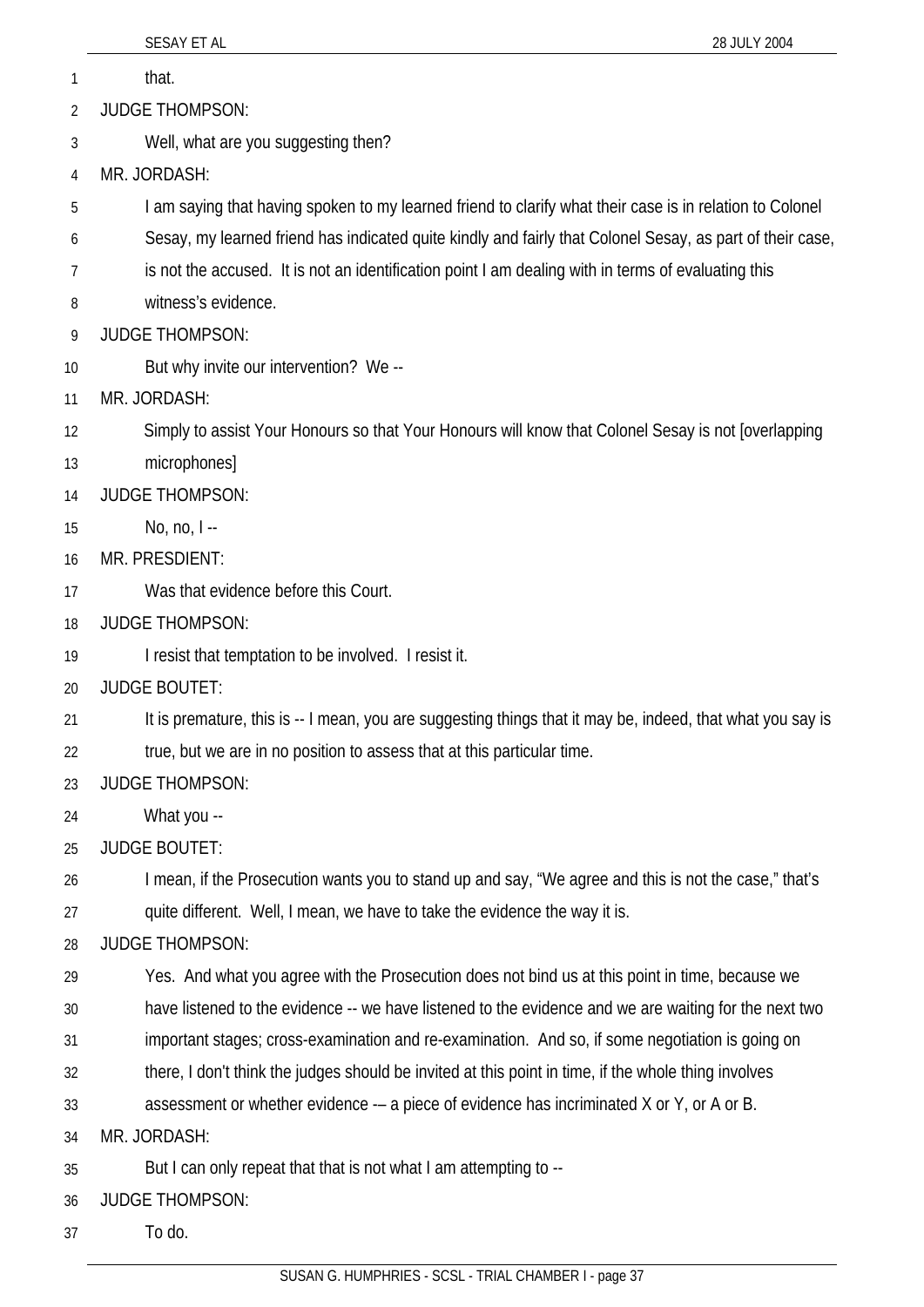- MR. JORDASH: 1
- -- invite Your Honours to do. 2
- 3 JUDGE THOMPSON:
- 4 Yes.
- 5 MR. JORDASH:
- 6 I am simply indicating --
- 7 JUDGE THOMPSON:
- 8 To us.
- 9 MR. JORDASH:
- 10 -- as is the Prosecution's obligation --
- 11 JUDGE THOMPSON:
- 12 Yes.
- 13 MR. JORDASH:
- 14 -- as they have properly fulfilled it, they indicate what the case is against us and they have kindly and
- 15 properly indicated that their case against us, in relation to this witness, isn't that we are Colonel
- 16 Sesay.
- 17 JUDGE THOMPSON
- 18 Well, why should we --
- 19 MR. JORDASH:
- 20 Simply that.
- 21 JUDGE THOMPSON:
- 22 Well, why should we know at this stage?
- 23 MR. JORDASH:
- 24 Because we, the accused, have a right to know what the Prosecution case is against us, or else, if
- 25 Colonel Sesay is alleged, according to the Prosecution's case, to be the accused, I will cross-examine
- 26 and establish that it isn't. But since the Prosecution have kindly indicated that it isn't Mr. Sesay, the
- 27 accused, I don't need to. Those are my submissions.
- 28 JUDGE THOMPSON:
- 29 All right. All right.
- 30 MR. PRESIDENT:
- 31 Ms. Taylor?
- 32 MS. TAYLOR:

33 Your Honour, I was simply going to say to assist Your Honours and to assist my friend, the witness

- 34 that has just given evidence was not led to provide identification evidence of the first named accused
- 35 in this trial. It is not the Prosecution case that Colonel Sesay mentioned by the witness is the first
- 36 accused. This witness is not an identification case and as far as that might help Your Honours in
- 37 relation to this discussion and may assist my learned friend, that is what I wanted to tell you.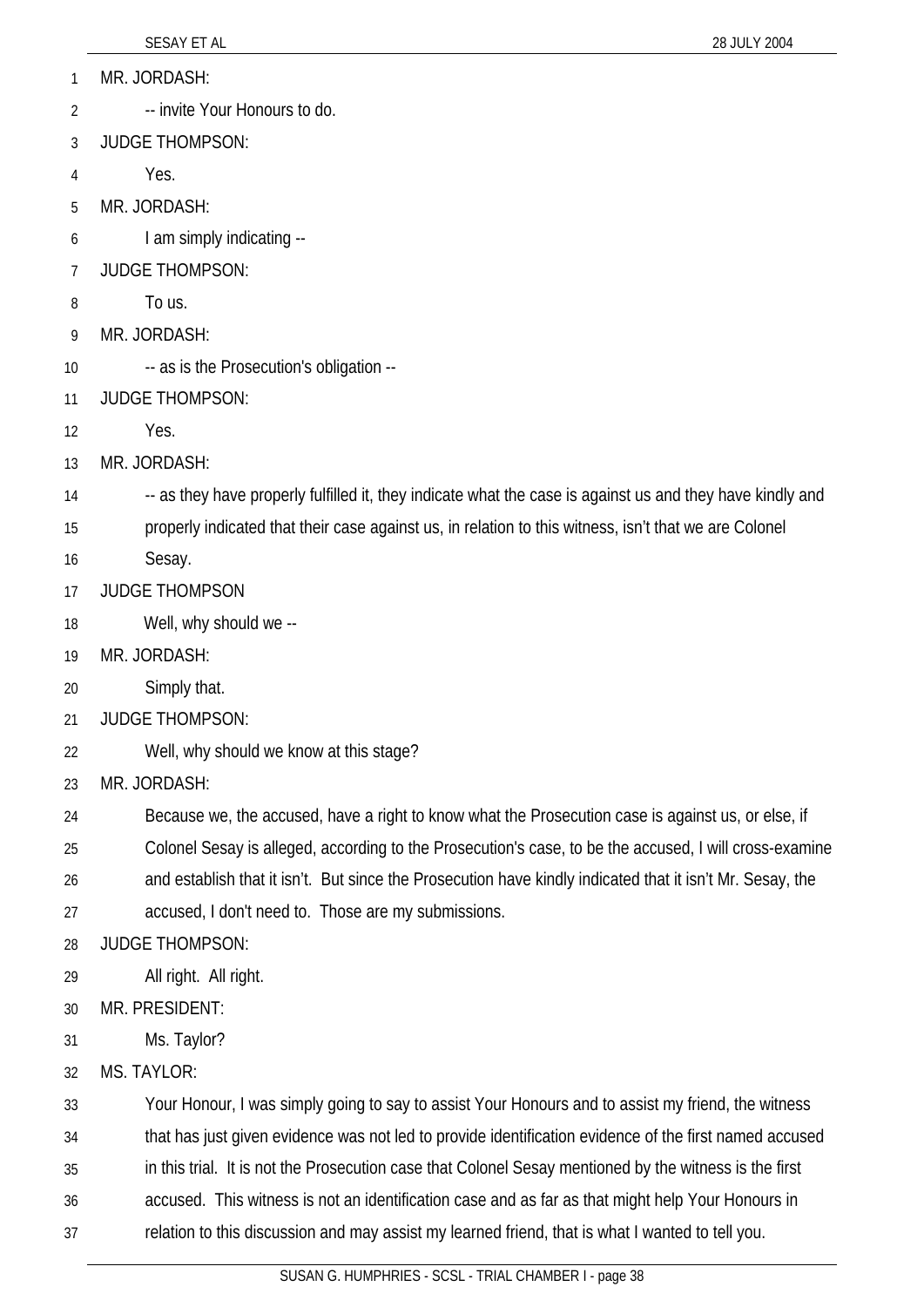| 1              | <b>JUDGE THOMPSON:</b>                                                                                    |
|----------------|-----------------------------------------------------------------------------------------------------------|
| $\overline{2}$ | I would have thought that the proper procedure here -- and I insist the approach has not been -- it's     |
| 3              | been too novel, the proper procedure should have been for Learned Counsel Jordash to get up and           |
| 4              | say, "I have no questions under cross-examination," but not to embark upon this kind of dialogue          |
| 5              | which in fact means that the judges have got to take some kind of notice at this stage. And that is all I |
| 6              | think that should have been the proper procedure.                                                         |
| 7              | MR. JORDASH:                                                                                              |
| 8              | Well, I do apologise, but where I am from it would be routine to indicate to a judge what the             |
| 9              | Prosecution's case is in relation to a witness to assist the judge and the jury [inaudible].              |
| 10             | <b>JUDGE THOMPSON:</b>                                                                                    |
| 11             | Well the practice varies. But clearly, we would have been satisfied, had you got up when you called       |
| 12             | upon to cross-examine to say, "Your Honours, I have no questions for this witness."                       |
| 13             | MR. JORDASH:                                                                                              |
| 14             | But I do -- I do have some questions for this witness nevertheless.                                       |
| 15             | MR. PRESIDENT:                                                                                            |
| 16             | He has a few questions. Mr. Jordash has a few questions.                                                  |
| 17             | <b>JUDGE BOUTET:</b>                                                                                      |
| 18             | Mr. Presiding Judge, if you will allow me just to speak to the witness again, given the comments that     |
| 19             | have been made, so that we are asking from you that you are not to discuss your evidence with             |
| 20             | lawyers for the Prosecution, but if you need assistance from the social workers and the Witness           |
| 21             | Protection Unit, you may at any time seek their assistance.                                               |
| 22             | THE WITNESS:                                                                                              |
| 23             | Yes, I do understand.                                                                                     |
| 24             | MR. PRESIDENT:                                                                                            |
| 25             | Okay, this -- you will be here tomorrow and we shall continue. Mr. Witness, you have understood?          |
| 26             | THE WITNESS:                                                                                              |
| 27             | Yeah. Okay, okay, I do agree.                                                                             |
| 28             | MR. PRESIDENT:                                                                                            |
| 29             | The Court will rise and resume tomorrow at 9.30. The Court rises.                                         |
| 30             | [Whereupon the hearing adjourned at 12.36 p.m., to be reconvened on                                       |
| 31             | Thursday, 9th day of July 2004, at 9.30 a.m.]                                                             |
| 32             |                                                                                                           |
| 33             | [Pages 26 to 39 by Susan G. Humphries]                                                                    |
| 34             |                                                                                                           |
| 35             |                                                                                                           |
| 36             |                                                                                                           |
| 37             |                                                                                                           |